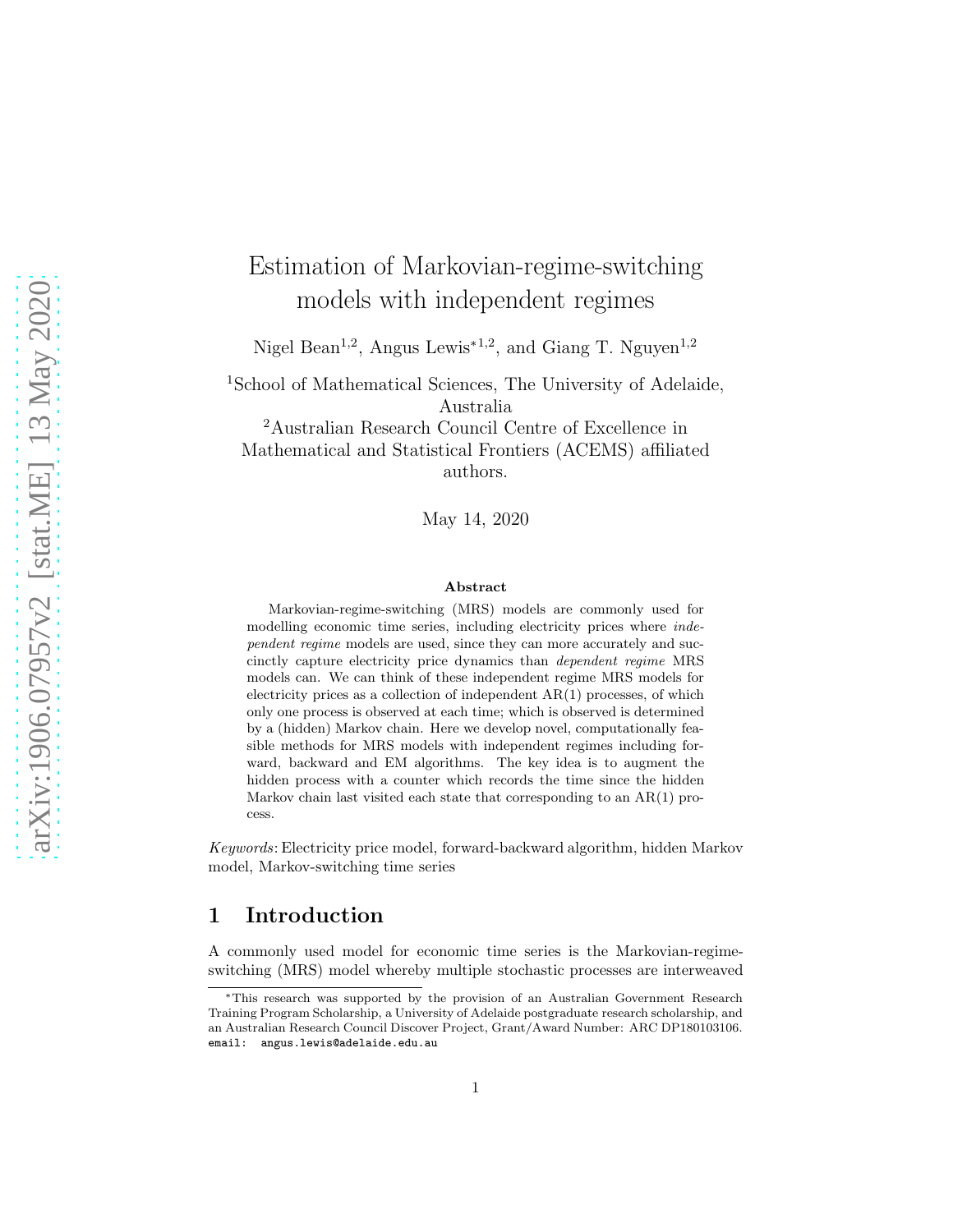by a Markov chain. The general idea is that there exist multiple regimes underlying the observation process, and depending on which regime the system is in, different characteristics are displayed. For example, for stock prices we could suppose that there is a *bull regime* where prices trend upward and are comparatively non-volatile, and a bear regime where prices trend downward and are relatively volatile. Our motivating application is electricity prices where it is common to model prices with an MRS model. Due to the fact that electricity cannot currently be stored efficiently, electricity prices show characteristics not seen in typical commodity markets, for example mean reversion, prices spikes, drops and negative prices. MRS models are able to capture these behaviours, and have been popular tools for modelling randomness in electricity markets. Typically MRS models with two or three regimes are used [\[9,](#page-37-0) [8,](#page-36-0) [13,](#page-37-1) [14\]](#page-37-2): a base regime where prices are relatively non-volatile, a *spike regime* where prices are volatile and high, and sometimes a drop regime is included, where prices are volatile and low. More broadly, models with Markovian switching find application in biology [\[1\]](#page-36-1), weather modelling [\[23,](#page-38-0) [27](#page-38-1)], speech recognition [\[21](#page-37-3)] and more.

The earliest applications of MRS models for electricity prices are [\[9](#page-37-0)] and [\[8\]](#page-36-0). Their models specify that prices decay back to base levels following a spike according to an autoregressive process of order  $1 (AR(1))$ . However, this is not consistent with observations from the market where a more immediate return to base levels is observed [\[16,](#page-37-4) [2\]](#page-36-2). For this reason, [\[14](#page-37-2)] introduce a three-regime MRS model which separates the behaviour of base and spike prices. They use one regime to capture base prices, one regime to capture spikes, and one regime to return prices to base levels following a spike. Motivated by the need to capture the distinct and abrupt price spikes in electricity markets, it has become popular to specify MRS models with independent regimes, which are able to capture this behaviour without the addition of the extra regime required by [\[14\]](#page-37-2). We may think of a dependent regime MRS models as a single process, where the dynamics of the process is governed by the hidden Markov chain, whereas we may think of an independent regime MRS model as a collection of independent  $AR(1)$  processes, and at each time t, the hidden Markov chain chooses which process is observed.

We say a model has independent regimes if, given the hidden regime sequence, the observations generated from each regime are independent of observations generated from any other regime; and we say a model has dependent regimes otherwise. Independent regime MRS models were introduced in [\[13\]](#page-37-1) and have since been popular [\[25,](#page-38-2) [17,](#page-37-5) [24\]](#page-38-3). In these models, typically at least one regime is specified as an  $AR(1)$  process.  $AR(1)$  processes have a dependence structure between values at successive times which, coupled with the independent regimes assumption in an MRS model, complicates the dependence structure between an observation at time  $t$  and all prior observations – the dependence between prices is governed by the hidden regime process and is therefore random. It is for this reason that the forward, backward and expectationmaximisation (EM) algorithms for traditional (dependent regime) MRS models or hidden Markov models do not apply. For each time  $t$ , the forward algorithm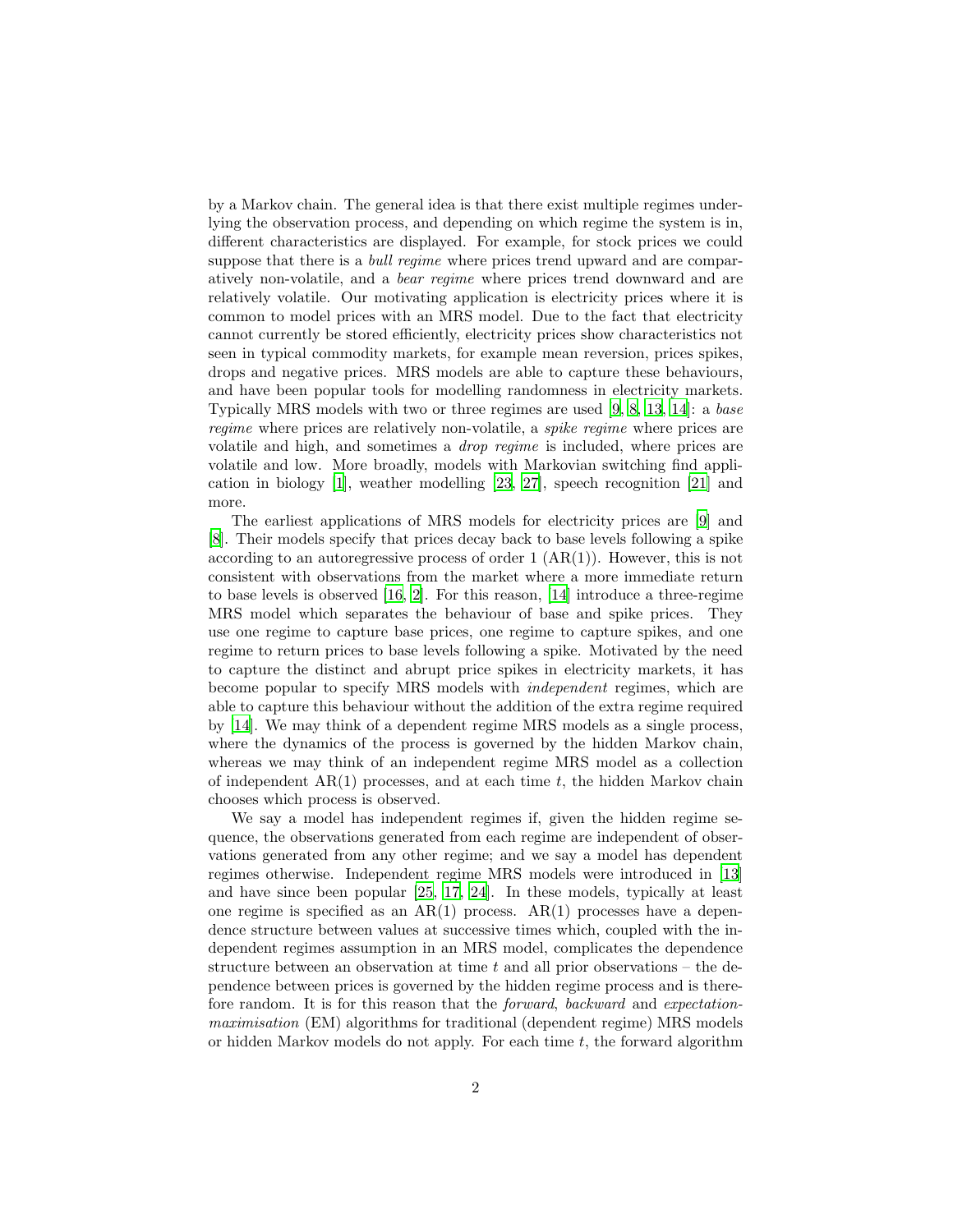evaluates the probabilities that the hidden process is in each regime given the observed values up to time t. The backward algorithm then uses the output of the forward algorithm to calculate the probabilities that the hidden process is in each regime given all observations. The EM algorithm is an iterative optimisation algorithm, iterating between an E-step and an M-step, used to find the maximum likelihood estimates of parameters for models with missing data or latent variables – the E-step is computed by the backward algorithm.

For simplicity, in this work, we focus on independent regime MRS models with  $AR(1)$  and i.i.d. regimes only, since these are the type of models used in the electricity price modelling literature. However, we believe the methods developed here are more general and apply to Markov-switching processes with regimes that are discrete-time Markov chains generally, and can also be extended to more general autoregressive processes. The most popular method of inference for the models used for electricity pricing is an approximation to the EM algorithm introduced by [\[17\]](#page-37-5), which we show can be unreliable (see [\[22\]](#page-38-4) also). Here, a novel, computationally feasible, and exact likelihood-based framework to solve this problem is developed. This work is related to the forward, backward, and EM algorithms for traditional MRS models, and, more closely, to the same algorithms for hidden semi-Markov models, where the idea of augmenting the hidden process with a counter is also used [\[26\]](#page-38-5). The novel algorithms have complexity  $\mathcal{O}(M^2T^{k+1}k^k)$  where  $M < \infty$  is the total number of regimes in the model, T is the length of the observed data set, and k is the number of  $AR(1)$ regimes in the model. As  $\mathcal{O}(M^2T^{k+1}k^k)$  may be impractically large depending on the values of  $T$  and  $k$ , we also present an approximation to our algorithm that is  $\mathcal{O}(M^2TD^kk^k)$  where  $D > 0$  is the maximum length of the memory of the AR(1) processes, that is, we specify that the observations  $x_t$  may depend only on  $x_{t-\ell}$  for  $\ell \in \{1, 2, ..., D\}$ , and is independent of any  $x_{t-\ell}$  for  $\ell > D$ .

This paper is structured as follows. We formally introduce the MRS model, in particular the independent-regime type in Section [1.1,](#page-2-0) and discuss the approximate parameter inference algorithm of [\[17\]](#page-37-5) in Section [1.2.](#page-4-0) A novel forward algorithm, which is used to evaluate the likelihood and filtered state probabilities for these models, is presented in Section [2.](#page-9-0) Using the outputs of the forward algorithm we develop a novel backward algorithm in Section [3.](#page-16-0) The backward algorithm is used to evaluate the smoothed state probabilities, which are applied in Section [4](#page-19-0) to construct an EM algorithm. We introduce the truncated approximations of our algorithms at the end of Section [4.](#page-19-0) Section [5](#page-27-0) provides simulation evidence that our EM algorithm is consistent and that the truncation approximations are reasonable, while in Section [6](#page-33-0) we apply our algorithms to estimate MRS models for the South Australian wholesale electricity market. Finally, we make concluding remarks in Section [7.](#page-35-0)

#### <span id="page-2-0"></span>1.1 MRS models: A brief introduction

An MRS model is built from two pieces, an unobservable regime sequence,  ${R_t}_{t\in\mathbb{N}}$ , which is a finite-state Markov Chain, and an observation sequence,  ${X_t}_{t\in\mathbb{N}}$ . Let us denote the state space of the hidden regime sequence as  $\mathcal{S} =$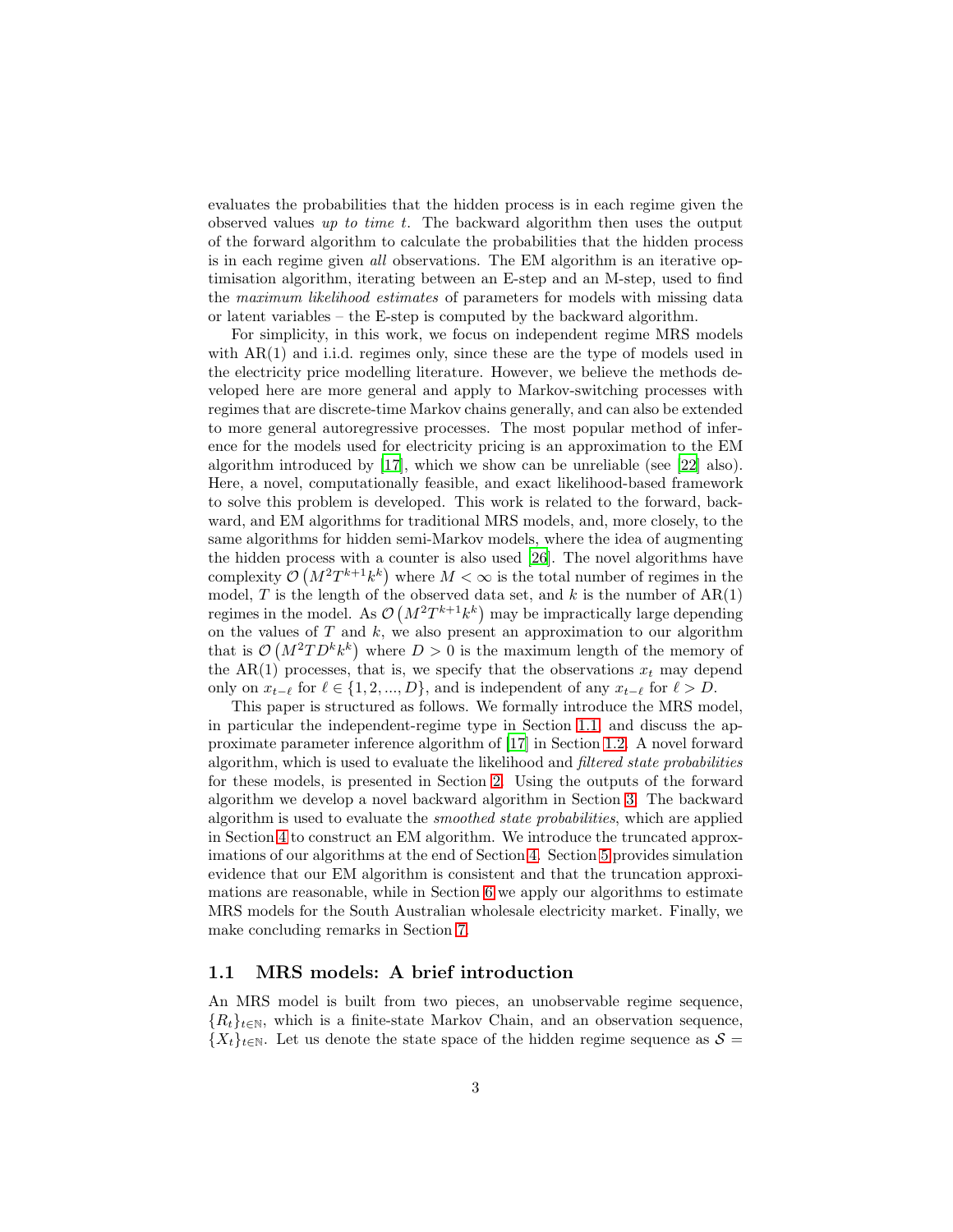

<span id="page-3-0"></span>Figure 1: (Left) Simulation of the dependent regime MRS model example. (Right) Simulation of the independent regime MRS model example. Notice that after a change of regime the independent regime model shows a distinct change in characteristics.

 $\{1, 2, \ldots, M < \infty\}$ , and the transition matrix as  $P = [p_{ij}]_{i,j \in \mathcal{S}}$ .

The simplest MRS model is the hidden Markov model (HMM) where observations  $X_t$  take values in a discrete set, and  $X_t$  is independent of  $X_{t-1}, \ldots, X_0$ and  $X_{t+1}, X_{t+2}, \ldots$  given the regime at time t,  $R_t$ . In general, MRS models are specified in terms of distributions that allow dependence on past observations, given the current regime. That is, the model defines distributions,

$$
X_t | \{R_t, X_{t-1}, X_{t-2}, \dots, X_0\} \sim F^{R_t},
$$

for some distribution  $F^{R_t}$ . The MRS model, as introduced by [\[10,](#page-37-6) [11\]](#page-37-7), specifies that  $X_t | \{R_t, X_{t-1}, X_{t-2}, \ldots, X_0\}$  follows some time-series model (an autoregressive process of order  $p$ , for example) with dependence on a finite number of past observations, but *not on*  $R_0, \ldots, R_{t-1}$ . That is, the dependence structure does not take into account which regime the past observations belong to. For example, the following is a dependent regime MRS model.

**Example 1** (An MRS model with dependent regimes). Let  $S = \{1, 2\}$ , and  $p_{11} = p_{22} = 0.9$ , and specify

$$
X_t | \{ R_t = 1, X_{t-1}, X_{t-2}, \dots, X_0 \} = 0.6 X_{t-1} + \varepsilon_t^{(1)},
$$
  

$$
X_t | \{ R_t = 2, X_{t-1}, X_{t-2}, \dots, X_0 \} = 1 + 0.9 X_{t-1} + \varepsilon_t^{(2)}.
$$

for  $\varepsilon_t^{(i)} \sim i.i.d. N(0,1)$  for  $i = 1,2$ . So  $X_t$  follows  $AR(1)$  dynamics in both Regimes 1 and 2. This is a dependent-regime MRS model since  $X_t$  depends on  $X_{t-1}$  regardless of which regime the lagged observation,  $X_{t-1}$ , came from. Figure [1](#page-3-0) (Left) shows a simulation of this model.

In this paper we relax the assumption that the current observation  $X_t$  is conditionally independent of  $R_0, \ldots, R_{t-1}$ , in order to increase flexibility in these models. In particular, we consider models where, given  $R_t = i$ ,  $X_t$  depends only on lagged values from Regime  $i$ , thus the dependence structure is random as it is a function of  $R_0, \ldots, R_{t-1}$ . The following is an example of an independent regime MRS model.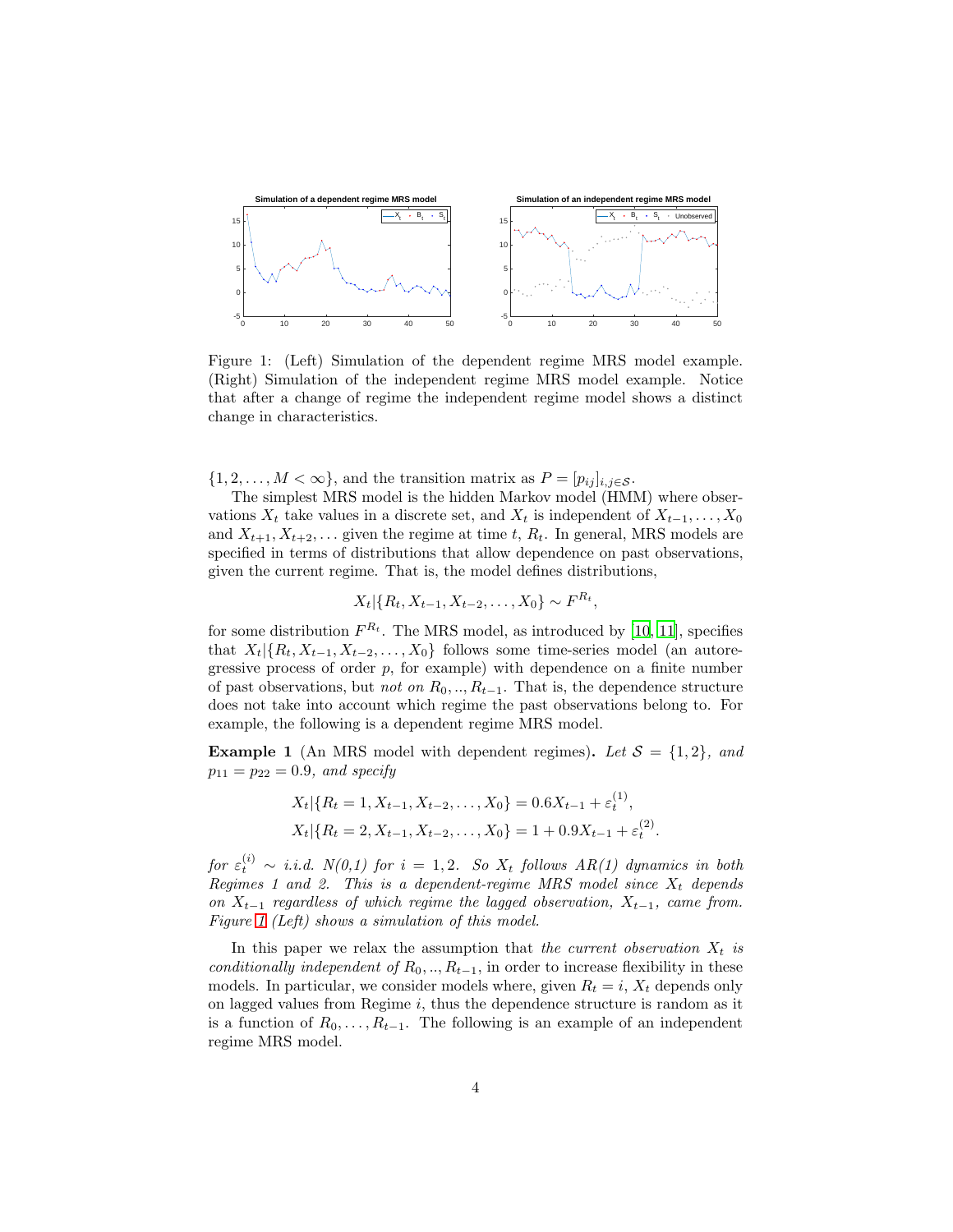**Example 2** (An MRS model with independent regimes). Let  $S = \{1, 2\}$ , and  $p_{11} = p_{22} = 0.9$ , and define the following AR(1) processes

$$
B_t = 0.6B_{t-1} + \varepsilon_t^B,
$$
  
\n
$$
S_t = 1 + 0.9S_{t-1} + \varepsilon_t^S,
$$

where  $\varepsilon_t^B$  and  $\varepsilon_t^S$  are sequences of i.i.d.  $N(0,1)$  random variables. Then, construct the MRS model as follows

$$
X_t = \begin{cases} B_t, & \text{if } R_t = 1, \\ S_t, & \text{if } R_t = 2. \end{cases}
$$

Figure [1](#page-3-0) (Right) shows a simulation of this model.

A precise definition of dependent and independent regime models is the following. Define the sets  $A_i := \{t \in \mathbb{N} : R_t = i\}, i \in \mathcal{S}$ . We say that a model has independent regimes if, given the regime sequence, the sets  $\{X_t : t \in \mathcal{A}_i\}$ ,  $i \in \mathcal{S}$ , are independent. Otherwise, it is a *dependent regime* model.

#### <span id="page-4-0"></span>1.2 Existing methods

For the simplest form of MRS model, the HMM, likelihood evaluation and maximisation algorithms were first developed in a series of papers,  $[5]$ ,  $[4]$ , and  $[6]$ , and subsequent work on MRS models is typically closely related to this. The first algorithms for the more general dependent regime MRS model were presented by [\[10,](#page-37-6) [11\]](#page-37-7). The main issue for maximum likelihood estimation of models with hidden regimes is that the regime sequence is unobserved, thus to naively evaluate the likelihood requires calculation of the marginal distribution

<span id="page-4-1"></span>
$$
L(\boldsymbol{\theta}) := f_{\boldsymbol{X}}^{\boldsymbol{\theta}}(\boldsymbol{x}) = \sum_{\boldsymbol{R} \in \mathcal{S}^{T+1}} f_{\boldsymbol{X},\boldsymbol{R}}^{\boldsymbol{\theta}}(\boldsymbol{x},\boldsymbol{R}) = \sum_{\boldsymbol{R} \in \mathcal{S}^{T+1}} f_{\boldsymbol{X}|\boldsymbol{R}}^{\boldsymbol{\theta}}(\boldsymbol{x}|\boldsymbol{R}) f_{\boldsymbol{R}}^{\boldsymbol{\theta}}(\boldsymbol{R}), \qquad (1)
$$

where  $f_Y^{\theta}(\cdot)$  denotes the distribution function of a random vector Y with parameters  $\theta$ ,  $x = (x_0, \ldots, x_T)$  is a sequence of observed values, and  $S^{T+1}$  is the space of all possible regime sequences of length  $T + 1$ ,  $\mathbf{R} = (R_0, ..., R_T)$ . The number of sequences in  $S^{T+1}$  is  $M^{T+1}$  which, for most realistic datasets, is computationally infeasible to evaluate in this form. In the context of HMMs, the sum [\(1\)](#page-4-1) is made computationally feasible by the forward algorithm [\[6\]](#page-36-5), and the maximisation of the likelihood is commonly performed via the Baum-Welch algorithm [\[6](#page-36-5)], which is a specific case of the EM algorithm [\[7](#page-36-6)] and uses the backward algorithm [\[6\]](#page-36-5).

The works of [\[10,](#page-37-6) [11](#page-37-7)] extend the methods for HMMs to MRS models with dependent regimes by adapting the forward algorithm, developing a new algorithm to replace the backward algorithm and constructing an EM algorithm. [\[20\]](#page-37-8) refines the work of Hamilton, developing a more efficient implementation of Hamilton's smoothing algorithm. Kim's algorithm is similar to the backward algorithm for HMMs.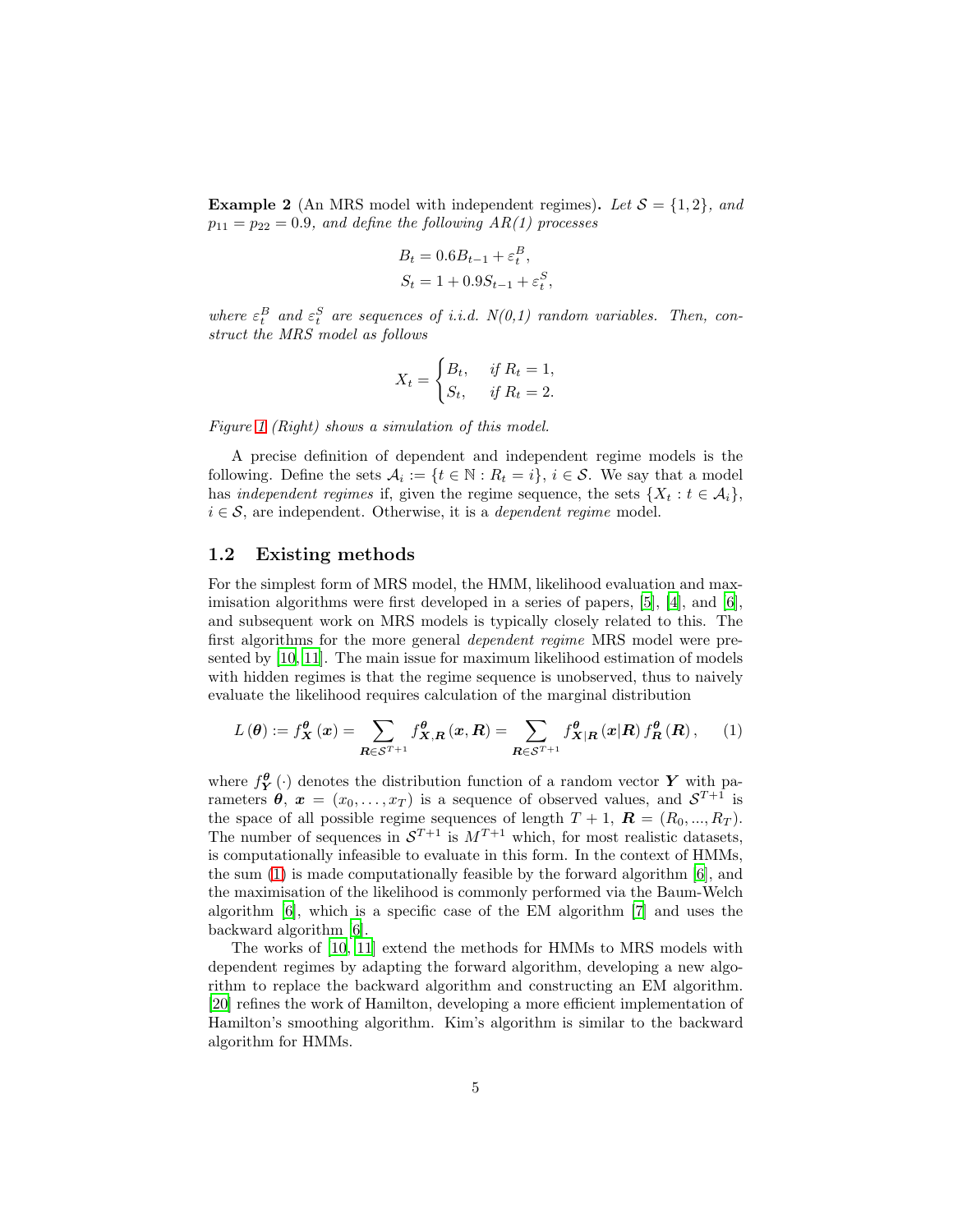Relevant to this paper, [\[17\]](#page-37-5) extend Hamilton's work and develop an approximate algorithm for MRS models with *independent* regimes, which we label the EM-like algorithm since it resembles Hamilton's EM algorithm. However, it is not an example of the EM algorithm and so none of the EM theory holds. In Sections [1.2.1–](#page-5-0)[1.2.3,](#page-8-0) we briefly review the work of [\[11\]](#page-37-7), [\[20](#page-37-8)] and [\[17](#page-37-5)] in order to provide the motivation and background for our work.

#### <span id="page-5-0"></span>1.2.1 Likelihood evaluation for dependent-regime models: The forward algorithm

Define  $\mathbf{x}_{r:s} = (x_r, x_{r+1}, \ldots, x_s)$  for  $r \leq s$  and write the likelihood as  $L(\theta) =$  $f_{X_0}^{\boldsymbol{\theta}}(x_0) \prod_{i=1}^T$  $\prod_{t=1}^{n} f_{X_t|X_{0:t-1}}^{\theta}(x_t|x_{0:t-1})$ . The forward algorithm [\[11\]](#page-37-7) calculates  $f_{X_0}^{\theta}$ and  $f_{X_t|\mathbf{X}_{0:t-1}}^{\boldsymbol{\theta}}$  for  $t = 1, 2, ..., T$ , from which it is straightforward to calculate the likelihood or loglikelihood:

#### Algorithm 1: The forward algorithm [\[11\]](#page-37-7)

- Step 1. Initialise the algorithm with values  $\mathbb{P}^{\theta}(R_0 = i) = \pi_i$ , which may be assumed to be known *a priori*, or left as parameters to be inferred.
- Step 2. The term,  $f_{X_0}^{\theta}(x_0)$ , is calculated as  $f_{X_0}^{\theta}(x_0) = \sum_{i \in S}$  $f_{X}^{\theta}$  $\mathcal{L}_{X_0|R_0}$   $(x_0|i)\,\mathbb{P}^{\theta}$   $(R_0=i)$ , where the density  $f_X^{\theta}$  $\mathcal{L}_{X_0|R_0}$  is known from the model specification.

Step 3. For  $t = 1, \ldots, T$ :

$$
f_{X_t|X_{0:t-1}}^{\theta}(x_t|x_{0:t-1})
$$
  
=  $\sum_{i \in S} f_{X_t|R_t,X_{0:t-1}}^{\theta}(x_t|i, x_{0:t-1}) \sum_{j \in S} \mathbb{P}^{\theta}(R_{t-1} = j|x_{0:t-1}) p_{ji},$ 

where  $f_{X_t|R_t, X_{0:t-1}}^{\theta}$  is also known from the model specification. Furthermore, the probabilities  $\mathbb{P}^{\theta} (R_{t-1} = j | \mathbf{x}_{0:t-1})$  can be calculated using Bayes' Theorem,

$$
\mathbb{P}^{\theta}\left(R_{t-1}=j|\boldsymbol{x}_{0:t-1}\right)
$$
\n
$$
=\frac{f_{X_{t-1}|R_{t-1},\boldsymbol{X}_{0:t-2}}^{\theta}\left(x_{t-1}|j,\boldsymbol{x}_{0:t-2}\right)\sum_{i\in S}p_{ij}\mathbb{P}^{\theta}\left(R_{t-2}=i|\boldsymbol{x}_{0:t-2}\right)}{f_{X_{t-1}|\boldsymbol{X}_{0:t-2}}^{\theta}\left(x_{t-1}|\boldsymbol{x}_{0:t-2}\right)},\qquad(2)
$$

for  $t \geq 2$ . These are known as the *forward/filtered probabilities*.

The quantities  $\mathbb{P}^{\theta}\left(R_t=i|\boldsymbol{x}_{0:t-1}\right)=\sum_{j\in\mathcal{S}}p_{ji}\mathbb{P}^{\theta}\left(R_{t-1}=j|\boldsymbol{x}_{0:t-1}\right)$  are known as the *prediction probabilities*. In some applications, the forward and prediction probabilities may be quantities of interest in their own right, and they also appear as inputs to the backward algorithm (see Section [1.2.2\)](#page-6-0).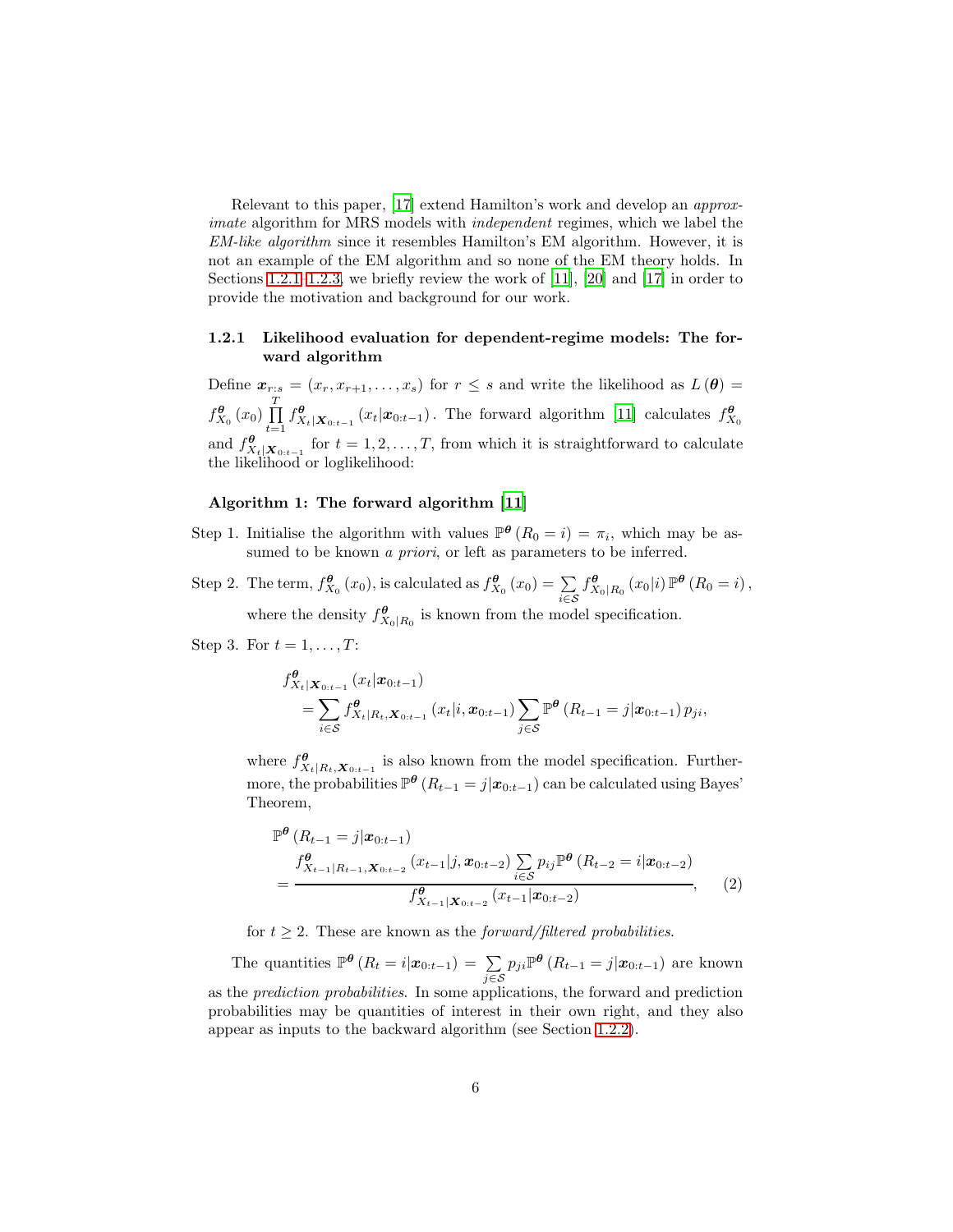#### <span id="page-6-0"></span>1.2.2 Maximum likelihood for dependent-regime models: The EM algorithm

Hamilton's forward algorithm [\[11](#page-37-7)] is a computationally feasible way to evaluate the loglikelihood, from which it is possible to use black-box optimisation methods to find the MLEs. However, it is common to use the EM algorithm [\[7\]](#page-36-6) instead, particularly when the E-step and M-step of the algorithm are available in closed form. The EM algorithm proceeds by iterating between the E-step, constructing the function  $Q(\theta, \theta_n) = \mathbb{E} \left[ \log f_{\mathbf{X},\mathbf{R}}^{\tilde{\theta}}(\mathbf{x},\mathbf{R}) \mid \mathbf{x}; \theta_n \right]$ , and the Mstep, maximising Q with respect to  $\theta \in \Theta$ , where  $\Theta$  is the parameter space. This results in a sequence  ${\lbrace \theta_n \rbrace_{n\in\mathbb{N}}}$  that converges to a local maximiser of the loglikelihood.

The EM algorithm for MRS models with dependent regimes proceeds as follows [\[11\]](#page-37-7). Define the random variable  $\eta_{ij}$  as the number of transitions from state *i* to state *j* in the sequence  $\mathbf{R} = (R_0, \ldots, R_T)$  and let  $\mathbb{I}(\cdot)$  be the indicator function. The joint log-density of  $x$  and  $R$  can be written as

$$
\log f_{\mathbf{X},\mathbf{R}}^{\theta}(\mathbf{x},\mathbf{R})
$$
\n
$$
= \sum_{j\in S} \mathbb{I} (R_0 = j) \log f_{X_0|R_0}^{\theta} (x_0|j)
$$
\n
$$
+ \sum_{t=1}^{T} \sum_{j\in S} \mathbb{I} (R_t = j) \log f_{X_t|R_t,\mathbf{X}_{0:t-1}}^{\theta} (x_t|j,\mathbf{x}_{0:t-1})
$$
\n
$$
+ \sum_{i,j\in S} \eta_{ij} \log p_{ij} + \sum_{j\in S} \mathbb{I} (R_0 = j) \log \pi_j,
$$

where  $\pi_j$  denotes  $\mathbb{P}^{\theta}$  ( $R_0 = i$ ). In the *n*th iteration,  $n \geq 0$ , for the E-step, taking the conditional expectation given parameters  $\theta_n$  and observed values  $x_{0:T}$  yields

$$
Q(\boldsymbol{\theta}, \boldsymbol{\theta}_n) = \sum_{j \in S} \mathbb{P}^{\boldsymbol{\theta}_n} (R_0 = j | \boldsymbol{x}_{0:T}) \log f_{X_0|R_0}^{\boldsymbol{\theta}} (x_0 | j)
$$
  
+ 
$$
\sum_{t=1}^T \sum_{j \in S} \mathbb{P}^{\boldsymbol{\theta}_n} (R_t = j | \boldsymbol{x}_{0:T}) \log f_{X_t|R_t, \boldsymbol{X}_{0:t-1}}^{\boldsymbol{\theta}} (x_t | j, \boldsymbol{x}_{0:t-1})
$$
  
+ 
$$
\sum_{i,j \in S} \mathbb{E} [\eta_{ij} | \boldsymbol{x}_{0:T}; \boldsymbol{\theta}_n] \log p_{ij} + \sum_{j \in S} \mathbb{P}^{\boldsymbol{\theta}_n} (R_0 = j | \boldsymbol{x}_{0:T}) \log \pi_j,
$$

where the expectation  $\mathbb{E}[\eta_{ij}|\boldsymbol{x}_{0:T};\boldsymbol{\theta}_n] = \sum_{i=1}^T$  $t=1$  $\mathbb{P}^{\theta_n} (R_t = j, R_{t-1} = i | \mathbf{x}_{0:T}).$  The densities  $f_{X}^{\theta}$  $\mathcal{H}_{X_0|R_0}$  and  $f_{X_t|R_t, \mathbf{X}_{0:t-1}}^{\theta}$ , are given by the model specification.

The smoothed probabilities,  $\mathbb{P}^{\theta_n}$   $(R_t = j | \mathbf{x}_{0:T})$  and  $\mathbb{P}^{\theta_n}$   $(R_t = j, R_{t-1} = i | \mathbf{x}_{0:T})$ , required to construct Q are obtained using a backward recursion after running the forward algorithm with parameters  $\theta_n$ , and storing the forward and prediction probabilities. Developed by [\[20\]](#page-37-8), this backward recursion is in Algorithm 2, below.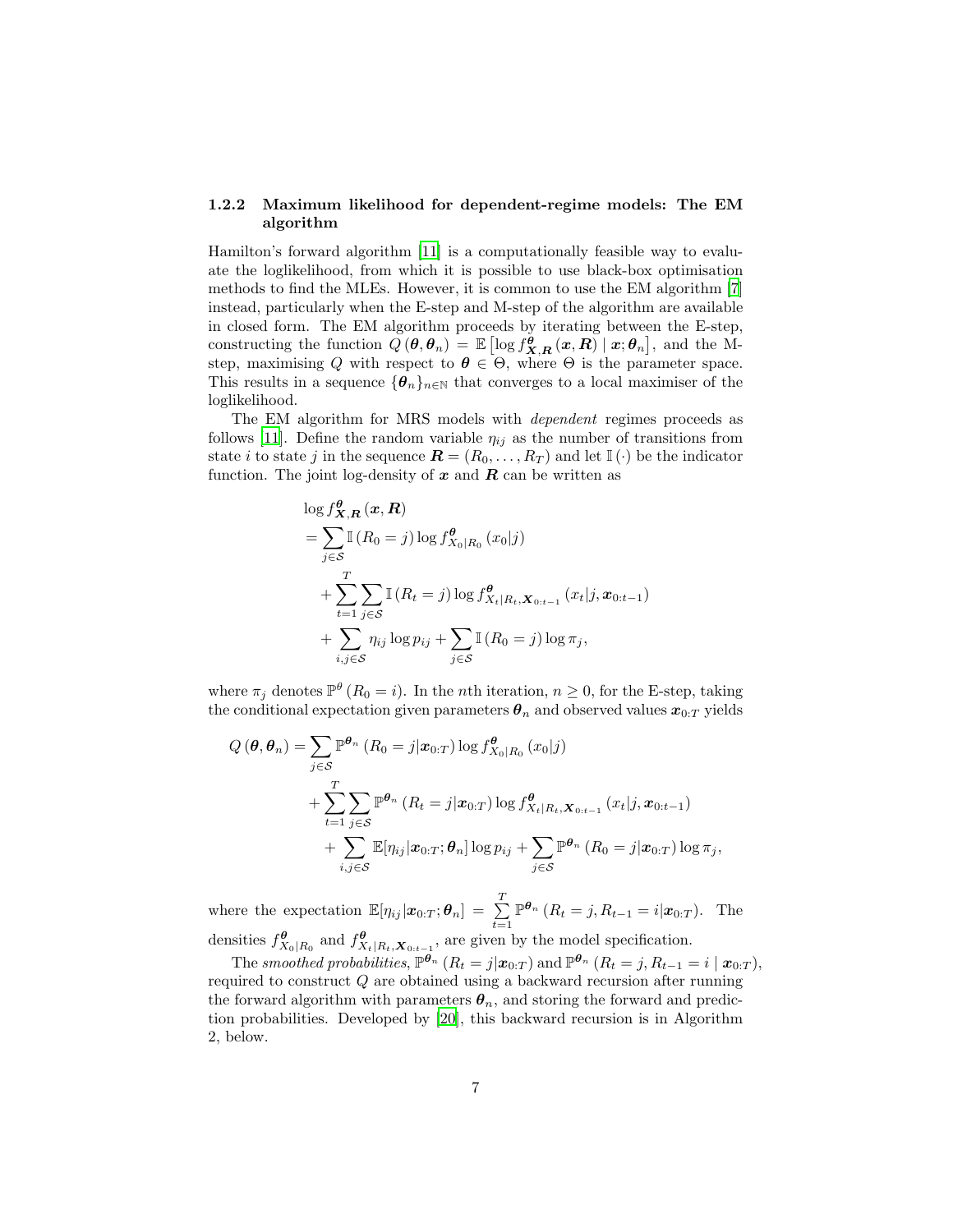#### Algorithm 2: The backward algorithm [\[20\]](#page-37-8)

Step 1. Evaluate  $\mathbb{P}^{\theta_n} (R_T = j | \mathbf{x}_{0:T})$  using the forward algorithm (Algorithm 1). Step 2. For  $t = T - 1, ..., 0$ ,

$$
\mathbb{P}^{\theta_n} (R_t = j, R_{t+1} = i | \mathbf{x}_{0:T}) = p_{ji}^{(n)} \frac{\mathbb{P}^{\theta_n} (R_t = j | \mathbf{x}_{0:t}) \mathbb{P}^{\theta_n} (R_{t+1} = i | \mathbf{x}_{0:T})}{\mathbb{P}^{\theta_n} (R_{t+1} = i | \mathbf{x}_{0:t})},
$$

$$
\mathbb{P}^{\theta_n} (R_t = j | \mathbf{x}_{0:T}) = \sum_{i \in \mathcal{S}} \mathbb{P}^{\theta_n} (R_t = j, R_{t+1} = i | \mathbf{x}_{0:T}),
$$

where  $p_{ij}^{(n)}$  means the  $p_{ij}$  parameter under  $\boldsymbol{\theta}_n$ .

After executing Kim's backward algorithm, we can construct the function Q. In the M-step, the maximisers of  $Q(\cdot, \theta_n)$  are found. In the *dependent regime* model, if the process is in Regime  $j$  at time  $t$ , then the observations evolve according to  $X_t = \alpha_j + \phi_j X_{t-1} + \sigma_j \varepsilon_t$  where  $\alpha_j$ ,  $\phi_j$  and  $\sigma_j$  are parameters, and  $\{\varepsilon_t\} \sim \mathcal{N}(0, 1)$ . Recall that, for the dependent regime model,  $X_{t-1}$  is the last observed value (regardless of which regime generated it). The maximiser of  $\boldsymbol{Q}$ at the  $(n+1)$ th iteration of the EM algorithm,  $\boldsymbol{\theta}^{n+1}$ , for  $n \geq 0$ , is the following system of equations [\[11,](#page-37-7) [17\]](#page-37-5):

$$
\phi_j^{(n+1)} = \frac{\sum_{t=1}^T \mathbb{P}^{\theta_n} (R_t = j | \mathbf{x}_{0:T}) x_{t-1} B_{1,t}^{(i)}}{\sum_{t=1}^T \mathbb{P}^{\theta_n} (R_t = j | \mathbf{x}_{0:T}) x_{t-1} B_{2,t}^{(i)}},
$$
\n
$$
\alpha_j^{(n+1)} = \frac{\sum_{t=1}^T \mathbb{P}^{\theta_n} (R_t = j | \mathbf{x}_{0:T}) (x_t - \phi_j^{(n+1)} x_{t-1})}{\sum_{t=1}^T \mathbb{P}^{\theta_n} (R_t = j | \mathbf{x}_{0:T})},
$$
\n
$$
(\sigma_j^2)^{(n+1)} = \frac{\sum_{t=1}^T \mathbb{P}^{\theta_n} (R_t = j | \mathbf{x}_{0:T}) (x_t - \alpha_j^{(n+1)} - \phi_j^{(n+1)} x_{t-1})^2}{\sum_{t=1}^T \mathbb{P}^{\theta_n} (R_t = j | \mathbf{x}_{0:T})},
$$

where

$$
B_{1,t}^{(i)} = x_t - x_{t-1} - \frac{\sum_{s=1}^{T} \mathbb{P}^{\theta_n} (R_s = j | \mathbf{x}_{0:T}) (x_s - x_{s-1})}{\sum_{s=1}^{T} \mathbb{P}^{\theta_n} (R_s = j | \mathbf{x}_{0:T})},
$$

$$
1 \t B_{2,t}^{(i)} = \frac{\sum_{s=1}^{T} \mathbb{P}^{\theta_n} (R_s = j | \mathbf{x}_{0:T}) x_{s-1}}{\sum_{s=1}^{T} \mathbb{P}^{\theta_n} (R_s = j | \mathbf{x}_{0:T})} - x_{t-1}.
$$

and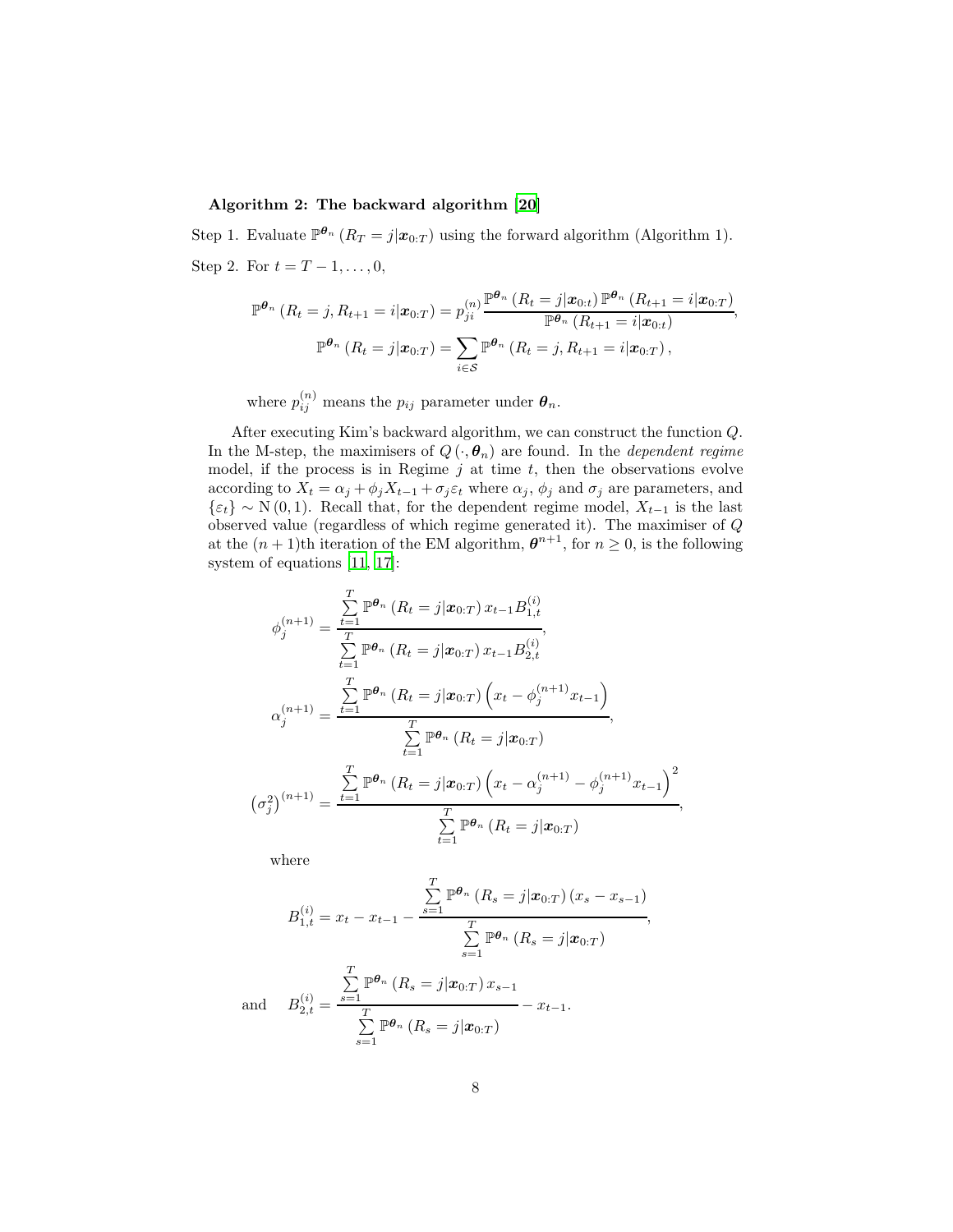In general, the switching probabilities are updated using the following [\[20](#page-37-8)]

$$
p_{ij}^{(n+1)} = \frac{\sum_{t=1}^{T} \mathbb{P}^{\theta_n} (R_t = j | \mathbf{x}_{0:T}) \frac{p_{ij}^{(n)} \mathbb{P}^{\theta_n} (R_{t-1} = i | \mathbf{x}_{0:t-1})}{\mathbb{P}^{\theta_n} (R_t = j | \mathbf{x}_{0:t-1})},
$$
\n
$$
\sum_{t=1}^{T} \mathbb{P}^{\theta_n} (R_{t-1} = i | \mathbf{x}_{0:T})
$$
\n(3)

which rely on the smoothed, forward and prediction probabilities. For i.i.d. regimes the M-step can often be derived analytically; however, such expressions are not required for our discussion since there is no dependence on lagged values in these regimes and so they are omitted.

Thus, we implement the EM algorithm by initialising it with a guess of the true parameters, then alternating between the forward and backward algorithms (the E-step) and calculating the maximisers of  $Q$  (the M-step). The algorithm terminates when the step size is below a prespecified tolerance, i.e.  $|\theta_{n+1} - \theta_n|_{\infty} < e$  where e is some small tolerance.

#### <span id="page-8-0"></span>1.2.3 Approximate maximum likelihood for independent-regime models: The EM-like algorithm

For independent-regime MRS models the EM algorithm is computationally infeasible if the densities  $f_{X_t|R_t,X_{0:t-1}}^{\theta}$ ,  $R_t \in \mathcal{S}$ ,  $t = 1, ..., T$ , are computed naively, as this is a  $\mathcal{O}(M^t)$  calculation for each  $t = 1, ..., T$ , where  $M < \infty$  is the number of regimes in the model. On the other hand, if we use our proposed foward algorithm, introduced in Section [2\)](#page-9-0), calculation of these densities is  $\mathcal{O}(t^{k+1})$ for each  $t = 1, ..., T$ , which may be computationally feasible when T and k are not too large.

Developed by [\[17](#page-37-5)], the EM-like algorithm is an approximation to the EM algorithm. For independent regime MRS models, the EM-like algorithm overcomes the problem of computational infeasibility by replacing lagged values for Regime *i* (assuming this is an AR(1) regime) with approximations,  $\tilde{b}_{t-1,i}^{(n)}$ . These are described as the expectations [\[17](#page-37-5)],  $\mathbb{E}[B_t^i | \mathbf{x}_{0:t}; \boldsymbol{\theta}_n]$ , where

$$
B_t^i := \mathbb{I}(R_t = i) x_t + \mathbb{I}(R_t \neq i) (\alpha_i + \phi_i B_{t-1}^i + \sigma_i \varepsilon_t^i).
$$

Simply put, wherever  $x_{t-1}$  appears verbatim in an expression related to Regime i in the EM algorithm in Sections [1.2.1](#page-5-0)[-1.2.2,](#page-6-0) it is replaced with  $\tilde{b}_{t-1,i}^{(n)}$  at the  $n<sup>th</sup>$  iteration. The  $\tilde{b}^{(n)}_{t,i}$  are calculated recursively as

$$
\tilde{b}_{t,i}^{(n)} = \tilde{\mathbb{P}}^{\theta_n} \left( R_t = i | \mathbf{x}_{0:t} \right) x_t + \tilde{\mathbb{P}}^{\theta_n} \left( R_t \neq i | \mathbf{x}_{0:t-1} \right) \left( \alpha_i + \phi_i \tilde{b}_{t-1,i}^{(n)} \right), \tag{4}
$$

where  $\tilde{\mathbb{P}}^{\theta_n}$   $(R_t = i | \mathbf{x}_{0:t})$  and  $\tilde{\mathbb{P}}^{\theta_n}$   $(R_t \neq i | \mathbf{x}_{0:t})$  are given by the forward algorithm which is part of the EM-like procedure. Janczura and Weron, [\[17\]](#page-37-5), conduct simulation studies and show that this algorithm seems to work well for the datasets they generate. However, no theoretical results are available that show convergence of, or error bounds for, the EM-like algorithm; in particular, there is no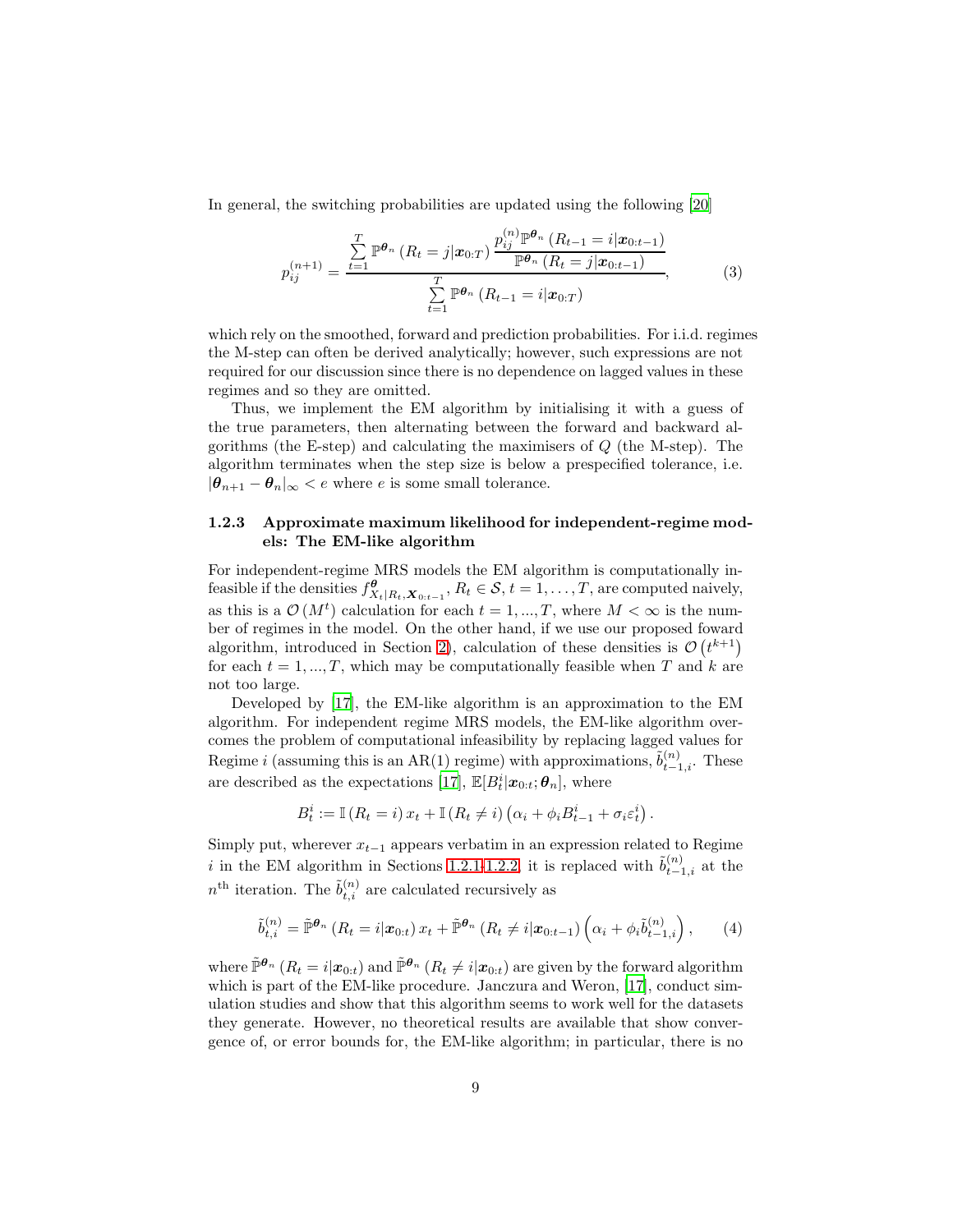

<span id="page-9-2"></span>Figure 2: Boxplots of the parameters recovered by the EM-like algorithm (Right) and the MLEs recovered by our EM algorithm (Left) for Example [3.](#page-9-1) The blue line represents the true parameter value. Notice that the EM-like algorithm is not able to recover the parameters, while the EM algorithm performs relatively well.

guarantee that the parameter estimates produced by the EM-like algorithm are consistent. In contrasts, our algorithms rest on the theory of the EM algorithm.

We can construct examples of independent-regime MRS models where the EM-like algorithm fails to get close to the true parameter values.

<span id="page-9-1"></span>Example 3. Consider the following independent-regime MRS model,

$$
X_t = \begin{cases} B_t, & \text{if } R_t = 1, \\ Y_t, & \text{if } R_t = 2, \end{cases} \tag{5}
$$

where  $B_t$  is an  $AR(1)$  process,  $B_t = 0.95B_{t-1} + \sqrt{0.2\varepsilon_t}$ , with  $\{\varepsilon_t\}$  being a sequence of i.i.d.  $N(0, 1)$  random variables,  $Y_t$  is an i.i.d. sequence of  $N(2, 1)$ random variables, and  $\{R_t\}_{t\in\mathbb{N}}$  is a Markov chain with state space  $\mathcal{S} = \{1,2\},\$ transition matrix entries  $p_{11} = 0.5$  and  $p_{22} = 0.8$ , and initial probability distribution  $(1,0)$ , so the process always starts in Regime 1. We simulated 20 realisations of length  $T = 2000$  from this model and used the EM-like algorithm to try to recover the true parameters. To give the algorithm the best chance of converging to the true parameters, we initialise the EM-like algorithm at the true parameter values. The parameters recovered by the EM-like algorithm are summarised in Figure [2.](#page-9-2) For comparison, the MLEs obtained using our EM algorithm (Section [4\)](#page-19-0) are also shown. Notice in Figure [2](#page-9-2) that the EM-like algorithm performs poorly, while our exact method performs much better.

### <span id="page-9-0"></span>2 A novel forward algorithm

The general idea of the novel algorithms presented in this paper is to augment the hidden Markov chain with counters that record the last time each  $AR(1)$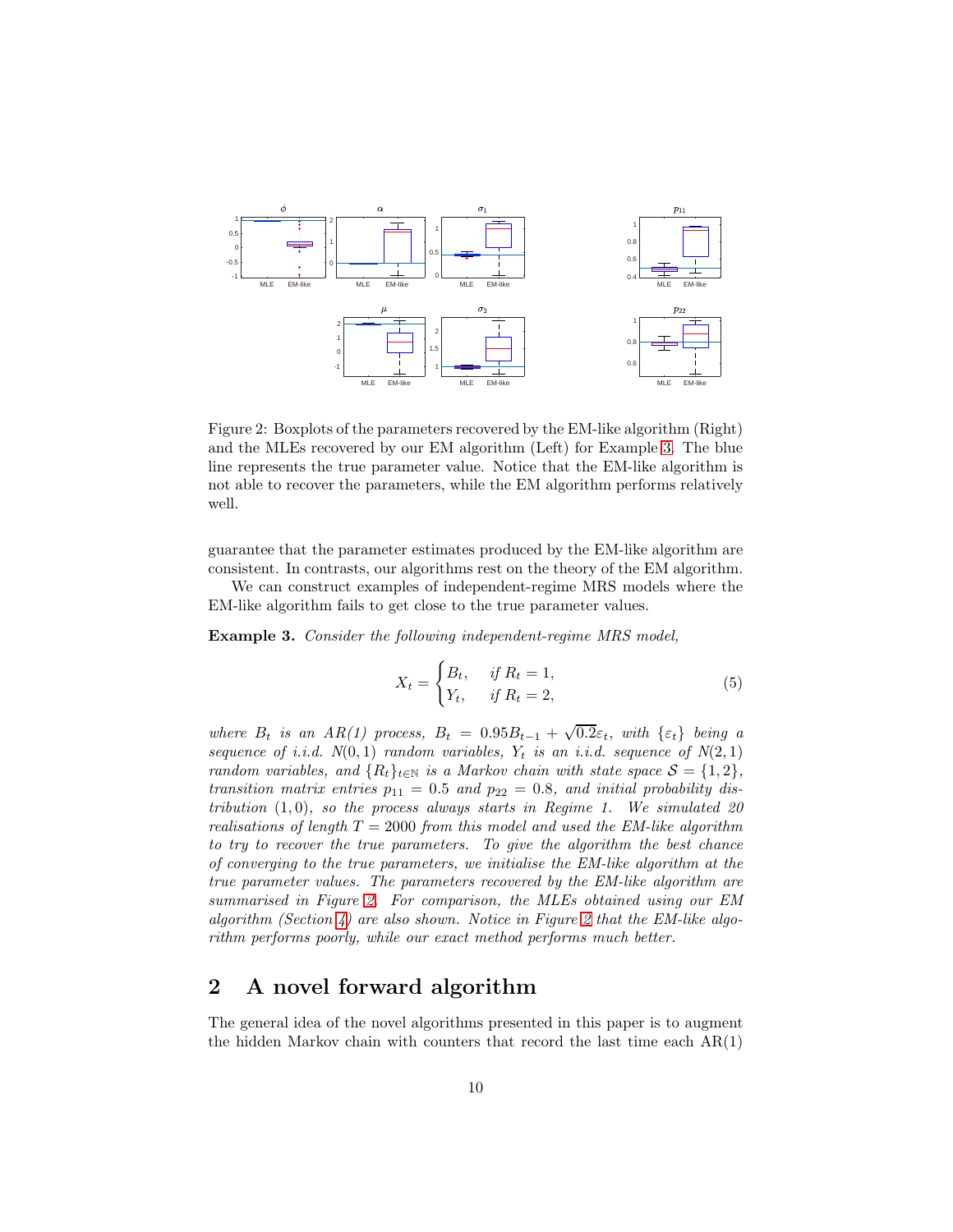regime was visited. This augmented process is a Markov chain, and similar arguments to those used to construct the forward-backward algorithm for MRS models with dependent regimes can be used to construct a forward and backward algorithms for these models. Our methods are related to the forward and backward algorithms for hidden semi-Markov models, where the hidden process is also augmented with a counter and the augmented hidden process is a Markov chain [\[26](#page-38-5)]. Though similar, the algorithms for hidden semi-Markov models (HSMMs) are not applicable to the models considered here since for HSMMs the counter counts the number of time steps since the last change of regime, whereas here the counters count the number of transitions since the last visit to a regime. Furthermore, in HSMMs, the counters do not appear in the conditional densities of the observations, as they do here.

#### 2.1 The augmented hidden Markov chain

For the following, suppose that the first k states,  $S_{AR} = \{1, \ldots, k \, \langle M \},\$ correspond to AR(1) processes and all other regimes are i.i.d. That is, we have the following independent regime MRS model

$$
X_{t} = \begin{cases} B_{t}^{1}, & \text{if } R_{t} = 1, \\ \vdots \\ B_{t}^{k}, & \text{if } R_{t} = k, \\ S_{t}^{k+1}, & \text{if } R_{t} = k+1, \\ \vdots \\ S_{t}^{M}, & \text{if } R_{t} = M, \end{cases}
$$

where  $B_t^i = \alpha_i + \phi_i B_{t-1}^i + \sigma_i \varepsilon_t^i$  are AR(1) and  $S_t^j$  are i.i.d. Our arguments also hold for  $k = M$  with only slight modification, but here we treat the case  $k < M$ only, since these are the types of models relevant to our application.

Now, define another Markov chain

$$
\{\boldsymbol{H}_t\}_{t\in\mathbb{N}}:=\{(\boldsymbol{N}_t,R_t)\}_{t\in\mathbb{N}}=\{(N_{t,1},\ldots,N_{t,k},R_t)\}_{t\in\mathbb{N}},
$$

where  $N_{t,j} \in \mathbb{N}_+$  counts the number of time steps since the process  $\{R_t\}$  was last in Regime j before time t, for each AR(1) regime  $j = 1, \ldots, k$ . When there is no time  $\tau \in \{0, 1, \ldots, t-1\}$  with  $R_{\tau} = j$ , then we set  $N_{t,j} = t+1$ . Thus the augmented Markov chain  $\{\mathbf{H}_t\}_{t\in\mathbb{N}}$  lives on the state space  $\mathbb{N}_+^k \times \mathcal{S}$ .

To describe the transitions of the Markov chain  $\{H_t\}$ , let  $\boldsymbol{n} := (n_1, \ldots, n_k) \in \mathbb{N}_+^k$  be an arbitrary vector of counters, with  $n_r \neq n_s$ for  $r \neq s$  or, at time t,  $n_r = n_s = t + 1$  (it is possible that neither state r nor state s have been visited by time  $t$ ). Also, define 1 to be a row vector of ones of length  $k$ ,  $e_i$  to be a row vector of length k with all entries being 0 except the  $i^{\text{th}}$  entry which is 1, and  $\boldsymbol{n}^{(-i)} := \boldsymbol{n} - n_i \boldsymbol{e}_i = (n_1, \ldots, n_{i-1}, 0, n_{i+1}, \ldots, n_k)$ .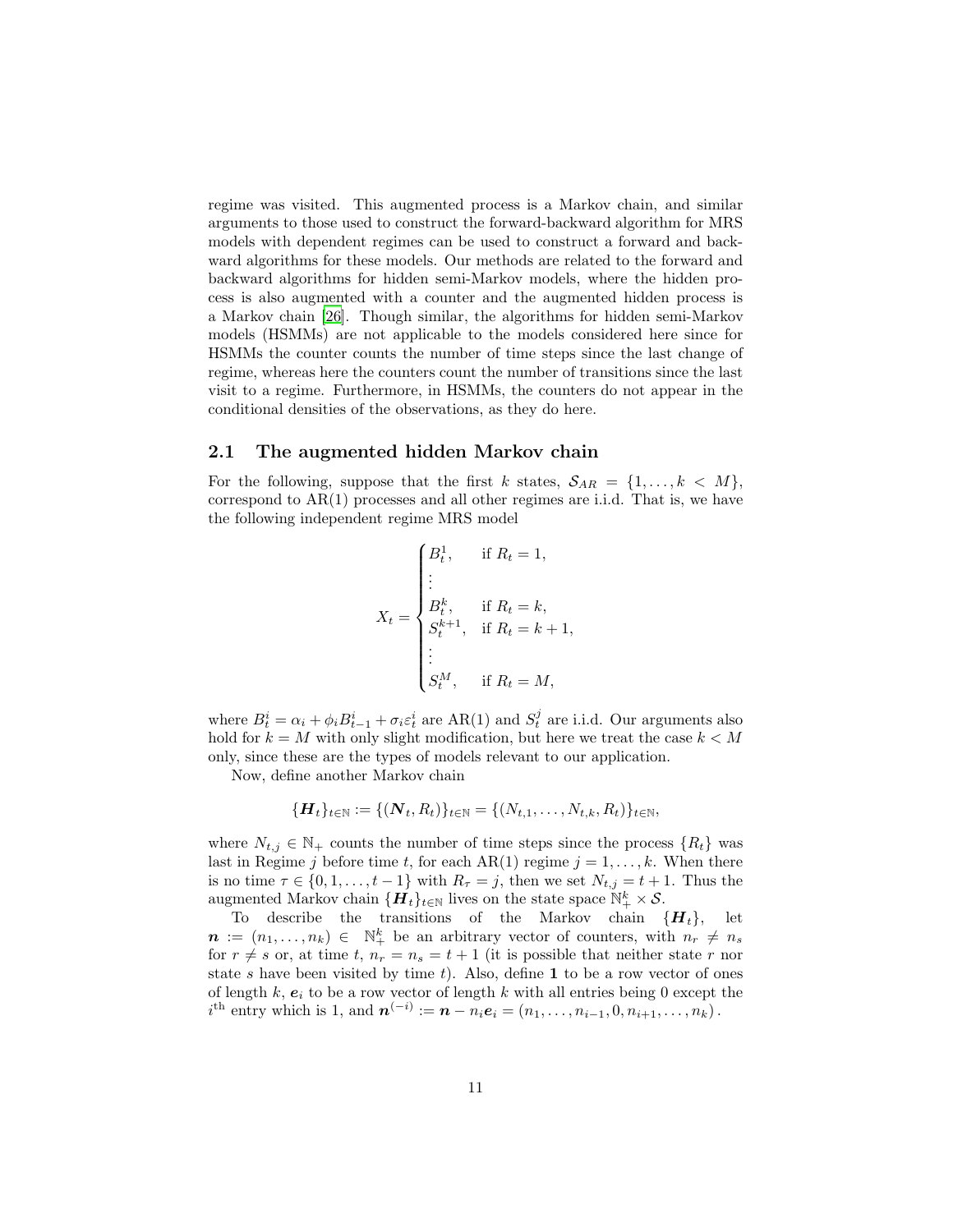The transition probabilities of  ${H_t}$  are

$$
\mathbb{P}^{\theta} \left( \mathbf{H}_{t+1} = (\mathbf{n}_{t+1}, j) \, | \mathbf{H}_t = (\mathbf{n}_t, i) \right)
$$
\n
$$
= \begin{cases}\n p_{ij} & \text{for } i \in \mathcal{S}_{AR}^c, j \in \mathcal{S}, \mathbf{n}_{t+1} = \mathbf{n}_t + \mathbf{1}, \\
 p_{ij} & \text{for } i \in \mathcal{S}_{AR}, j \in \mathcal{S}, \mathbf{n}_{t+1} = \mathbf{n}_t^{(-i)} + \mathbf{1}, \\
 0 & \text{otherwise.}\n \end{cases} \tag{6}
$$

In words, when the current state is  $H_t = (n_t, i)$  and i is not an AR(1) regime (so there is no counter associated with state i), then, at time  $t + 1$ ,  $R_t$  transitions to state j with probability  $p_{ij}$  and all the counters are advanced by 1 to  $n_{t+1} =$  $n_t + 1$ , since there has been one more time step since  $\{R_t\}$  was last in any state with a counter (any state in  $\mathcal{S}_{AR}$ ). When the current state is  $\boldsymbol{H}_t = (\boldsymbol{n}_t, i)$ , where i is an AR(1) regime, then  $R_t$  transitions to any state  $j \in S$  with probability  $p_{ij}$ , the counter for Regime i,  $n_{t+1,i}$ , is set to 1, since the last time in state i was t, and all other counters are advanced by 1. All other transition probabilities for  ${H_t}$  are 0.

The state space of  ${H_t}$  is countably infinite. However, due to the way  ${H_t}_{t\in\mathbb{N}}$  is initialised and evolves, many states are inaccessible for  ${H_t}$ ,  $t \in \{0, 1, \ldots, T < \infty\},$  and this makes our algorithm computationally feasible. Specifically, we suppose that the Markov chain  ${H_t}$  is initialised with the probability distribution

<span id="page-11-0"></span>
$$
\mathbb{P}\left(\mathbf{H}_0 = (n_{0,1}, \dots, n_{0,k}, j)\right) = \begin{cases} \pi_j, & \text{for } j \in \mathcal{S}, \ n_{0,i} = 1, \text{ for all } i \in \mathcal{S}_{AR}, \\ 0, & \text{otherwise.} \end{cases} \tag{7}
$$

The distribution  $\pi := (\pi_1, \ldots, \pi_M)$  can be any proper probability distribution. However, in line with existing algorithms for dependent regime MRS models, it can be either the stationary distribution of  $\{R_t\}$ , or a point mass on a single state, or, when used as part of the EM algorithm, the probabilities  $\mathbb{P}^{\theta_n}(\boldsymbol{H}_0|\boldsymbol{x}_{0:T})$  calculated at the previous iteration of the EM algorithm. The following lemma gives all the states that  $\{H_t\}$  can be in at time  $t > 0$ .

<span id="page-11-1"></span>**Lemma 4.** Define  $S^{(0)} := \{1\}$  as a vector of 1's of length k where k is the number of  $AR(1)$  regimes. For each  $t = 1, 2, ..., T$ , let  $S<sup>(t)</sup>$  be the set of all vectors  $n_t := (n_{t,1}, \ldots, n_{t,k})$  such that, for  $j, m \in S_{AR}$ ,

- (i)  $n_{t,j} \in \{1, 2, \ldots, t+1\},\$
- (ii) there are at most min  $(t, k)$  elements of  $n_t$  with  $n_{t,i} \neq t + 1$ ,
- (iii)  $n_{t,j} \neq n_{t,m}$  for all  $j \neq m$ , unless  $n_{t,j} = n_{t,m} = t + 1$ .

Given  ${H_t}$  is initialised with the distribution in Equation [\(7\)](#page-11-0), it is possible for  $H_t$  to reach states  $(n_t, i)$  where  $n_t \in S^{(t)}$  and  $i \in S$  only. The cardinality of  $\mathcal{S}^{(t)}$  is  $|\mathcal{S}^{(t)}| =$  $\sum_{\sum}^{\min(t,k)}$  $m=0$  $\binom{t}{m}\binom{k}{m}m!$ .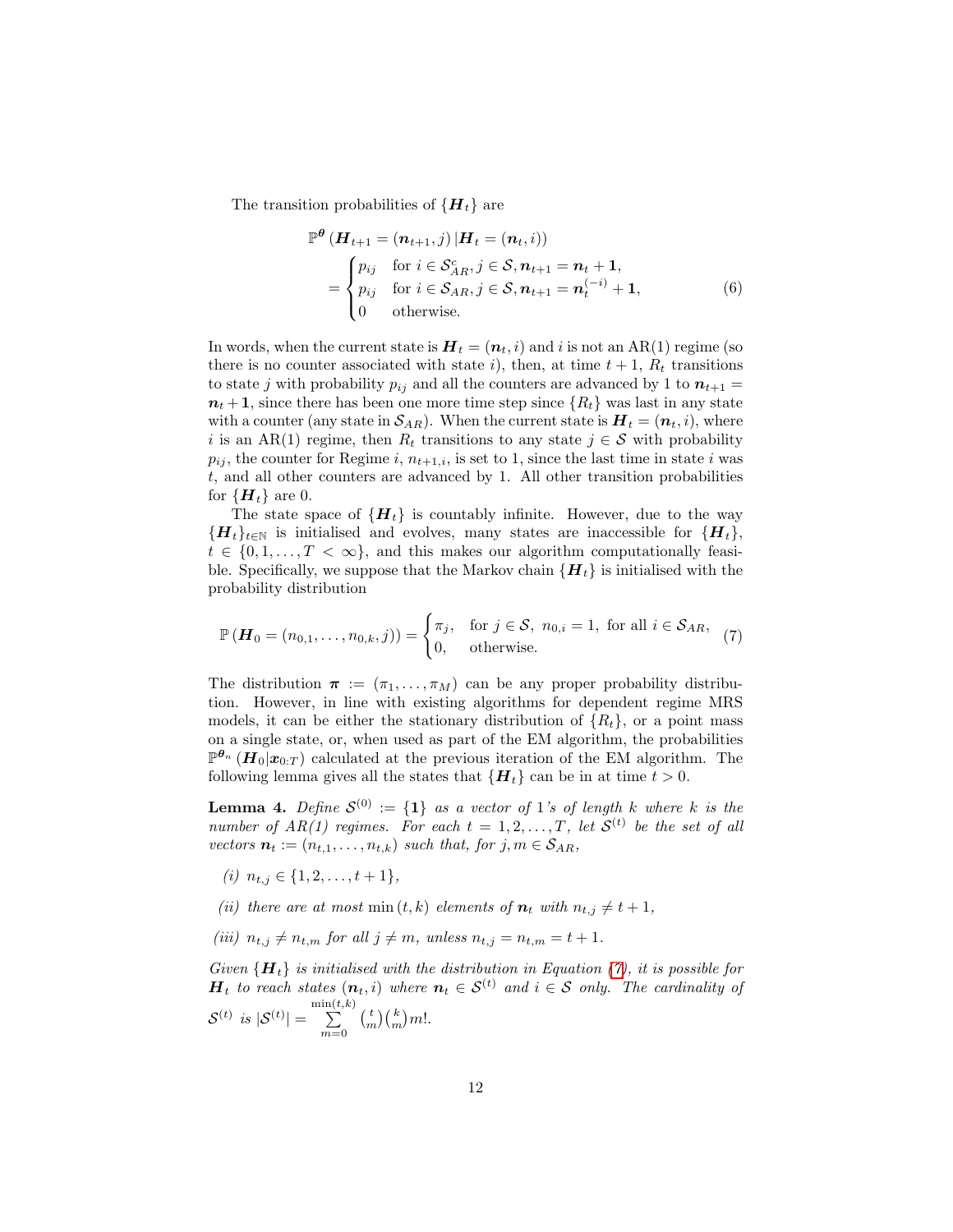*Proof.* First, we explain why  $S^{(t)}$  contains all possible values of the counters of  $H_t$  for  $t \geq 0$ .

At time  $t = 0$  the chain,  $\{H_t\} = \{(N_t, R_t)\}\$ , is initialised with the distribu-tion in Equation [\(7\)](#page-11-0), so  $\mathcal{S}^{(0)} := \{1\}.$ 

At time  $t > 0$ , either  $\{R_t\}$  has never visited state  $j \in S_{AR}$ , in which case  $n_{t,j} = t + 1$ , or  $\{R_t\}$  last visited j at time  $t_j$ , in which case  $n_{t,j} = t - t_j \in$  $\{1, 2, \ldots, t\}$ ; this is part *(i)*. Since the process  $\{R_t\}$  can only be in one regime at a time, it follows that  $n_{t,j} \neq n_{t,m}$  for  $j \neq m$  (unless  $n_{t,j} = n_{t,m} = t + 1$ ), which is part *(iii)* of the definition. Also, at time t, the regime chain  ${R<sub>t</sub>}$ could only possibly have visited min  $(t, k)$  possible states; this is part *(ii)* of the definition.

Now, to prove the cardinality of  $\mathcal{S}^{(t)}$ . The elements of  $\mathcal{S}^{(t)}$  are of the form  $(n_1, \ldots, n_k)$ . At time t, let m be the possible number of counters that are not equal to  $t + 1$ , so m is an element of  $\{0, 1, \ldots, \min(t, k)\}\$ . For each  $m \in \{0, 1, \ldots, \min(t, k)\},\$  there are  $\binom{k}{m}$  ways of choosing which m of the k counters are not equal to  $t + 1$ . Next, each counter takes a distinct value in  $\{1, \ldots, t\}$ , so there are  $\binom{t}{m}$  ways of choosing the value of the m counters. There are m! possible permutations to allocate the chosen values to the counters. So,  $\sum_{k=1}^{\min(t,k)}$  $\binom{t}{m}\binom{k}{m}m!$  elements in  $\mathcal{S}^{(t)}$ . in total there are  $\Box$  $m=0$ 

Lemma [4](#page-11-1) says that if  $n_t \notin \mathcal{S}^{(t)}$  then  $\mathbb{P}^{\theta}(H_t = (n_t, j)) = 0$  for any  $j \in$ S. Therefore the elements of the set  $S^{(t)}$  partition the space of all counters that the process  $\{H_t\}$  has positive probability of reaching. Thus, for any (measurable) set  $A$  and any  $t$ , the law of total probability can be applied as  $\mathbb{P}^{\theta}\left(A\right) = \sum_{i=1}^{n}$  $\boldsymbol{n}_t \!\in\!\mathcal{S}^{(t)}$  $\sum$ j∈S  $\mathbb{P}^{\theta}(\overline{H}_t = (n_t, j), A)$ . We will use this fact multiple times

to construct the forward algorithm.

#### 2.2 Constructing the forward algorithm

The forward algorithm is multi-purpose. It can be used to evaluate the likelihood, and also to evaluate the filtered and prediction probabilities, which in turn are inputs to the backward algorithm. For clarity of exposition, we first present a simple, but impractical due to underflow, algorithm (Lemma [5\)](#page-12-0) to calculate the likelihood for independent regime MRS models, then address the underflow issue later with a normalised version of the algorithm (Lemma [7\)](#page-15-0). Define

$$
\alpha_{\boldsymbol{n}_t}^{(t)}\left(j\right):=f_{\boldsymbol{H}_t,\boldsymbol{X}_{0:t}}^{\boldsymbol{\theta}}\left(\left(\boldsymbol{n}_t,j\right),\boldsymbol{x}_{0:t}\right)
$$

for  $t = 0, 1, \ldots, T$ ,  $n_t \in S^{(t)}$ , and  $j \in S$ .

<span id="page-12-0"></span>**Lemma 5** (A simple forward algorithm). First, for  $j \in \mathcal{S}$  calculate

<span id="page-12-1"></span>
$$
\alpha_{\mathbf{n}_0}^{(0)}(j) = f_{X_0|\mathbf{H}_0}^{\theta}(x_0|(n_0,j)) \mathbb{P}^{\theta} (\mathbf{H}_0 = (n_0,j)). \tag{8}
$$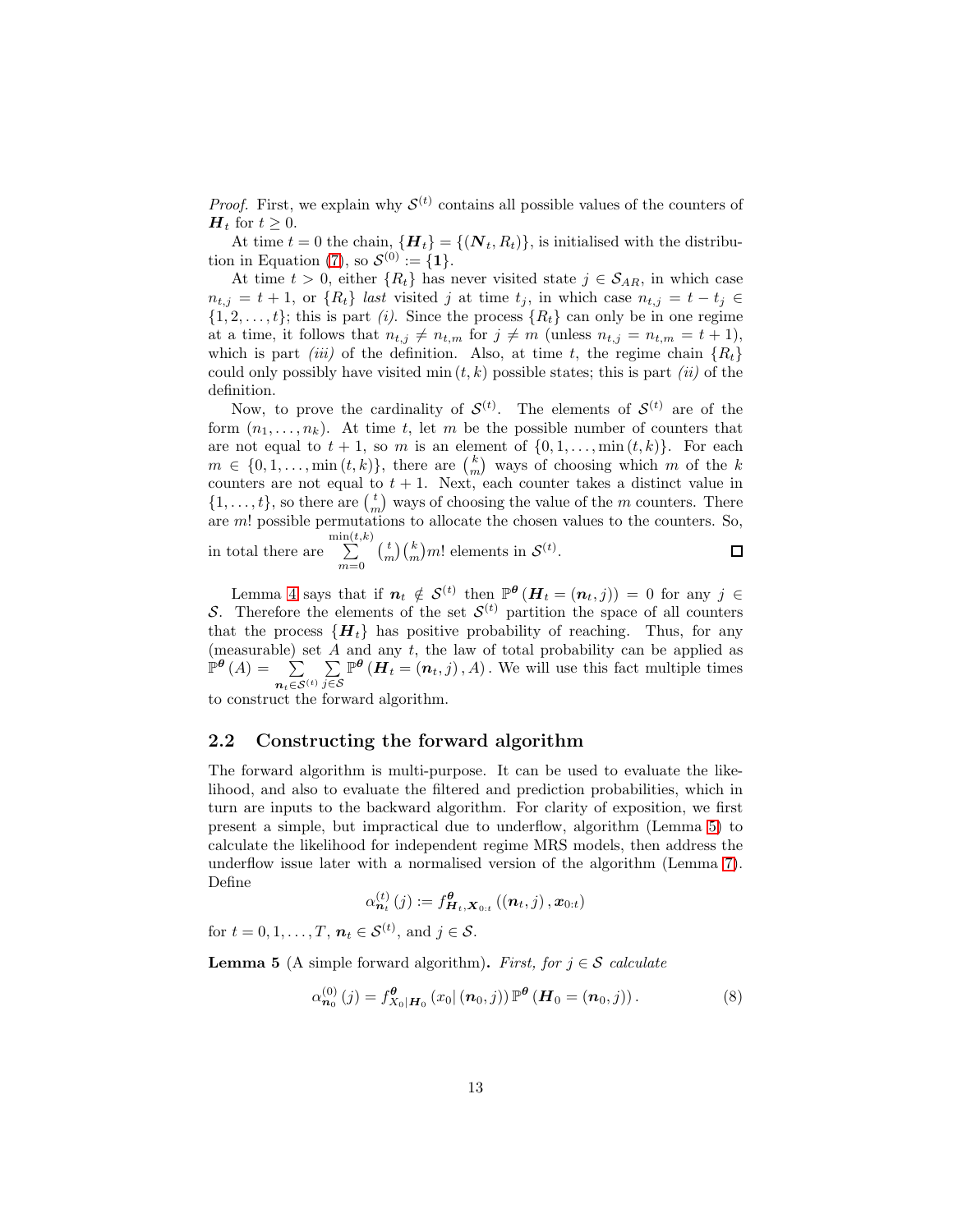Then for  $t = 1, 2, ..., T$ ,  $n_t \in S^{(t)}$ ,  $j \in S$ , calculate

$$
\alpha_{n_{t}}^{(t)}(j) = \begin{cases}\nf_{X_{t}|H_{t}, X_{0:t-1}}^{0}(x_{t}|(n_{t}, j), x_{0:t-1}) \sum_{i \in S_{AR}^{c}} p_{ij} \alpha_{n_{t}-1}^{(t-1)}(i) \\
\qquad \qquad if n_{t,\ell} \neq 1, \text{ for all } \ell \in S_{AR}, \\
f_{X_{t}|H_{t}, X_{0:t-1}}^{0}(x_{t}|(n_{t}, j), x_{0:t-1}) p_{\ell j} \sum_{m=1}^{t} \alpha_{n_{t}-1 + m e_{\ell}}^{(t-1)}(\ell) \\
q_{i}^{0}(n_{t}, j) \leq \sum_{i=1}^{t} \alpha_{n_{t}-1 + m e_{\ell}}^{(t-1)}(\ell) \\
q_{i}^{0}(n_{t}, j) \leq \sum_{i=1}^{t} \alpha_{n_{t}-1 + m e_{\ell}}^{(t-1)}(\ell) \\
\qquad \qquad if n_{t,\ell} = 1, \text{ for some } \ell \in S_{AR}.\n\end{cases} (9)
$$

Then the likelihood is given by

<span id="page-13-2"></span><span id="page-13-1"></span><span id="page-13-0"></span>
$$
L(\boldsymbol{\theta}) = \sum_{j \in \mathcal{S}} \sum_{\boldsymbol{n}_T \in \mathcal{S}^{(T)}} \alpha_{\boldsymbol{n}_T}^{(T)}(j). \tag{10}
$$

Proof. First, from the law of total probability, we have

$$
\alpha_{n_t}^{(t)}(j) := f_{\mathbf{H}_t, \mathbf{X}_{0:t}}^{\theta} ((n_t, j), \mathbf{x}_{0:t})
$$
  
= 
$$
\sum_{n_{t-1} \in S^{(t-1)}} \sum_{i \in S} f_{\mathbf{H}_{t-1}, \mathbf{H}_t, \mathbf{X}_{0:t}}^{\theta} ((n_{t-1}, i), (n_t, j), \mathbf{x}_{0:t}).
$$
 (11)

Now, if any  $n_{t,\ell} = 1$  for  $\ell \in \{1,\ldots,k\}$ , then it must be that  $R_{t-1} = \ell$  and  $n_{t-1} = n_t - 1 + me_\ell$  for some  $m \in \{1, ..., t\}$ . Thus, in this case, the double sum  $\text{in Equation (11) simplifies to } \sum_{m=1}^t f_{\boldsymbol{H}_{t-1},\boldsymbol{H}_t,\boldsymbol{X}_{0:t}}^{\boldsymbol{\theta}}\left(\left(\boldsymbol{n}_t-\boldsymbol{1}+m\boldsymbol{e}_\ell,\ell\right),\left(\boldsymbol{n}_t,j\right),\boldsymbol{x}_{0:t}\right).$  $\text{in Equation (11) simplifies to } \sum_{m=1}^t f_{\boldsymbol{H}_{t-1},\boldsymbol{H}_t,\boldsymbol{X}_{0:t}}^{\boldsymbol{\theta}}\left(\left(\boldsymbol{n}_t-\boldsymbol{1}+m\boldsymbol{e}_\ell,\ell\right),\left(\boldsymbol{n}_t,j\right),\boldsymbol{x}_{0:t}\right).$  $\text{in Equation (11) simplifies to } \sum_{m=1}^t f_{\boldsymbol{H}_{t-1},\boldsymbol{H}_t,\boldsymbol{X}_{0:t}}^{\boldsymbol{\theta}}\left(\left(\boldsymbol{n}_t-\boldsymbol{1}+m\boldsymbol{e}_\ell,\ell\right),\left(\boldsymbol{n}_t,j\right),\boldsymbol{x}_{0:t}\right).$ Otherwise, all elements of  $n_t$  are greater than 1, in which case  $R_{t-1} \notin S_{AR}$  and  $n_{t-1} = n_t - 1$ , so the double sum in Equation [\(11\)](#page-13-0) simplifies to

$$
\sum_{i \in \mathcal{S}_{AR}^c} f_{\boldsymbol{H}_{t-1},\boldsymbol{H}_t, \boldsymbol{X}_{0:t}}^{\boldsymbol{\theta}}\left(\left(\boldsymbol{n}_t-1,i\right),\left(\boldsymbol{n}_t,j\right),\boldsymbol{x}_{0:t}\right).
$$

For both cases the following arguments are the same, so for notational convenience we will use *n* to be either  $n_t - 1$  when  $n_{t,\ell} > 1$  for all  $\ell \in S_{AR}$ , or  $n_t - 1 + me_\ell$  when  $n_{t,\ell} = 1$  for some  $\ell \in S_{AR}$ .

We can write the summands as

$$
f^{\theta}_{\boldsymbol{H}_{t-1},\boldsymbol{H}_t,\boldsymbol{X}_{0:t}}((\boldsymbol{n},i),(\boldsymbol{n}_t,j),\boldsymbol{x}_{0:t})
$$
\n
$$
= f^{\theta}_{\boldsymbol{H}_{t-1},\boldsymbol{H}_t,\boldsymbol{X}_{0:t-1}}(\boldsymbol{H}_{t-1}=(\boldsymbol{n},i),\boldsymbol{H}_t=(\boldsymbol{n}_t,j),\boldsymbol{x}_{0:t-1})
$$
\n
$$
\times f^{\theta}_{X_t|\boldsymbol{H}_{t-1},\boldsymbol{H}_t,\boldsymbol{X}_{0:t-1}}(x_t|(\boldsymbol{n},i),(\boldsymbol{n}_t,j),\boldsymbol{x}_{0:t-1})
$$
\n
$$
= \mathbb{P}^{\theta}(\boldsymbol{H}_t=(\boldsymbol{n}_t,j)|\boldsymbol{H}_{t-1}=(\boldsymbol{n},i),\boldsymbol{x}_{0:t-1})
$$
\n
$$
\times f^{\theta}_{\boldsymbol{H}_{t-1},\boldsymbol{X}_{0:t-1}}(\boldsymbol{H}_{t-1}=(\boldsymbol{n},i),\boldsymbol{x}_{0:t-1})
$$
\n
$$
\times f^{\theta}_{X_t|\boldsymbol{H}_t,\boldsymbol{X}_{0:t-1}}(x_t|(\boldsymbol{n}_t,j),\boldsymbol{x}_{0:t-1}),
$$

and Equation [\(9\)](#page-13-1) follows after noting that

$$
\mathbb{P}^{\boldsymbol{\theta}}\left(\boldsymbol{H}_{t}=\left(\boldsymbol{n}_{t}, j\right) | \boldsymbol{H}_{t-1}=\left(\boldsymbol{n}, i\right), \boldsymbol{x}_{0:t-1}\right)=p_{ij},
$$

and from the definition of  $\alpha_n^{(t-1)}(i)$ . Equation [\(10\)](#page-13-2) is just an application of the law of total probability.  $\Box$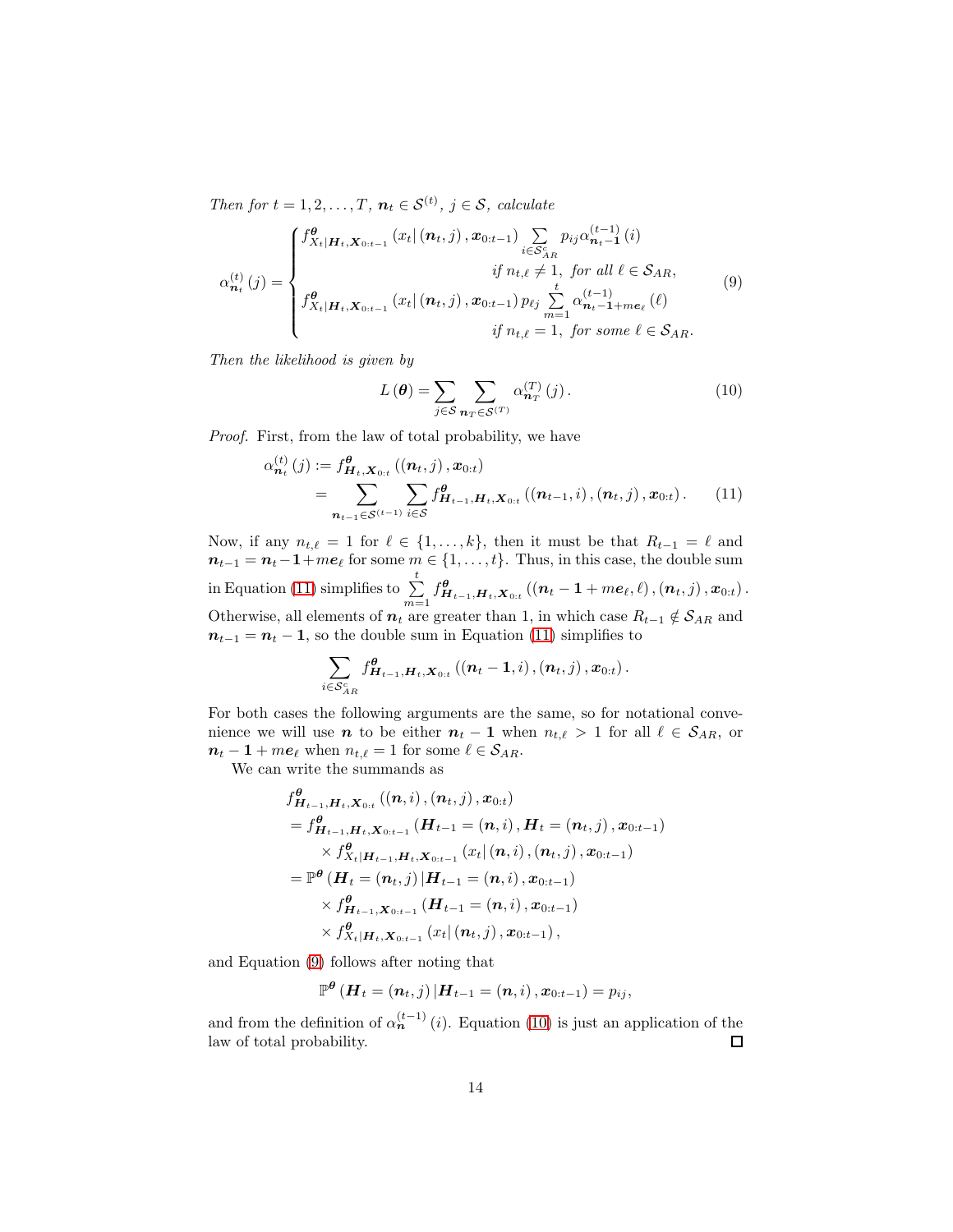<span id="page-14-0"></span>Lemma 6. The complexity of the simple forward algorithm, as given by the total number of multiplications, is less than  $\mathcal{O}(M^2T^{k+1}k^k)$ .

*Proof.* For  $t = 0$ , calculating  $\alpha_{n_0}^{(0)}(j)$  by [\(8\)](#page-12-1) for all  $j \in S$  requires M multiplications in total. For each  $t \in \{1, \ldots, T\}$ , first consider the case where  $n_{t,\ell} \neq 1$  for all  $\ell \in \mathcal{S}_{AR}$ . Fix t. Noting that

$$
\{\boldsymbol{n}_t - \mathbf{1} : \boldsymbol{n}_t \in \mathcal{S}^{(t)}, n_{t,\ell} > 1 \text{ for all } \ell \in \mathcal{S}\} = \mathcal{S}^{(t-1)},
$$

then there are  $|S^{(t-1)}|(M-k)M$  multiplications to calculate all the necessary  $p_{ij}\alpha_{n_t-1}^{(t-1)}(i)$  terms since  $i \in S_{AR}^c$ ,  $j \in S$  and  $n_t-1 \in S^{(t-1)}$ . The sum then collapses this to  $|S^{(t-1)}|$  terms, each of which is then multiplied by  $f^{\theta}_{X_t|\boldsymbol{H}_t,\boldsymbol{X}_{0:t-1}}(x_t | (\boldsymbol{n}_t, j), \boldsymbol{x}_{0:t-1})$  which requires  $|S^{(t-1)}|M$  multiplications.

Now consider the case where  $n_{t,\ell} = 1$  for some  $\ell \in S_{AR}$ . Fix t and  $\ell$ . Compute the sums  $\sum_{m=1}^{t} \alpha_{n_t-1+me_{\ell}}^{(t-1)}(\ell)$  for each  $n_t$  where  $n_{t,\ell} = 1$  and store them. After computing the sums, there are  $(|S^{(t)}| - |S^{(t-1)}|)$  stored terms. Keep t fixed, but allow  $\ell$  to vary. Each of the stored sums is multiplied by  $p_{\ell j}$  and  $f_{X_t|\boldsymbol{H}_t,\boldsymbol{X}_{0:t-1}}^{\boldsymbol{\theta}}(x_t|(n_t,j), x_{0:t-1})$  for  $\ell \in S_{AR}$  and  $j \in S$  which gives a total of  $2Mk(|\mathcal{S}^{(t)}| - |\mathcal{S}^{(t-1)}|)$  multiplications. Thus, the total number of multiplications required is

$$
C = M + \sum_{t=1}^{T} \left[ |S^{(t-1)}| (M-k) M + |S^{(t-1)}| M + 2Mk (|S^{(t)}| - |S^{(t-1)}|) \right]
$$
  
\n
$$
\leq M + \sum_{t=1}^{T} \left[ (M^2 - 3Mk + M) |S^{(t-1)}| + 2Mk|S^{(t)}| \right]
$$
  
\n
$$
= M + \sum_{t=1}^{T} \left[ (M^2 - 3Mk + M) \sum_{m=0}^{\min(t-1,k)} {t-1 \choose m} {k \choose m} m! + 2Mk \sum_{m=0}^{\min(t,k)} {t \choose m} {m \choose m} m! \right]
$$
  
\n
$$
\leq M + \sum_{t=1}^{T} \left[ (M^2 - 3Mk + M) \sum_{m=0}^{\min(t-1,k)} \frac{(t-1)^m k^m}{m! m!} m! + 2Mk \sum_{m=0}^{\min(t,k)} \frac{t^m k^m}{m! m!} m! \right]
$$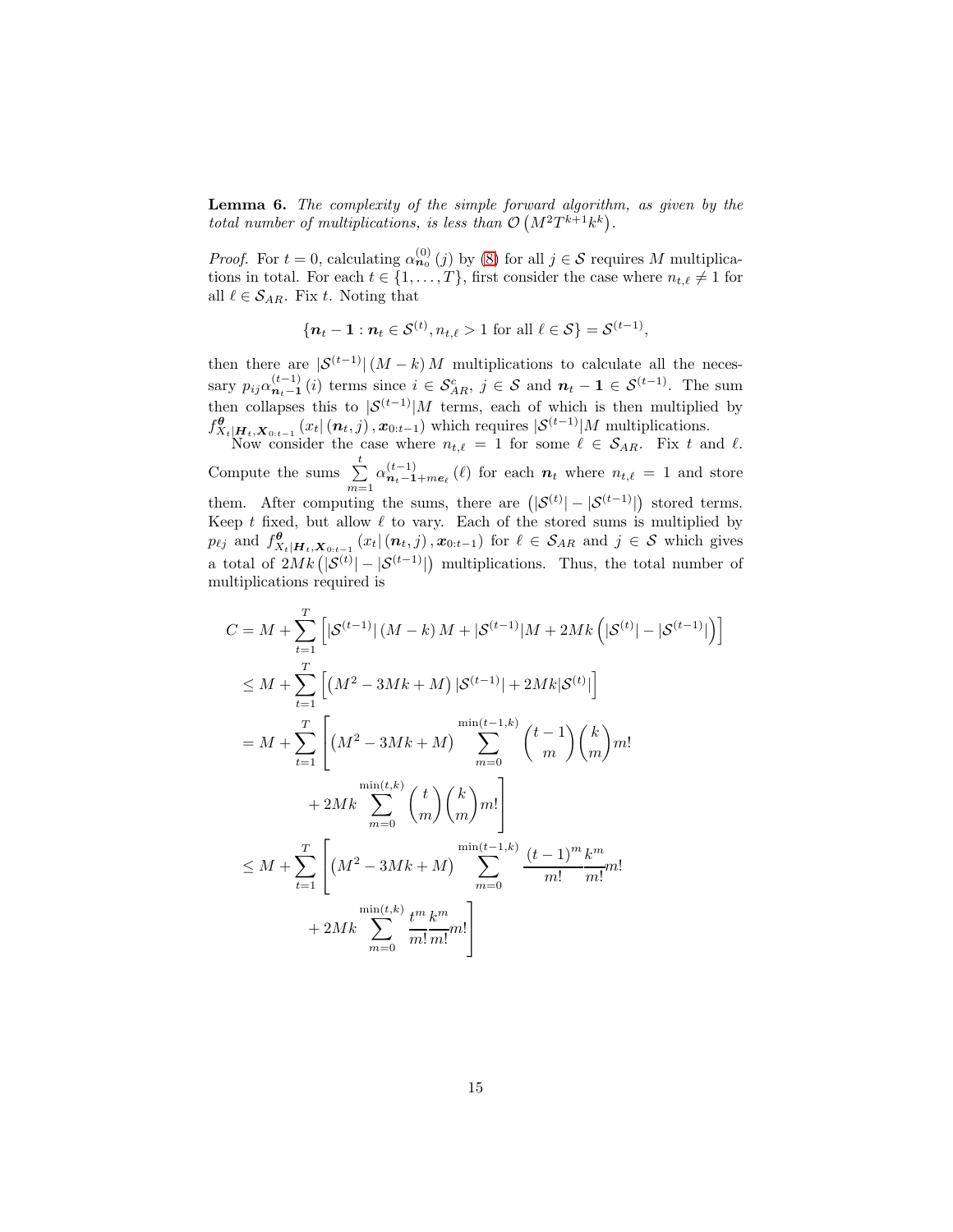by the result  $\binom{t}{m} \leq \frac{t^m}{m!}$ . This can then be bounded by

$$
M + T\left(M^2 - 3Mk + M\right) \sum_{m=0}^{\min(T-1,k)} \frac{(T-1)^m k^m}{m!} m! + 2TMk \sum_{m=0}^{\min(T,k)} \frac{T^m k^m}{m!} m!
$$
  
\n
$$
\leq M + T(k+1)\left(M^2 - 3Mk + M\right) \frac{(T-1)^k k^k}{k!} k! + 2TMk(k+1) \frac{T^k k^k}{k!} k!
$$
  
\n
$$
\leq M + (k+1)\left(M^2 - 3Mk + M\right) \frac{T(T-1)^k}{(k-1)!} k^{k-1} + 2M(k+1) \frac{T^{k+1}}{(k-1)!} k^k.
$$

From which we see the complexity is bounded by  $\mathcal{O}(M^2T^{k+1}k^k)$ .

 $\Box$ 

To overcome possible underflow issues, we consider a normalised version of the algorithm. Define

$$
\widetilde{\alpha}_{\mathbf{n}_t}^{(t)}(j) := \begin{cases}\nf_{\mathbf{H}_0, X_0}^{\theta}((\mathbf{n}_0, j), x_0) & \text{for } t = 0, \\
f_{\mathbf{H}_t, X_t|\mathbf{X}_{0:t-1}}^{\theta}((\mathbf{n}_t, j), x_t|\mathbf{x}_{0:t-1}) & \text{for } t = 1, \dots T.\n\end{cases}
$$

<span id="page-15-0"></span>**Lemma 7** (A normalised algorithm). Set  $\tilde{a}_{n_0}^{(0)} = \alpha_{n_0}^{(0)}(j)$  from the simple algorithm. rithm. Then, for  $t = 1, \ldots, T$  calculate

$$
\widetilde{\alpha}_{n_{t}}^{(t)}(j) := \begin{cases}\nf^{\theta}_{X_{t}|\mathbf{H}_{t},\mathbf{X}_{0:t-1}}(x_{t}|\left(\mathbf{n}_{t},j\right),x_{0:t-1})\sum_{i\in\mathcal{S}_{AR}^{c}}p_{ij}\frac{\widetilde{\alpha}_{n_{t}-1}^{(t-1)}(i)}{\sum_{\ell\in\mathcal{S}}\sum_{n\in\mathcal{S}^{(t-1)}}\widetilde{\alpha}_{n}^{(t-1)}(\ell)} \\
\vdots \\
f^{\theta}_{X_{t}|\mathbf{H}_{t},\mathbf{X}_{0:t-1}}(x_{t}|\left(\mathbf{n}_{t},j\right),x_{0:t-1})p_{ij}\sum_{m=1}^{t}\frac{\widetilde{\alpha}_{n_{t}-1+m_{e}}^{(t-1)}(i)}{\sum_{\ell\in\mathcal{S}}\sum_{n\in\mathcal{S}^{(t-1)}}\widetilde{\alpha}_{n}^{(t-1)}(\ell)} \\
\vdots \\
\text{otherwise.} \n\end{cases}
$$

Then the loglikelihood is given by

<span id="page-15-2"></span><span id="page-15-1"></span>
$$
L(\boldsymbol{\theta}) = \sum_{t=0}^{T} \log \left( \sum_{\boldsymbol{n}_t \in \mathcal{S}^{(t)}} \sum_{i \in \mathcal{S}} \widetilde{\alpha}_{\boldsymbol{n}_t}^{(t)}(i) \right).
$$
 (12)

Proof. The definition of conditional densities gives

$$
\widetilde{\alpha}_{\mathbf{n}_t}^{(t)}(j) := f_{\mathbf{H}_t, X_t | \mathbf{X}_{0:t-1}}^{\theta} ((\mathbf{n}_t, j), x_t | \mathbf{x}_{0:t-1}) \n= f_{X_t | \mathbf{H}_t, \mathbf{X}_{0:t-1}}^{\theta} (x_t | (\mathbf{n}_t, j), \mathbf{x}_{0:t-1}) \mathbb{P}^{\theta} (\mathbf{H}_t = (\mathbf{n}_t, j) | \mathbf{x}_{0:t-1}),
$$

where

$$
\mathbb{P}^{\theta} \left( \mathbf{H}_{t} = (\mathbf{n}_{t}, j) | \mathbf{x}_{0:t-1} \right) \n= \sum_{\mathbf{n}_{t-1} \in \mathcal{S}^{(t-1)}} \sum_{i \in \mathcal{S}} \mathbb{P}^{\theta} \left( \mathbf{H}_{t-1} = (\mathbf{n}_{t-1}, i), \mathbf{H}_{t} = (\mathbf{n}_{t}, j) | \mathbf{x}_{0:t-1} \right).
$$
\n(13)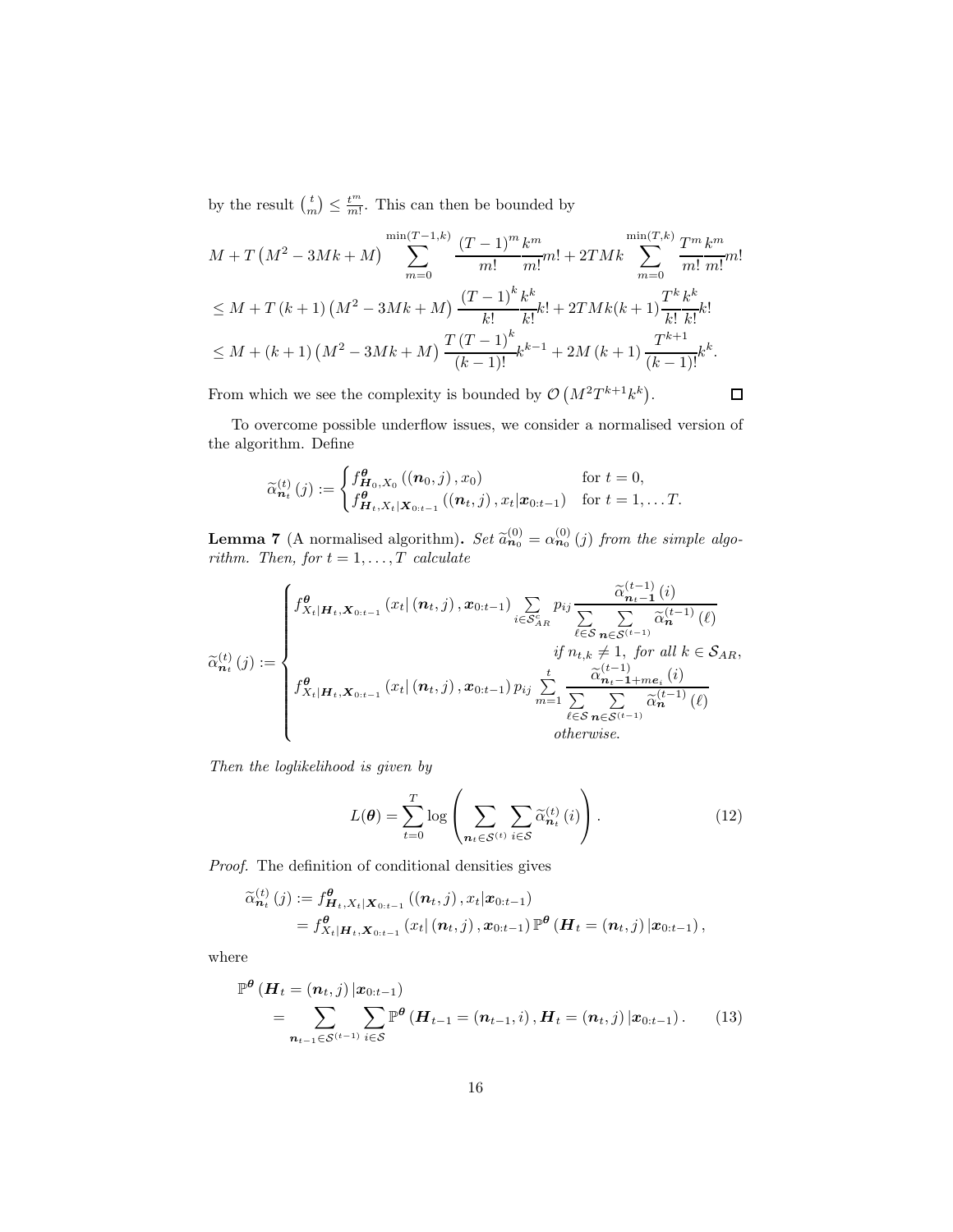Using the same arguments as in the proof of Lemma [5,](#page-12-0) the right-hand side of [\(13\)](#page-15-1) simplifies to

$$
\sum_{m=1}^{t} \mathbb{P}^{\theta} \left( \boldsymbol{H}_{t-1} = (\boldsymbol{n}_{t} - 1 + m \boldsymbol{e}_{i}, i), \boldsymbol{H}_{t} = (\boldsymbol{n}_{t}, j) | \boldsymbol{x}_{0:t-1} \right) \tag{14}
$$

when  $n_{t,i} = 1$  for some  $i \in S_{AR}$ ,

<span id="page-16-2"></span><span id="page-16-1"></span>
$$
\sum_{i \in S_{AR}^c} \mathbb{P}^{\theta} \left( \bm{H}_{t-1} = (\bm{n}_t - \bm{1}, i), \bm{H}_t = (\bm{n}_t, j) \, | \bm{x}_{0:t-1} \right) \tag{15}
$$

when  $n_{t,\ell} \neq 1$  for all  $\ell \in S_{AR}$ . The summands in [\(14\)](#page-16-1) and [\(15\)](#page-16-2) can be written in the form

$$
\mathbb{P}^{\theta}\left(\boldsymbol{H}_{t}=(n_{t},j)\left|\boldsymbol{H}_{t-1}=(n_{t-1},i),x_{0:t-1}\right|\mathbb{P}^{\theta}\left(\boldsymbol{H}_{t-1}=(n_{t-1},i)\left|x_{0:t-1}\right.\right) \n= p_{ij} \frac{f_{\boldsymbol{H}_{t-1},X_{t-1}|\boldsymbol{X}_{0:t-2}}^{2}\left((n_{t-1},i),x_{t-1}|x_{0:t-2}\right)}{\sum\limits_{\ell \in S} \sum\limits_{n \in S^{(t-1)}} f_{\boldsymbol{H}_{t-1},X_{t-1}|\boldsymbol{X}_{0:t-2}}^{2}\left((n,\ell),x_{t-1}|x_{0:t-2}\right)} \n= p_{ij} \frac{\widetilde{\alpha}_{n_{t-1}}^{(t-1)}(i)}{\sum\limits_{\ell \in S} \sum\limits_{n \in S^{(t-1)}} \widetilde{\alpha}_{n}^{(t-1)}(\ell)},
$$

which proves the result for the iterations. Equation [\(12\)](#page-15-2) holds from the law of total probability.  $\Box$ 

Lemma 8. The complexity of the normalised forward algorithms, as given by the total number of multiplications, is less than  $\mathcal{O}(M^2T^{k+1}k^k)$ .

Proof. The normalised algorithm is the same as the forward algorithm except that each term is divided by  $\sum$  $\sum_{n\in\mathcal{S}^{(t-1)}} \widetilde{\alpha}_n^{(t-1)}(\ell)$ . The most efficient way to do  $\sum$ ℓ∈S  $\sum_{\mathbf{n}\in\mathcal{S}^{(t-1)}} \widetilde{\alpha}_{\mathbf{n}}^{(t-1)}(\ell)$  for  $i, j \in \mathcal{S}$  first, this extra step is to do the division  $p_{ij}/\sum$  $\sum$ ℓ∈S which results in an additional  $TM^2$  multiplications in total.  $\Box$ 

### <span id="page-16-0"></span>3 A novel backward algorithm

The goal of the backward algorithm is to calculate the smoothed probabilities

$$
\gamma_{\boldsymbol{n}_{t}}^{(t)}\left(i\right):=\mathbb{P}^{\boldsymbol{\theta}}\left(\boldsymbol{H}_{t}=\left(\boldsymbol{n}_{t},i\right)\vert\boldsymbol{x}_{0:T}\right),
$$

for  $t = 0, 1, \ldots, T$ ,  $n_t = (n_{1,t}, \ldots, n_{k,t}) \in S^{(t)}$  and  $i \in S$ . The smoothed probabilities are often of interest in their own right, but are also typically used to construct an EM algorithm. Recall that as a byproduct of the forward algorithm we obtain the filtered probabilities

$$
\widehat{\alpha}_{\boldsymbol{n}_t}^{(t)}\left(j\right):=\mathbb{P}^{\boldsymbol{\theta}}\left(\boldsymbol{H}_t=\left(\boldsymbol{n}_t,j\right)\vert \boldsymbol{x}_{0:t}\right)=\frac{\widetilde{\alpha}_{\boldsymbol{n}_t}^{(t)}\left(j\right)}{\sum\limits_{\boldsymbol{n}_t\in\mathcal{S}^{(t)}}\sum\limits_{\ell\in\mathcal{S}}\widetilde{\alpha}_{\boldsymbol{n}_t}^{(t)}\left(\ell\right)},
$$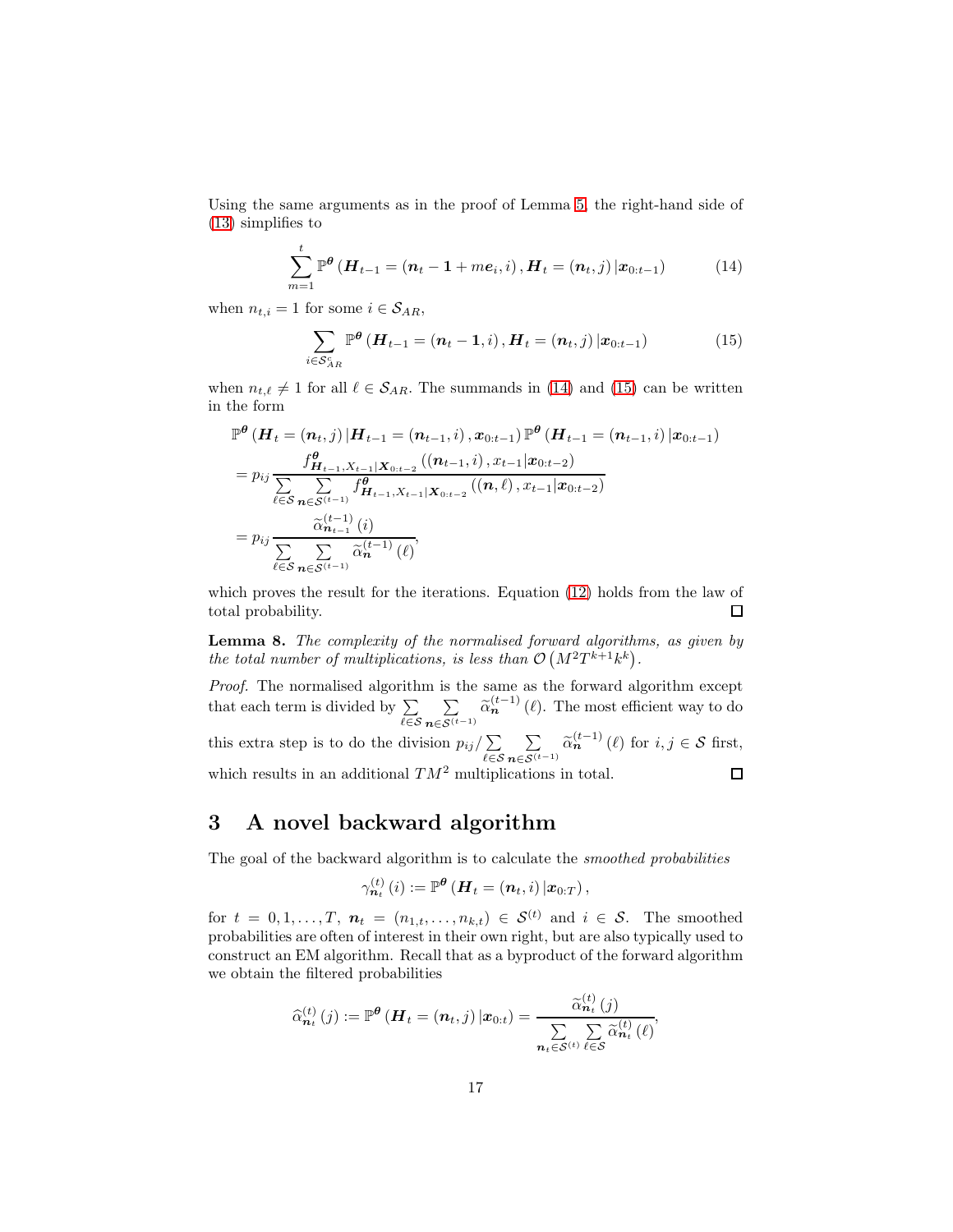as well as the prediction probabilities

$$
\phi_{\boldsymbol{n}_{t}}^{(t)}\left(j\right)=\mathbb{P}^{\boldsymbol{\theta}}\left(\boldsymbol{H}_{t}=\left(\boldsymbol{n}_{t},j\right)\vert\boldsymbol{x}_{0:t-1}\right),\,
$$

for  $j \in S$ ,  $n_t \in S^{(t)}$ , and all  $t = 0, \ldots, T$ . These are the inputs to the backward algorithm.

<span id="page-17-2"></span>**Lemma 9** (A backward algorithm). The smoothed probabilities can be calculated using the following procedure. Set  $\gamma_{nT}^{(T)}(i) = \hat{\alpha}_{nT}^{(T)}(i)$ , for all  $i \in S$ ,  $n_T \in S^{(T)}$ . Then, for  $t = T - 1, T - 2, ..., 0$  and for  $n_t \in S^{(t)}$  calculate

$$
\gamma_{n_{t}}^{(t)}(i) = \begin{cases}\n\widehat{\alpha}_{n_{t}}^{(t)}(i) \sum_{j \in S} p_{ij} \frac{\gamma_{n_{t}+1}^{(t+1)}(j)}{\phi_{n_{t}+1}^{(t+1)}(j)} & \text{for } i \in S_{AR}^{c}, \\
\widehat{\alpha}_{n_{t}}^{(t)}(i) \sum_{j \in S} p_{ij} \frac{\gamma_{n_{t}^{(-i)}+1}^{(t+1)}(j)}{\phi_{n_{t}^{(-i)}+1}^{(t+1)}(j)} & \text{for } i \in S_{AR}.\n\end{cases}
$$

*Proof.* Consider the event  $\boldsymbol{H}_t = (\boldsymbol{n}_t, i)$ . By the definition of  $\boldsymbol{n}_t$ , when  $i \in \mathcal{S}_{AR}$ , then  $n_{t+1} = n_t^{(-i)} + 1$ , and when  $i \in S_{AR}^c$ , then  $n_{t+1} = n_t + 1$ . Thus, when  $H_t = (n_t, i)$  is known, then  $n_{t+1}$  is also known. As a result,

$$
\gamma_{n_t}^{(t)}(i) = \mathbb{P}^{\theta} \left( \boldsymbol{H}_t = (\boldsymbol{n}_t, i) | \boldsymbol{x}_{0:T} \right)
$$
  
\n
$$
= \sum_{j \in S} \sum_{n_{t+1} \in S^{(t+1)}} \mathbb{P}^{\theta} \left( \boldsymbol{H}_t = (\boldsymbol{n}_t, i), \boldsymbol{H}_{t+1} = (\boldsymbol{n}_{t+1}, j) | \boldsymbol{x}_{0:T} \right)
$$
  
\n
$$
= \begin{cases} \sum_{j \in S} \mathbb{P}^{\theta} \left( \boldsymbol{H}_t = (\boldsymbol{n}_t, i), \boldsymbol{H}_{t+1} = (\boldsymbol{n}_t^{(-i)} + 1, j) | \boldsymbol{x}_{0:T} \right) & \text{for } i \in S_{AR}, \\ \sum_{j \in S} \mathbb{P}^{\theta} \left( \boldsymbol{H}_t = (\boldsymbol{n}_t, i), \boldsymbol{H}_{t+1} = (\boldsymbol{n}_t + 1, j) | \boldsymbol{x}_{0:T} \right) & \text{for } i \in S_{AR}^c, \end{cases}
$$
  
\n(16)

for  $t = 0, 1, \ldots, T - 1$ ,  $n_t \in S^{(t)}$  and  $i \in S$ . Since the following arguments are the same for both cases,  $i \in S_{AR}$  and  $i \in S_{AR}^c$ , for notational convenience, let **n** take the value  $n_t^{(-i)} + 1$  when  $i \in S_{AR}$  and the value  $n_t + 1$  when  $i \in S_{AR}^c$ . The summands on the right hand side of [\(16\)](#page-17-0) can be written as

<span id="page-17-1"></span><span id="page-17-0"></span>
$$
\frac{f_{\boldsymbol{H}_t, \boldsymbol{H}_{t+1}, \boldsymbol{X}_{t+1:T} | \boldsymbol{X}_{0:t}} (\boldsymbol{n}_t, i), (\boldsymbol{n}, j), \boldsymbol{x}_{t+1:T} | \boldsymbol{x}_{0:t})}{f_{\boldsymbol{X}_{t+1:T} | \boldsymbol{X}_{0:t}} (\boldsymbol{x}_{t+1:T} | \boldsymbol{x}_{0:t})}
$$
\n
$$
= \mathbb{P}^{\theta} (\boldsymbol{H}_t = (\boldsymbol{n}_t, i) | \boldsymbol{x}_{0:t}) \mathbb{P}^{\theta} (\boldsymbol{H}_{t+1} = (\boldsymbol{n}, j) | \boldsymbol{H}_t = (\boldsymbol{n}_t, i), \boldsymbol{x}_{0:t})
$$
\n
$$
\times \frac{f_{\boldsymbol{X}_{t+1:T} | \boldsymbol{H}_t, \boldsymbol{H}_{t+1}, \boldsymbol{X}_{0:t}} (\boldsymbol{x}_{t+1:T} | (\boldsymbol{n}_t, i), (\boldsymbol{n}, j), \boldsymbol{x}_{0:t})}{f_{\boldsymbol{X}_{t+1:T} | \boldsymbol{X}_{0:t}}^{\theta} (\boldsymbol{x}_{t+1:T} | \boldsymbol{x}_{0:t})}
$$
\n
$$
= \mathbb{P}^{\theta} (\boldsymbol{H}_t = (\boldsymbol{n}_t, i) | \boldsymbol{x}_{0:t}) p_{ij}
$$
\n
$$
\times \frac{f_{\boldsymbol{X}_{t+1:T} | \boldsymbol{H}_t, \boldsymbol{H}_{t+1}, \boldsymbol{X}_{0:t}} (\boldsymbol{x}_{t+1:T} | (\boldsymbol{n}_t, i), (\boldsymbol{n}, j), \boldsymbol{x}_{0:t})}{f_{\boldsymbol{X}_{t+1:T} | \boldsymbol{X}_{0:t}}^{\theta} (\boldsymbol{x}_{t+1:T} | \boldsymbol{x}_{0:t})}, \qquad (17)
$$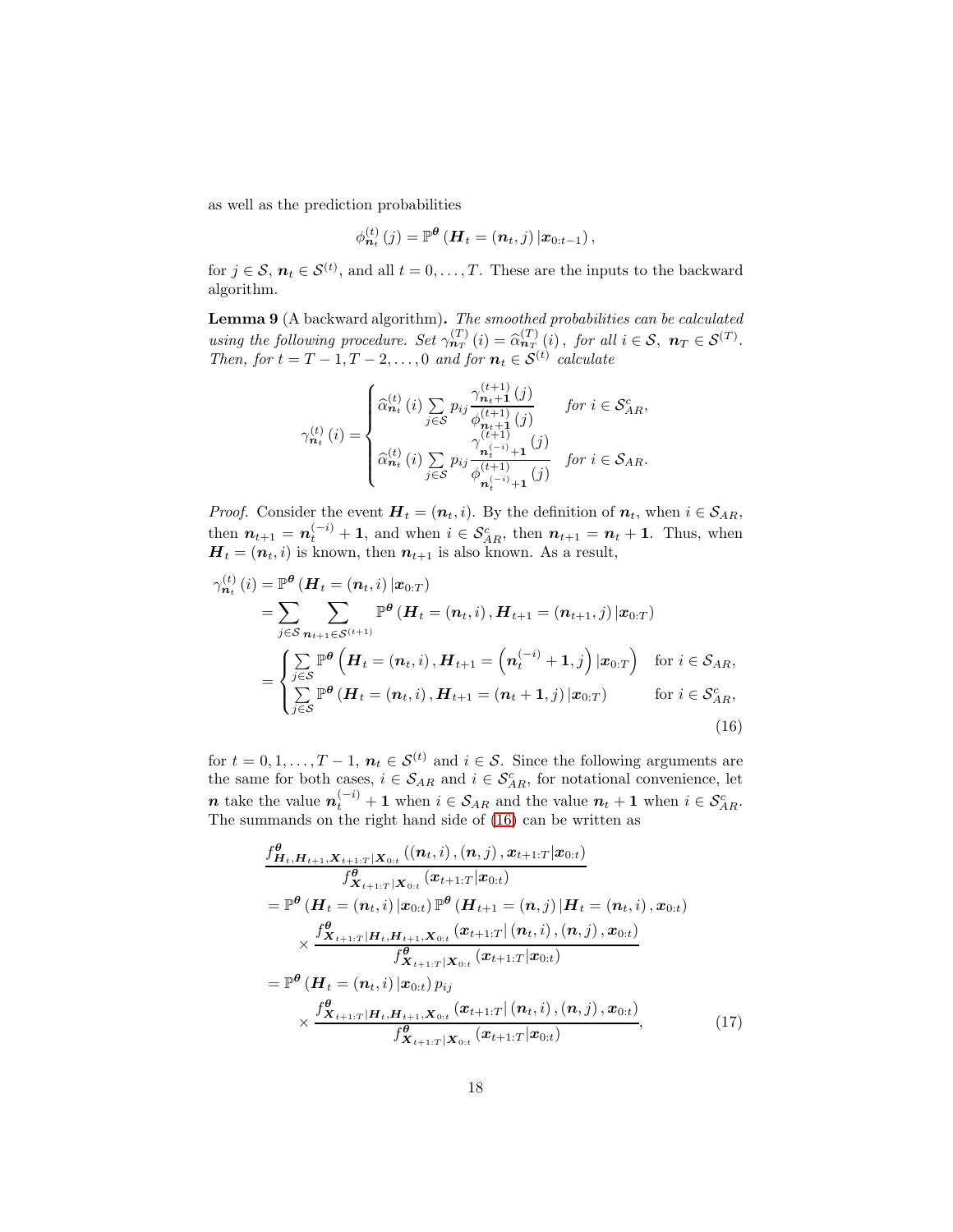where the last equality holds since  $H_{t+1}$  is independent of  $x_{0:t}$  given  $H_t$ . Now, noting that  $x_{t+1:T}$  is independent of  $H_t$  given  $H_{t+1}$  and  $x_{0:t}$ , then the righthand side of [\(17\)](#page-17-1) equals

$$
\frac{\mathbb{P}^{\theta} \left( \boldsymbol{H}_{t} = (\boldsymbol{n}_{t}, i) | \boldsymbol{x}_{0:t} \right) p_{ij}}{f_{\boldsymbol{X}_{t+1:T}|\boldsymbol{X}_{0:t}}^{\theta} (x_{t+1:T}|\boldsymbol{H}_{0:t})} f_{\boldsymbol{X}_{t+1:T}|\boldsymbol{H}_{t+1},\boldsymbol{X}_{0:t}}^{\theta} (\boldsymbol{x}_{t+1:T}|\boldsymbol{H}_{0:t}) , \newline \frac{\mathbb{P}^{\theta} \left( \boldsymbol{H}_{t} = (\boldsymbol{n}_{t}, i) | \boldsymbol{x}_{0:t} \right) p_{ij} f_{\boldsymbol{X}_{t+1:T},\boldsymbol{H}_{t+1}|\boldsymbol{X}_{0:t}}^{\theta} (\boldsymbol{x}_{t+1:T}, \boldsymbol{H}_{t+1} = (\boldsymbol{n}, j) | \boldsymbol{x}_{0:t})}{f_{\boldsymbol{X}_{t+1:T}|\boldsymbol{X}_{0:t}}^{\theta} (\boldsymbol{x}_{t+1:T}|\boldsymbol{x}_{0:t})} \frac{\mathbb{P}^{\theta} \left( \boldsymbol{H}_{t+1} = (\boldsymbol{n}, j) | \boldsymbol{x}_{0:t} \right)}{\mathbb{P}^{\theta} \left( \boldsymbol{H}_{t+1} = (\boldsymbol{n}, j) | \boldsymbol{x}_{0:t} \right)} \\
= \frac{\mathbb{P}^{\theta} \left( \boldsymbol{H}_{t} = (\boldsymbol{n}_{t}, i) | \boldsymbol{x}_{0:t} \right) p_{ij} f_{\boldsymbol{X}_{t+1:T}|\boldsymbol{X}_{0:t}}^{\theta} (\boldsymbol{x}_{t+1:T}|\boldsymbol{x}_{0:t}) \mathbb{P}^{\theta} \left( \boldsymbol{H}_{t+1} = (\boldsymbol{n}, j) | \boldsymbol{x}_{0:t} \right)}{\mathbb{P}^{\theta} \left( \boldsymbol{H}_{t+1} = (\boldsymbol{n}, j) | \boldsymbol{x}_{0:t} \right)} \\
= \mathbb{P}^{\theta} \left( \boldsymbol{H}_{t} = (\boldsymbol{n}_{t}, i) | \boldsymbol{x}_{0:t} \right) p_{ij} \frac{\mathbb{P}^{\theta} \left( \boldsymbol{H}_{t+1} = (\boldsymbol{n}, j) | \boldsymbol{x}_{0:T} \right)}{\mathbb{P}^{\theta} \left( \boldsymbol{H}_{t+1} = (\boldsymbol{n}, j) | \boldsymbol{x}_{0:t} \right)} = \hat{\alpha}_{\boldsymbol{n}_{t}}^{(t)}(i) p_{ij} \frac{\gamma_{\boldsymbol{n}}
$$

Writing out  $n$  explicitly for the two cases completes the proof.

 $\Box$ 

Lemma 10. The total complexity of the backward algorithm in Lemma [9,](#page-17-2) as measured by the total number of multiplications, is less than  $\mathcal{O}(M^2T^{k+1}k^k)$ .

*Proof.* First, for each  $t \in \{T-1, ..., 0\}$  we need to calculate the ratio

$$
\frac{\gamma_{\boldsymbol{n}_{t+1}}^{(t+1)}(j)}{\phi_{\boldsymbol{n}_{t+1}}^{(t+1)}(j)}
$$

for every corresponding  $n_t \in \mathcal{S}^{(t)}$  and  $j \in \mathcal{S}$ . This costs  $M|\mathcal{S}^{(t)}|$  multiplications. This quantity is independent of  $i$ , thus only needs to be done once for a given  $t$ if we save the results.

Now consider t, i and  $n_t$  fixed. The multiplication of  $p_{ij}$  and

$$
\frac{\gamma_{\boldsymbol{n}_{t+1}}^{(t+1)}(j)}{\phi_{\boldsymbol{n}_{t+1}}^{(t+1)}(j)}
$$

is done for every  $j \in \mathcal{S}$  which costs M multiplications. The sum over  $j \in \mathcal{S}$ results in a single term, which is then multiplied by the corresponding  $\hat{\alpha}_{tt}^{(t)}(i)$ , and this costs an additional 1 multiplication. We do this for all  $i \in \mathcal{S}$  and  $n_t \in \mathcal{S}^{(t)}$ , which costs  $(M+1) M|\mathcal{S}^{(t)}|$  multiplications.

So, for a given t we execute  $M|\mathcal{S}^{(t)}| + (M+1) M|\mathcal{S}^{(t)}|$  multiplications. This is done for every  $t = 0, \ldots, T-1$ , so the total number of multiplications is

$$
\sum_{t=0}^{T-1} \left( M|\mathcal{S}^{(t)}| + (M+1) M|\mathcal{S}^{(t)}| \right) = (M^2 + 2M) \sum_{t=0}^{T-1} |\mathcal{S}^{(t)}|
$$
  

$$
\leq (M^2 + 2M) \frac{T(T-1)^k k^{k-1} (k+1)}{(k-1)!}
$$
  

$$
= \mathcal{O}(M^2 T^{k+1} k^k),
$$

where we have used similar arguments to Lemma [6](#page-14-0) to bound the complexity.  $\Box$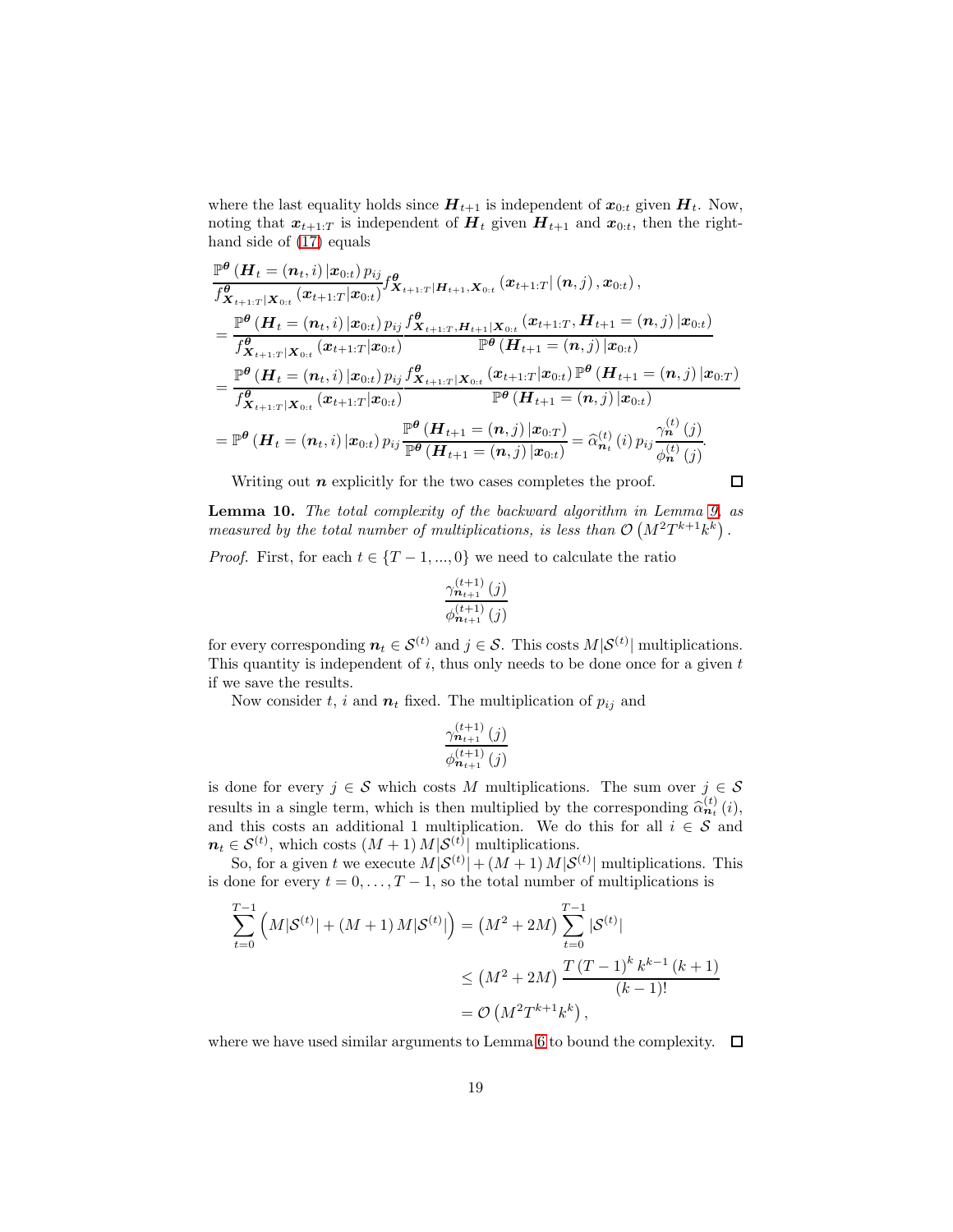Of importance to the next section, note that we can obtain from the backward algorithm, the smoothed probabilities

$$
\mathbb{P}^{\boldsymbol{\theta}}\left(R_{t}=i,N_{t,i}=\ell|\boldsymbol{x}_{0:T}\right)=\sum_{\substack{\boldsymbol{n}_{t}\in\mathcal{S}^{(t)}:\\n_{t,i}=\ell}}\mathbb{P}^{\boldsymbol{\theta}}\left(\boldsymbol{H}_{t}=\left(\boldsymbol{n}_{t},i\right)|\boldsymbol{x}_{0:T}\right).
$$

### <span id="page-19-0"></span>4 A novel EM algorithm

Here we show how the output from the backward algorithm can be used to implement an exact, computationally feasible EM algorithm for MRS models with independent regimes.

#### 4.1 The E-step

Recall that the EM algorithm [\[7](#page-36-6)] is an iterative procedure, alternating between an expectation step and a maximisation step. In the expectation step the function  $Q(\boldsymbol{\theta}, \boldsymbol{\theta}_n)$  is constructed as

$$
Q(\boldsymbol{\theta}, \boldsymbol{\theta}_n) = \mathbb{E}[\log f_{\boldsymbol{X}_{0:T}, \boldsymbol{R}}^{\boldsymbol{\theta}}(\boldsymbol{x}_{0:T}, \boldsymbol{R}) | \boldsymbol{x}_{0:T}; \boldsymbol{\theta}_n]
$$
  
=  $\mathbb{E}[\log f_{\boldsymbol{X}_{0:T}, \boldsymbol{H}_0, ..., \boldsymbol{H}_T}^{\boldsymbol{\theta}}(\boldsymbol{x}_{0:T}, \boldsymbol{H}_0, ..., \boldsymbol{H}_T) | \boldsymbol{x}_{0:T}; \boldsymbol{\theta}_n],$  (18)

where  $\mathbf{R} = (R_0, \ldots, R_T)$  is a sequence of the hidden Markov chain  $\{R_t\}$ , and  $(H_0, \ldots, H_T)$  is a sequence of the corresponding augmented hidden process  ${H_t}$ . The information contained in the sequences R and  $(H_0, \ldots, H_T)$  is entirely equivalent, but we opt for the latter representation to remain consistent with, and emphasise the place of, the work in the previous sections. In the Mstep of the algorithm, the maximisers  $\arg \max Q(\theta, \theta_n)$  are found. θ∈Θ

For MRS models  $Q(\theta, \theta_n)$  can be written as

<span id="page-19-1"></span>
$$
Q(\boldsymbol{\theta}, \boldsymbol{\theta}_n) = \mathbb{E}\left[\log f_{\boldsymbol{X}_{0:T}|\boldsymbol{H}_0,\ldots,\boldsymbol{H}_T}^{\boldsymbol{\theta}}(\boldsymbol{x}_{0:T}|\boldsymbol{H}_0,\ldots,\boldsymbol{H}_T)|\boldsymbol{x}_{0:T};\boldsymbol{\theta}_n\right] + \mathbb{E}\left[\log \mathbb{P}^{\boldsymbol{\theta}}(\boldsymbol{H}_0,\ldots,\boldsymbol{H}_T)|\boldsymbol{x}_{0:T};\boldsymbol{\theta}_n\right].
$$
\n(19)

Using the augmented hidden Markov chain,  $\{H_t\}_{t\in\mathbb{N}}$ , [\(19\)](#page-19-1) can be written in such a way that the function  $Q$  is computationally feasible. First note that, given  $H_t$  and  $X_{0:t-1}$ ,  $X_t$  is independent of  $H_s$  for  $s \neq t$  which allows the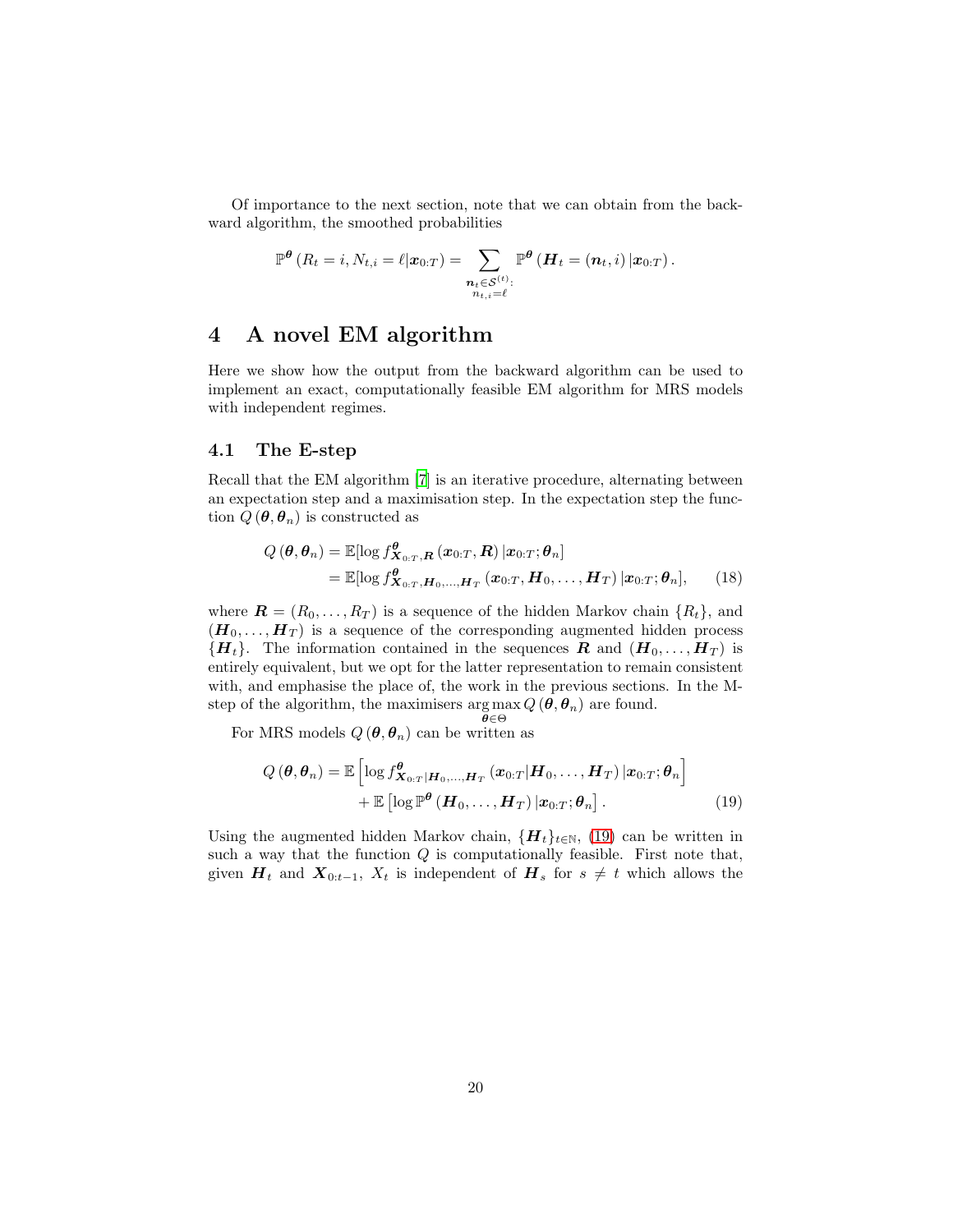function  $\log f_{\bm{X}_{0:T}|\bm{H}_0,...,\bm{H}_T}^{\bm{\theta}}(\bm{x}_{0:T}|\bm{H}_0,...,\bm{H}_T)$  to be written as

$$
\log f_{\mathbf{X}_{0:T}|\mathbf{H}_{0},..., \mathbf{H}_{T}}^{q}(\mathbf{x}_{0:T}|\mathbf{H}_{0},..., \mathbf{H}_{T})
$$
\n
$$
= \log f_{\mathbf{X}_{0}|\mathbf{H}_{0}}^{q}(\mathbf{x}_{0}|\mathbf{H}_{0}) + \sum_{t=1}^{T} \log f_{\mathbf{X}_{t}|\mathbf{H}_{t}, \mathbf{X}_{0:t-1}}^{q}(\mathbf{x}_{t}|\mathbf{H}_{t}, \mathbf{x}_{0:t-1})
$$
\n
$$
= \log \left\{\prod_{j \in S} \prod_{n_{0} \in S^{(0)}} f_{\mathbf{X}_{0}|\mathbf{H}_{0}}^{q}(\mathbf{x}_{0} | (n_{0},j))^{I(H_{0}=(n_{0},j))}\right\} + \sum_{t=1}^{T} \log \left\{\prod_{j \in S} \prod_{n_{t} \in S^{(t)}} f_{\mathbf{X}_{t}|\mathbf{H}_{t}, \mathbf{X}_{0:t-1}}^{q}(\mathbf{x}_{t} | (n_{t},j), \mathbf{x}_{0:t-1})^{I(H_{t}=(n_{t},j))}\right\}
$$
\n
$$
= \sum_{j \in S} \sum_{n_{0} \in S^{(0)}} I(H_{0} = (n_{0},j)) \log f_{\mathbf{X}_{0}|\mathbf{H}_{0}}^{q}(\mathbf{x}_{0} | (n_{0},j)) + \sum_{t=1}^{T} \sum_{j \in S} \sum_{n_{t} \in S^{(t)}} I(H_{t} = (n_{t},j)) \log f_{\mathbf{X}_{t}|\mathbf{H}_{t}, \mathbf{X}_{0:t-1}}^{q}(\mathbf{x}_{t} | (n_{t},j), \mathbf{x}_{0:t-1}).
$$
\n(21)

Since  $f_{X_t|\boldsymbol{H}_t,\boldsymbol{X}_{0:t-1}}^{\boldsymbol{\theta}}(x_t|(n_t,j),\boldsymbol{x}_{0:t-1}) = f_{X_t|N_{t,j},R_t,\boldsymbol{X}_{0:t-1}}^{\boldsymbol{\theta}}(x_t|n_{t,j},j,\boldsymbol{x}_{0:t-1}),$  and similarly for  $f_{X_0|\mathbf{H_0}}^{\theta}(x_0 | (\boldsymbol{n}_{t,j}, j))$ , the expression [\(21\)](#page-20-0) simplifies to

<span id="page-20-0"></span>
$$
\sum_{j \in S_{AR}} \mathbb{I}\left(N_{0,j} = 1, R_0 = j\right) \log f_{X_0|N_{0,j}, R_0}^{\theta}\left(x_0|1, j\right) \tag{22}
$$
\n
$$
+ \sum_{t=1}^{T} \sum_{j \in S_{AR}} \sum_{m=1}^{t} \mathbb{I}\left(N_{t,j} = m, R_t = j\right) \log f_{X_t|N_{t,j}, R_t, \mathbf{X}_{0:t-1}}^{\theta}\left(x_t|m, j, \mathbf{x}_{0:t-1}\right) \tag{23}
$$
\n
$$
+ \sum_{t=1}^{T} \mathbb{I}\left(R_0 = j\right) \log f_{X_0|R_0}^{\theta}\left(x_0|j\right) \tag{23}
$$

<span id="page-20-1"></span>Taking the expectation of [\(23\)](#page-20-1) with respect to the distribution  $f^{\theta_n}_{H_0,\dots,H_T|X_{0:T}}$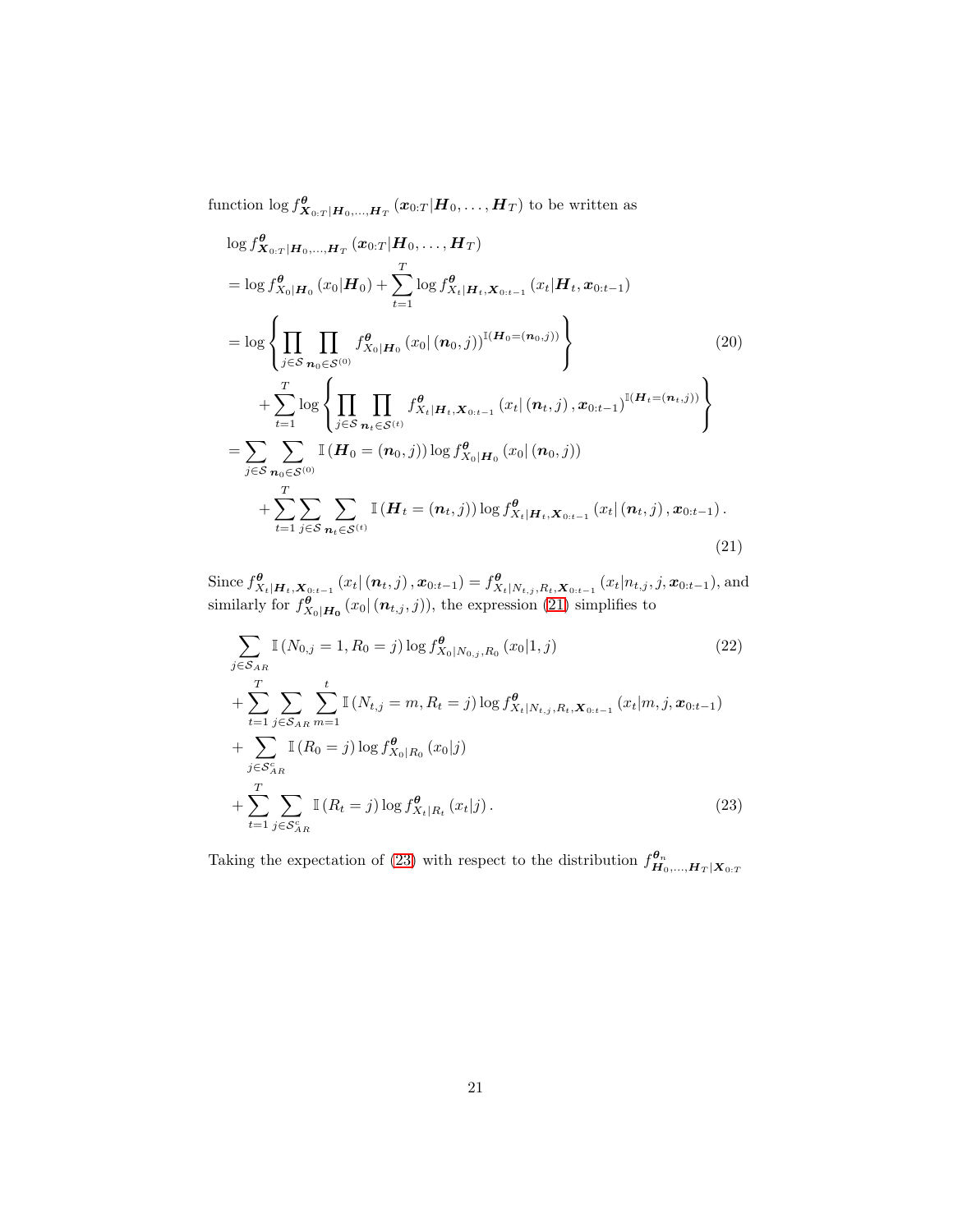(equivalently the distribution  $f^{\theta_n}_{\mathbf{R}|\mathbf{X}_{0:T}}$ ) gives

$$
\mathbb{E}\left[\log f_{\mathbf{X}_{0:T},\mathbf{H}_0,\ldots,\mathbf{H}_T|\mathbf{X}_{0:T}}^{\boldsymbol{\theta}}(\mathbf{x}_{0:T},\mathbf{H}_0,\ldots,\mathbf{H}_T)|\mathbf{x}_{0:T};\boldsymbol{\theta}_n\right] \n= \sum_{j\in S_{AR}} \mathbb{P}^{\boldsymbol{\theta}_n} (N_{0,j} = 1, R_0 = j|\mathbf{x}_{0:T}) \log f_{X_0|N_{0,j},R_0}^{\boldsymbol{\theta}}(x_0|1,j) \n+ \sum_{t=1}^T \sum_{j\in S_{AR}} \sum_{m=1}^t \mathbb{P}^{\boldsymbol{\theta}_n} (N_{t,j} = m, R_t = j|\mathbf{x}_{0:T}) \log f_{X_t|N_{t,j},R_t,\mathbf{X}_{0:t-1}}^{\boldsymbol{\theta}}(x_t|m,j,\mathbf{x}_{0:t-1}) \n+ \sum_{j\in S_{AR}^c} \mathbb{P}^{\boldsymbol{\theta}_n} (R_0 = j|\mathbf{x}_{0:T}) \log f_{X_0|R_0}^{\boldsymbol{\theta}}(x_0|j) \n+ \sum_{t=1}^T \sum_{j\in S_{AR}^c} \mathbb{P}^{\boldsymbol{\theta}_n} (R_t = j|\mathbf{x}_{0:T}) \log f_{X_t|R_t}^{\boldsymbol{\theta}}(x_t|j).
$$

Using similar arguments,  $\mathbb{E} \left[ \log \mathbb{P}^{\theta} \left( \bm{H}_0, \ldots, \bm{H}_T \right) | \bm{x}_{0:T}; \bm{\theta}_n \right]$  is found to be

$$
\mathbb{E}\left[\log \mathbb{P}^{\theta}\left(\boldsymbol{H}_{0}, \ldots, \boldsymbol{H}_{T}\right) \bigg| \boldsymbol{x}_{0:T}; \boldsymbol{\theta}_{n}\right] \n= \mathbb{E}\left[\log \left\{\prod_{i \in S} \pi_{i}^{\mathbb{I}(R_{0}=i)} \prod_{i,j \in S} p_{ij}^{n_{ij}}\right\} \bigg| \boldsymbol{x}_{0:T}; \boldsymbol{\theta}_{n}\right] \n= \sum_{i \in S} \mathbb{P}^{\boldsymbol{\theta}_{n}}\left(R_{0}=i | \boldsymbol{x}_{0:T}\right) \log \pi_{i} + \sum_{i,j \in S} \mathbb{E}\left[\eta_{ij} | \boldsymbol{x}_{0:T}; \boldsymbol{\theta}_{n}\right] \log p_{ij},
$$

where  $\eta_{ij}$  is the random variable counting the number of transitions from state  $R_{t-1} = i$  to state  $R_t = j$  in the sequence **R**. The expectation  $\mathbb{E}[\eta_{ij} | \mathbf{x}_{0:T}; \boldsymbol{\theta}_n]$ can be calculated as

$$
\mathbb{E}[\eta_{ij}|\boldsymbol{x}_{0:T};\boldsymbol{\theta}_n] = \mathbb{E}\left[\sum_{t=1}^T \mathbb{I}\left(R_{t-1}=i, R_t=j\right) \middle| \boldsymbol{x}_{0:T};\boldsymbol{\theta}_n\right] \n= \sum_{t=1}^T \mathbb{P}^{\boldsymbol{\theta}_n}\left(R_{t-1}=i, R_t=j | \boldsymbol{x}_{0:T}\right).
$$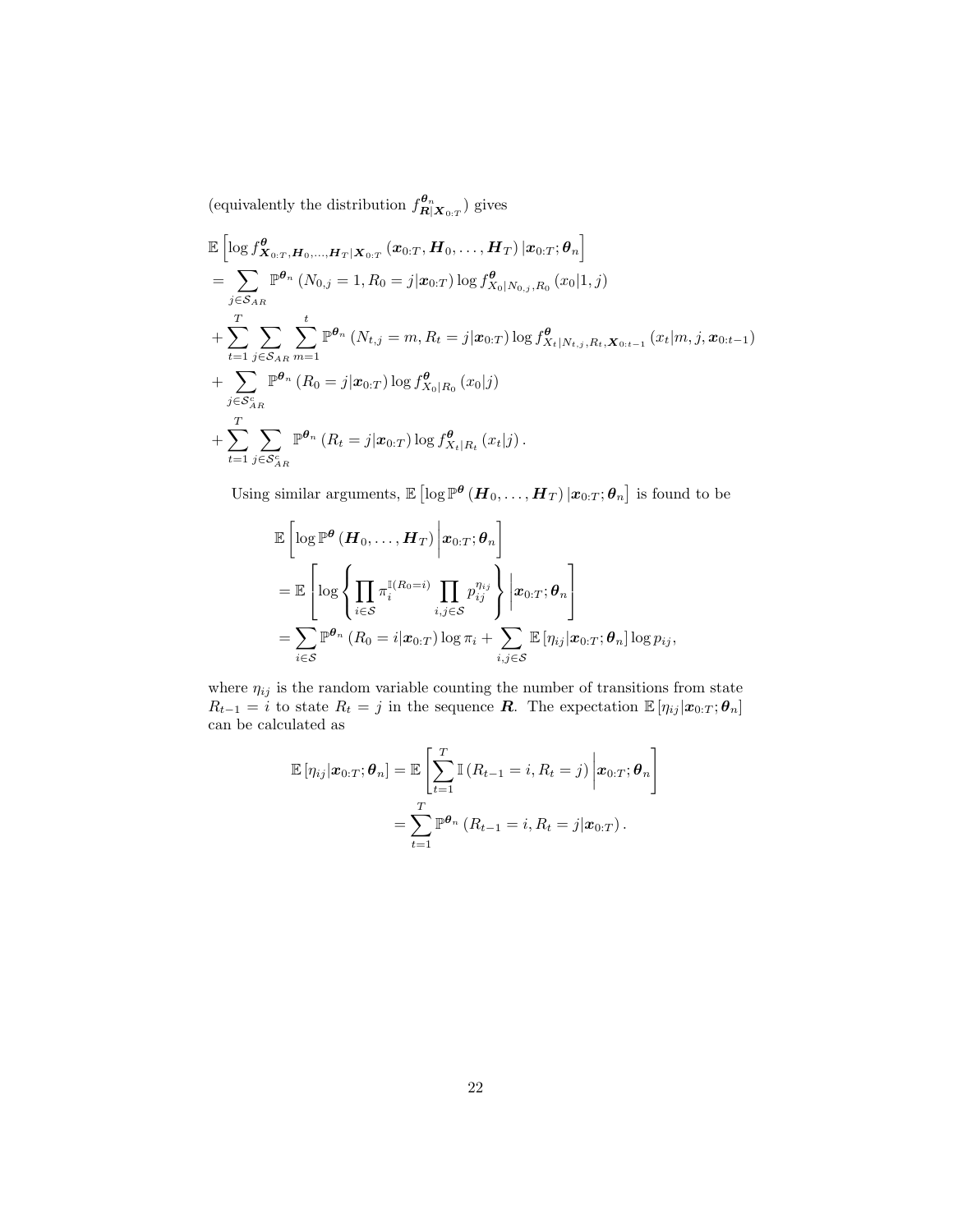So, the function  $Q$  is

$$
Q(\theta, \theta_n)
$$
  
=  $\sum_{j \in S_{AR}} \mathbb{P}^{\theta_n} (N_{0,j} = 1, R_0 = j | \mathbf{x}_{0:T}) \log f_{X_0|N_{0,j}, R_0}^{\theta} (x_0 | 1, j)$   
+  $\sum_{j \in S_{AR}} \mathbb{P}^{\theta_n} (R_0 = j | \mathbf{x}_{0:T}) \log f_{X_0|R_0}^{\theta} (x_0 | j)$   
+  $\sum_{t=1}^{T} \sum_{j \in S_{AR}} \sum_{m=1}^{t} \mathbb{P}^{\theta_n} (N_{t,j} = m, R_t = j | \mathbf{x}_{0:T}) \log f_{X_t|N_{t,j}, R_t, \mathbf{X}_{0:t-1}}^{\theta} (x_t | m, j, \mathbf{x}_{0:t-1})$   
+  $\sum_{t=1}^{T} \sum_{j \in S_{AR}^c} \mathbb{P}^{\theta_n} (R_t = j | \mathbf{x}_{0:T}) \log f_{X_t|R_t}^{\theta} (x_t | j)$   
+  $\sum_{i \in S} \mathbb{P}^{\theta_n} (R_0 = i | \mathbf{x}_{0:T}) \log \pi_i + \sum_{i,j \in S} \sum_{t=1}^{T} \mathbb{P}^{\theta_n} (R_{t-1} = i, R_t = j | \mathbf{x}_{0:T}) \log p_{ij}.$  (24)

Lemma 11. The joint probabilities are given by

<span id="page-22-1"></span>
$$
\mathbb{P}^{\theta_n} (R_{t-1} = i, R_t = j | \mathbf{x}_{0:T})
$$
\n
$$
= \begin{cases}\n\mathbb{P}^{\theta_n} (N_{t,i} = 1, R_t = j | \mathbf{x}_{0:T}) & \text{when } i \in S_{AR}, \\
\sum_{n_t-1 \in S^{(t-1)}} \mathbb{P}^{\theta_n} (R_t = j, N_t = n_t | \mathbf{x}_{0:T}) & \text{when } i \in S_{AR}, \\
\times \frac{p_{ij}^{(n)} \mathbb{P}^{\theta_n} (R_{t-1} = i, N_{t-1} = n_t - 1 | \mathbf{x}_{0:t-1})}{\sum_{k \in S_{AR}^c} p_{kj}^{(n)} \mathbb{P}^{\theta_n} (R_{t-1} = k, N_{t-1} = n_t - 1 | \mathbf{x}_{0:t-1})}, & \text{when } i \in S_{AR}^c.\n\end{cases}
$$
\n(25)

This proof follows similar arguments to those in [\[20\]](#page-37-8), which develops algorithms for MRS models with dependent regimes.

*Proof.* For the case  $i \in S_{AR}$ , note that  $N_{t,i} = 1$  if and only if  $R_{t-1} = i$  and we are done.

When  $i \in S_{AR}^c$  all counters in  $n_t$  are different from 1, so  $n_t - 1 \in S^{(t-1)}$ . Thus

<span id="page-22-0"></span>
$$
\mathbb{P}^{\theta_n} (R_{t-1} = i, R_t = j | \mathbf{x}_{0:T})
$$
\n
$$
= \sum_{\mathbf{n}_t - 1 \in S^{(t-1)}} \mathbb{P}^{\theta_n} (N_t = \mathbf{n}_t, R_{t-1} = i, R_t = j | \mathbf{x}_{0:T})
$$
\n
$$
= \sum_{\mathbf{n}_t - 1 \in S^{(t-1)}} \mathbb{P}^{\theta_n} (N_t = \mathbf{n}_t, R_t = j | \mathbf{x}_{0:T}) \mathbb{P}^{\theta_n} (R_{t-1} = i | N_t = \mathbf{n}_t, R_t = j, \mathbf{x}_{0:T})
$$
\n
$$
= \sum_{\mathbf{n}_t - 1 \in S^{(t-1)}} \mathbb{P}^{\theta_n} (N_t = \mathbf{n}_t, R_t = j | \mathbf{x}_{0:T})
$$
\n
$$
\times \mathbb{P}^{\theta_n} (R_{t-1} = i | N_t = \mathbf{n}_t, R_t = j, \mathbf{x}_{0:t-1}).
$$
\n(26)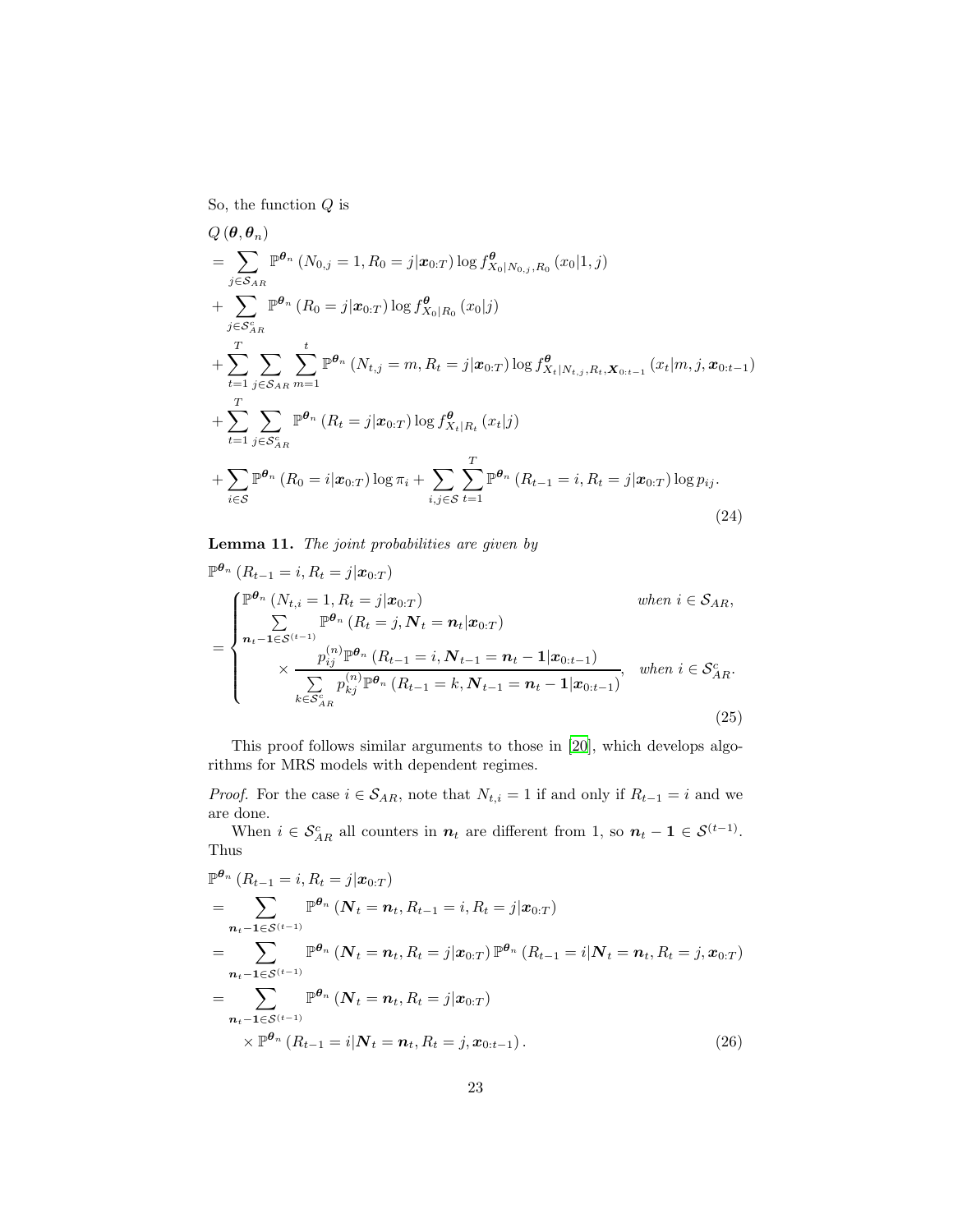The last equality holds since, given  $R_t$  and  $\mathbf{N}_t$ , then  $\mathbf{x}_{t:T}$  is independent of  $R_{t-1}$ . Focusing on the right-most term in Equation [\(26\)](#page-22-0),

$$
\mathbb{P}^{\theta_n} (R_{t-1} = i | \mathbf{N}_t = n_t, R_t = j, x_{0:t-1})
$$
\n
$$
= \frac{\mathbb{P}^{\theta_n} (R_t = j | \mathbf{N}_t = n_t, R_{t-1} = i, x_{0:t-1}) \mathbb{P}^{\theta_n} (R_{t-1} = i | \mathbf{N}_t = n_t, x_{0:t-1})}{\mathbb{P}^{\theta_n} (R_t = j | \mathbf{N}_t = n_t, x_{0:t-1})}
$$
\n
$$
= \frac{p_{ij}^{(n)} \mathbb{P}^{\theta_n} (N_t = n_t, R_{t-1} = i | x_{0:t-1})}{\mathbb{P}^{\theta_n} (N_t = n_t, R_t = j | x_{0:t-1})},
$$

where  $p_{ij}^{(n)}$  is the parameter  $p_{ij}$  in  $\boldsymbol{\theta}_n$ ; the second equality holds since, given  $R_{t-1}$ , then  $R_t$  is independent of  $N_t$  and  $X_{0:t-1}$ .

Now, notice that

$$
\mathbb{P}^{\theta_n}\left(\mathbf{N}_t=\mathbf{n}_t,R_{t-1}=i|\mathbf{x}_{0:t-1}\right)=\mathbb{P}^{\theta_n}\left(\mathbf{N}_{t-1}=\mathbf{n}_t-\mathbf{1},R_{t-1}=i|\mathbf{x}_{0:t-1}\right),
$$

since  $i \in \mathcal{S}_{AR}^c$ , and that

$$
\mathbb{P}^{\theta_n} \left( \mathbf{N}_t = \mathbf{n}_t, R_t = j | \mathbf{x}_{0:t-1} \right) = \sum_{k \in \mathcal{S}_{AR}^c} p_{kj}^{(n)} \mathbb{P}^{\theta_n} \left( \mathbf{N}_{t-1} = \mathbf{n}_t - \mathbf{1}, R_{t-1} = k | \mathbf{x}_{0:t-1} \right),
$$

with the sum in the denominator being over  $k \in S_{AR}^c$  since only when  $k \in S_{AR}^c$  is  $n_t - 1 \in S^{(t-1)}$  defined; this completes the proof.

#### 4.2 The M-step

Next, the maximisers,  $\theta_{n+1} = \argmax_{\theta \in \Theta} Q(\theta, \theta_n)$ , are needed. The maximisers for the parameters of each regime are generally problem specific, but the maximisers for the parameters  $p_{ij}$ ,  $i, j \in S$ , can be derived in general. By the work of [\[11\]](#page-37-7),

$$
p_{ij}^{(n+1)} = \frac{\sum_{t=1}^{T} \mathbb{P}^{\theta_n} (R_t = j, R_{t-1} = i | \mathbf{x}_{0:T})}{\sum_{t=1}^{T} \mathbb{P}^{\theta_n} (R_{t-1} = i | \mathbf{x}_{0:T})}.
$$

However, note that to get this analytic update for the  $p_{ij}^{(n+1)}$  parameters, terms involving  $\pi_j$  in Equation [\(24\)](#page-22-1) have been treated as if they are unrelated to  $p_{ij}, i, j \in S$ . However, this is not true when  $\pi$  is specified as the stationary distribution of the process  $\{R_t\}$ , but holds for other cases, such as when  $\pi$  is some predetermined distribution, or when  $\pi$  is specified as a parameter to be inferred. Nonetheless, this simplification is appropriate if we assume that, as the sample size grows, the contribution of terms involving  $R_0$  become insignificant.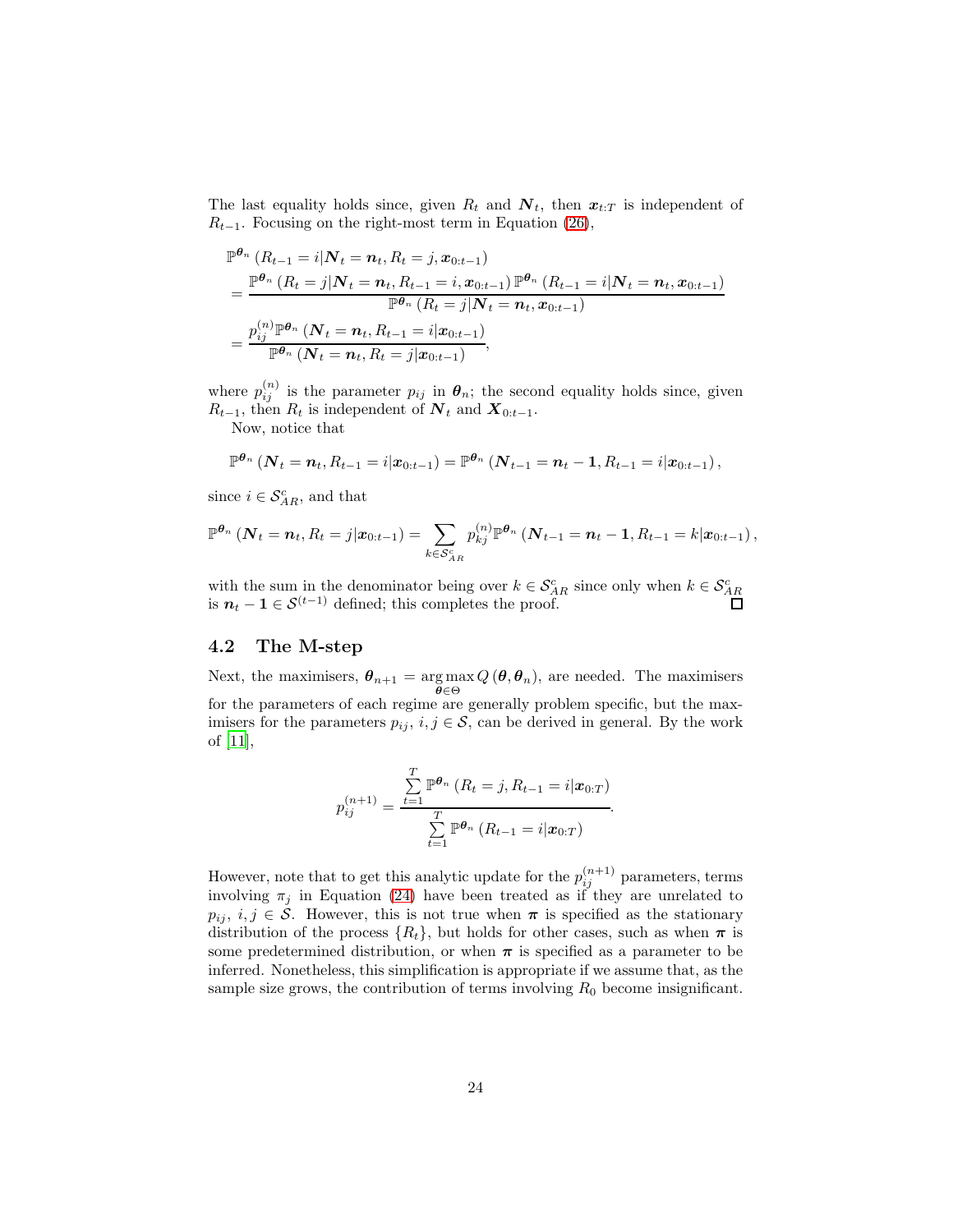#### <span id="page-24-2"></span>4.3 Model-specific M-step updates

In electricity price models, it is common to specify *spike* or *drop* regimes as either shifted-Gamma, shifted-log-normal, or occasionally a Gaussian distribution. Here we derive M-step updates for these regimes.

<span id="page-24-0"></span>**Corollary 12.** Suppose Regime i is i.i.d. N  $(\mu_i, \sigma_i^2)$ . The M-step updates  $\mu_i^{(n+1)}$ and  $(\sigma_i^{(n+1)})^2$ , for  $n \geq 0$ , are

$$
\mu_i^{(n+1)} = \frac{\sum\limits_{t=0}^T \mathbb{P}^{\theta_n} (R_t = i | \mathbf{x}_{0:T}) x_t}{\sum\limits_{t=0}^T \mathbb{P}^{\theta_n} (R_t = i | \mathbf{x}_{0:T})},
$$
\n
$$
\left(\sigma_i^{(n+1)}\right)^2 = \frac{\sum\limits_{t=0}^T \mathbb{P}^{\theta_n} (R_t = i | \mathbf{x}_{0:T}) \left(x_t - \mu_i^{(n+1)}\right)^2}{\sum\limits_{t=0}^T \mathbb{P}^{\theta_n} (R_t = i | \mathbf{x}_{0:T})}.
$$

*Proof.* The results holds after differentiating the  $Q(\cdot, \theta_n)$  and solving for zeros. That  $\mu_i^{(n+1)}$  is a maximiser is shown by the second derivative test. Furthermore,  $(\sigma_i^{(n+1)})^2$  can be shown to be a maximiser by comparing the value of  $Q(\theta, \theta_n)$ when  $\sigma_i^2 = \left(\sigma_i^{(n+1)}\right)^2$  to the value of  $Q(\theta, \theta_n)$  evaluated at any other value of  $\sigma_i^2$ , and utilising the inequality  $1 - 1/y \le \log y$ .  $\Box$ 

At time t, if  $R_t = i$  is a shifted-Gamma regime so that  $X_t - q_i \sim Gam(\mu_i, \sigma_i^2)$ , where  $q_i$  is known, the M-step is not completely analytic. However, the dimension of the maximisation problem can be reduced from 2-dimensional to 1-dimensional via the following corollary.

<span id="page-24-1"></span>Corollary 13. Suppose Regime i follows an i.i.d. shifted-Gamma distribution, that is, if  $X_t$  is from Regime i, then  $(X_t - q_i) \sim Gam(\mu_i, \sigma_i^2)$ , and suppose the parameter  $q_i$  is known. The M-step update for the scale parameter,  $(\sigma_i^{(n+1)})^2$ , as a function of  $\mu_i^{(n+1)}$ , is

$$
\left(\sigma_i^{(n+1)}\left(\mu_i^{(n+1)}\right)\right)^2 = \mu_i^{(n+1)}\frac{\sum\limits_{t=0}^T \mathbb{P}^{\theta_n}\left(R_t = i|\boldsymbol{x}_{0:T}\right)(x_t - q_i)}{\sum\limits_{t=0}^T \mathbb{P}^{\theta_n}\left(R_t = i|\boldsymbol{x}_{0:T}\right)}
$$

.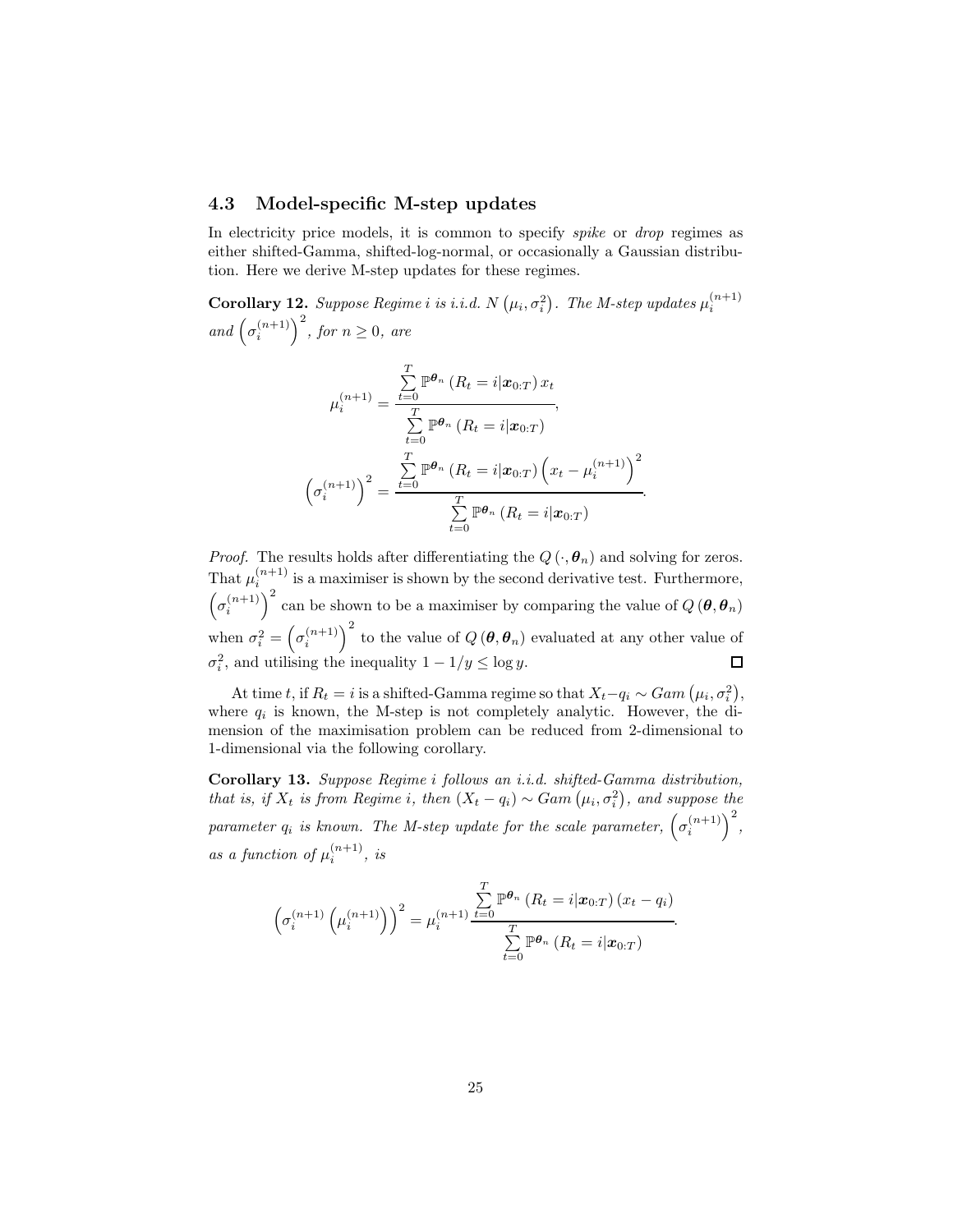The update for  $\mu_i$  is then found by finding

$$
\mu_i^{(n+1)} = \underset{\mu_i \in (0,\infty)}{\arg \max} \Bigg\{ -\mu_i \log \Big( \sigma_i^{(n+1)} \left( \mu_i \right) \Big)^2 \sum_{t=0}^T \mathbb{P}^{\theta_n} \left( R_t = i | \mathbf{x}_{0:T} \right) \n- \log \Gamma \left( \mu_i \right) \sum_{t=0}^T \mathbb{P}^{\theta_n} \left( R_t = i | \mathbf{x}_{0:T} \right) \n+ (\mu_i - 1) \sum_{t=0}^T \mathbb{P}^{\theta_n} \left( R_t = i | \mathbf{x}_{0:T} \right) \log \left( \mathbf{x}_t - q_i \right) \n- \mu_i \sum_{t=0}^T \mathbb{P}^{\theta_n} \left( R_t = i | \mathbf{x}_{0:T} \right) \Bigg\},
$$

where  $\Gamma(\cdot)$  is the Gamma function.

*Proof.* The result follows after differentiating Q with respect to  $\sigma_i^2$ , and solving for the stationary point, which is a maximum by the second derivative test.  $\Box$ 

<span id="page-25-0"></span>Corollary 14. Suppose Regime i follows i.i.d. shifted-log-normal dynamics, that is, if  $X_t$  is from Regime i, then  $\log(X_t - q_i) \sim N(\mu_i, \sigma_i^2)$ , and suppose the parameter  $q_i$  is known. The M-step updates are

$$
\mu_i^{(n+1)} = \frac{\sum\limits_{t=0}^T \mathbb{P}^{\theta_n} (R_t = i | \mathbf{x}_{0:T}) \log (x_t - q_i)}{\sum\limits_{t=0}^T \mathbb{P}^{\theta_n} (R_t = i | \mathbf{x}_{0:T})},
$$
\n
$$
\left(\sigma_i^{(n+1)}\right)^2 = \frac{\sum\limits_{t=0}^T \mathbb{P}^{\theta_n} (R_t = i | \mathbf{x}_{0:T}) \left(\log (x_t - q_i) - \mu_i^{(n+1)}\right)^2}{\sum\limits_{t=0}^T \mathbb{P}^{\theta_n} (R_t = i | \mathbf{x}_{0:T})}.
$$

Proof. The proof is similar to the proof of Corollary [12.](#page-24-0)

 $\Box$ 

Note that Corollaries [13](#page-24-1) and [14](#page-25-0) assume the parameter  $q_i$  is known. This is necessary for the shifted-log-normal distribution [\[12\]](#page-37-9) and the shifted-Gamma distribution when the shape parameter  $\mu_i$  is less than 1 [\[19](#page-37-10)]. Furthermore, for the shifted-Gamma distribution, [\[19](#page-37-10)] observe that related issues arise when  $\mu$  is near 1, and advise against maximum likelihood estimation of  $q_i$  when  $\mu < 2.5$ . Simulations suggest this is also good advice when fitting MRS models with shifted-Gamma regimes [\[22\]](#page-38-4).

In electricity price modelling literature it is common to specify a 'base regime' as an  $AR(1)$  process. In existing literature the  $AR(1)$  regimes are assumed to evolve at every time  $t$  but are only observed when in that regime. Another possibility is that the AR(1) processes evolve only when they are observed, that is, define  $\tau_i(t) = \sum_{\ell=0}^t \mathbb{I}(R_\ell = i)$ , and the AR(1) process in Regime i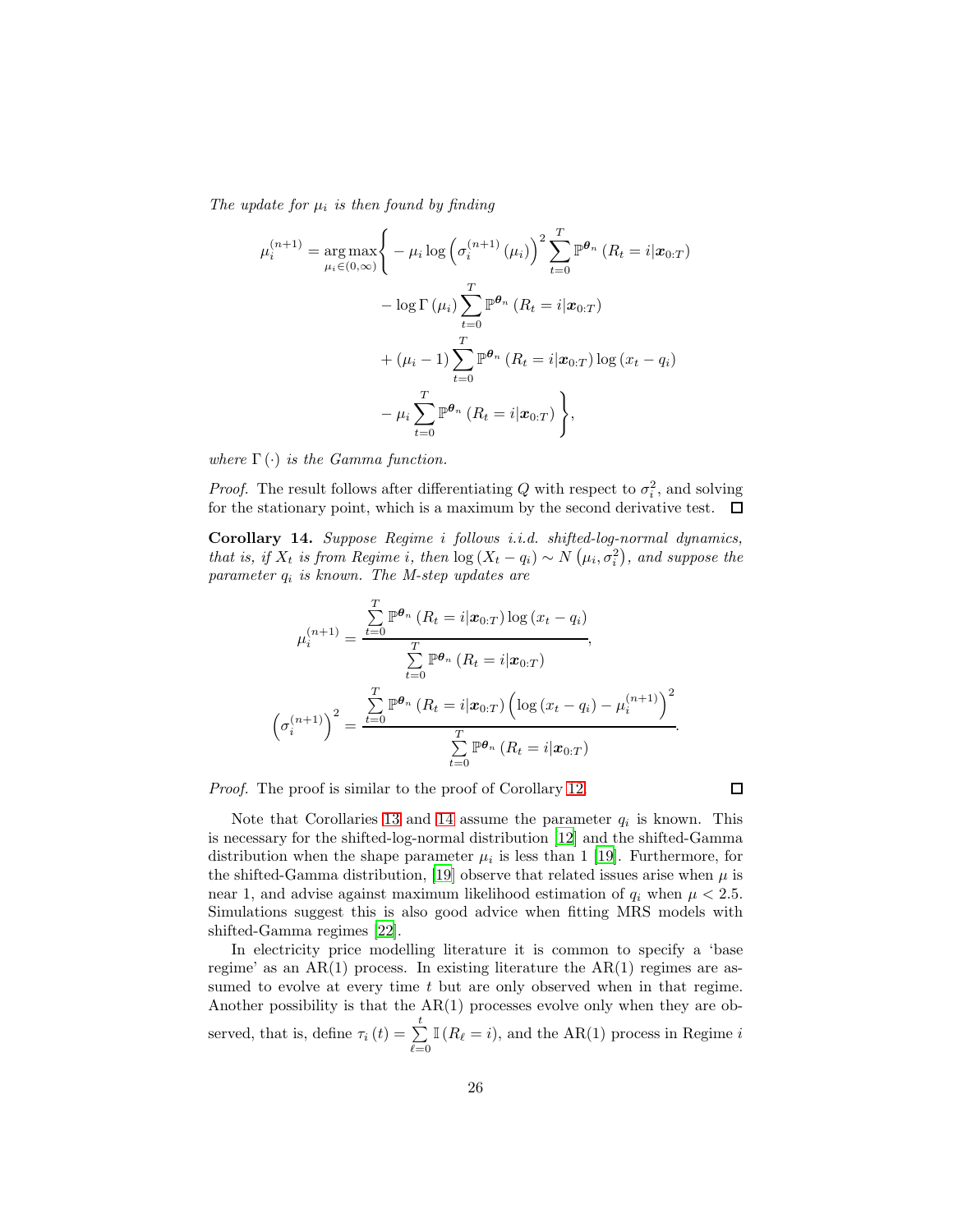as  ${B_{\tau_i(t)}\}_{\tau_i(t)\in\mathbb{N}}$ . Our algorithms are applicable to both specifications; however, for simplicity, here we treat the former only. For more details on the latter specification, see [\[22](#page-38-4)].

**Corollary 15.** If Regime i is an  $AR(1)$  regime of an MRS model, the M-step of the EM algorithm can be executed as follows. The updates  $\alpha_i^{(n+1)}$  and  $(\sigma_i^{(n+1)})^2$ as functions of  $\phi_i^{(n+1)}$  are

$$
\alpha_i^{(n+1)}\left(\phi_i^{(n+1)}\right) = \frac{\sum\limits_{t=0}^{T} \sum\limits_{m=1}^{t+1} \mathbb{P}^{\theta_n}\left(R_t = i, N_{t,i} = m | \mathbf{x}_{0:T}\right) B_{t,m}^{(i)}}{\sum\limits_{t=0}^{T} \sum\limits_{m=1}^{t+1} \mathbb{P}^{\theta_n}\left(R_t = i, N_{t,i} = m | \mathbf{x}_{0:T}\right) A_{t,m}^{(i)}},
$$
\n
$$
\sigma_i^{(n+1)}\left(\phi_i^{(n+1)}\right)^2 = \frac{\sum\limits_{t=0}^{T} \sum\limits_{m=1}^{t+1} \mathbb{P}^{\theta_n}\left(R_t = i, N_{t,i} = m | \mathbf{x}_{0:T}\right) C_{t,m}^{(i)}}{\sum\limits_{t=0}^{T} \mathbb{P}^{\theta_n}\left(R_t = i | \mathbf{x}_{0:T}\right)},
$$

where

$$
A_{t,m}^{(i)} = \left(\frac{1 - \left(\phi_i^{(n+1)}\right)^m}{1 - \phi_i^{(n+1)}}\right) \left(\frac{1 + \left(\phi_i^{(n+1)}\right)^m}{1 + \left(\phi_i^{(n+1)}\right)^m}\right),
$$
  
\n
$$
B_{t,m}^{(i)} = \left(x_t - \left(\phi_i^{(n+1)}\right)^m x_{t-m}\right) \frac{1 + \left(\phi_i^{(n+1)}\right)^m}{1 + \left(\phi_i^{(n+1)}\right)^m},
$$
  
\n
$$
C_{t,m}^{(i)} = \frac{\left(x_t - \alpha_i^{(n+1)} \left(\phi_i^{(n+1)}\right) \left(\frac{1 - \left(\phi_i^{(n+1)}\right)^m}{1 - \phi_i^{(n+1)}}\right) - \left(\phi_i^{(n+1)}\right)^m x_{t-m}\right)^2}{\left(\frac{1 - \left(\phi_i^{(n+1)}\right)^{2m}}{1 - \left(\phi_i^{(n+1)}\right)^2}\right)}.
$$

The M-step update for  $\phi_i^{(n+1)}$  is given by

$$
\phi_i^{(n+1)} = \underset{\phi_i \in (-1,1)}{\arg \max} g(\phi_i)
$$
  
= 
$$
\underset{\phi_i \in (-1,1)}{\arg \max} \sum_{t=0}^T \sum_{m=1}^{t+1} \mathbb{P}^{\theta_n} (R_t = i, N_{t,i} = m | \mathbf{x}_{0:T}) L_{t,m} (\phi_i, \sigma_i^{(n+1)}),
$$

where

$$
L_{t,m}\left(\phi_i, \sigma_i^{(n+1)}\right) = \frac{1}{2}\log\left\{\frac{1-\phi_i^2}{1-\phi_i^{2m}}\right\} - \log\left\{\sigma_i^{(n+1)}\left(\phi_i\right)\right\}.
$$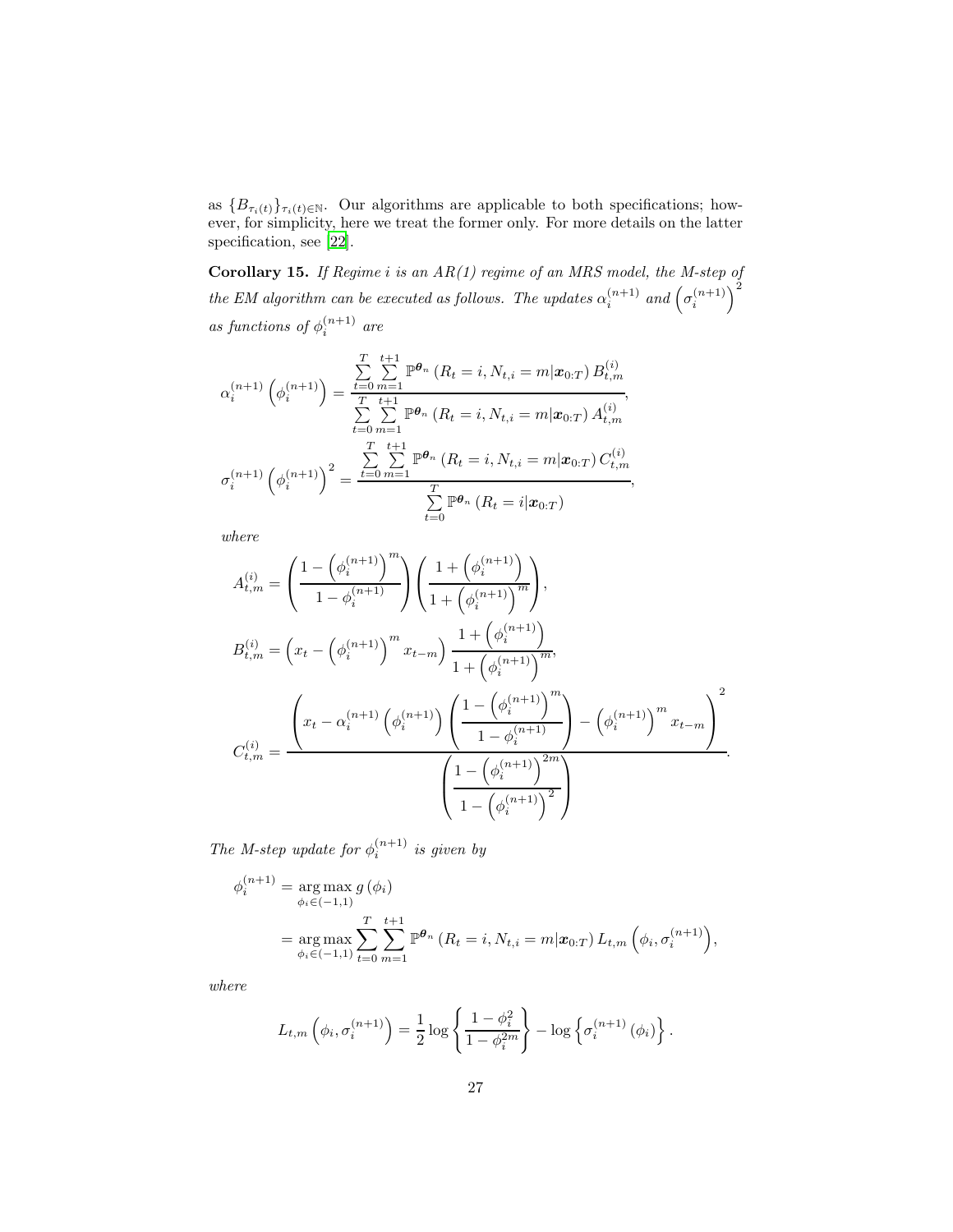*Proof.* Differentiate Q with respect to  $\alpha_i$  and  $\sigma_i^2$  and solve for when the derivative is zero. The parameter  $\alpha_i$  can be shown to be a maximiser by the second derivative test, and  $\sigma_i^2$  can be seen to be a maximiser using the same argument as used in the proof of Corollary [12.](#page-24-0) Next, substitute the maximisers,  $\alpha_i^{(n+1)}\left(\phi_i^{(n+1)}\right)$  and  $\sigma_i^{(n+1)}\left(\phi_i^{(n+1)}\right)^2$ , into [\(24\)](#page-22-1) and collect all terms involving  $\phi_i$ , to give the function g. That we need to search for the global maximiser of g on the interval  $(-1, 1)$  only comes from the fact that we have assumed Regime *i* is a stationary or mean-reverting process, in which case  $|\phi_i|$  < 1 is a necessary condition.

Remark 4.1: Truncation The forward and backward algorithms can be computationally costly when T and/or k are large, so it may be preferential (or necessary) to truncate the problem. We suggest that the memory of each of the AR(1) processes be truncated. That is, for all  $n_t$  such that  $n_{t,i} > D-1$  for some  $i \in \mathcal{S}_{AR}$ , we let  $f_{X_t|\mathbf{H}_t,\mathbf{X}_{0:t-1}}(x_t | (\boldsymbol{n}_t,i), \boldsymbol{x}_{0:t-1}) = \widetilde{f}_{X_t|R_t,\mathbf{X}_{0:t-1}}(x_t | i, \boldsymbol{x}_{0:t-1}),$ where  $\tilde{f}_{X_t|R_t, \mathbf{X}_{0:t-1}}(x_t|i, \boldsymbol{x}_{0:t-1})$  is a density that does not depend on  $n_t$ . An appropriate choice of  $f$  will be problem-specific. This truncation is equivalent to truncating the state space of  $\boldsymbol{H}_t$  so that  $N_{t,i} \in \{1, \ldots, D\}$ , and adjusting the transitions of  $H_t$  so that the counters remain at D, rather than continuing to increase as they would in the original process. It can be shown that the complexities of the truncated algorithms are  $\mathcal{O}(M^2D^kTk^k)$ . For processes that decay to stationary between times at which they are observed (such as the AR(1) processes in independent-regime MRS models used in this paper, see Sec-tion [4.3\)](#page-24-2), then taking  $\tilde{f}_{X_t|R_t, \mathbf{X}_{0:t-1}}(x_t|i, \mathbf{x}_{0:t-1})$  as the stationary distribution in Regime  $i$  is a logical choice. Furthermore,  $D$  should be chosen large enough so that there is a low probability that  $\{R_t\}$  ever visits any specific state for more than D consecutive transitions and of course  $D > k$ .

### <span id="page-27-0"></span>5 Simulation studies

We perform a simulation study to examine the properties of the algorithms. The models used in the simulations are the following:

$$
X_t = \begin{cases} B_t & \text{for } R_t = 1, \\ S_t & \text{for } R_t = 2, \end{cases}
$$
 (Model 1)

where  ${B_t}$  is an AR(1) process defined by  $B_t = 0 + 0.75B_{t-1} + \varepsilon_t$ ,  $\varepsilon_t \sim$  i.i.d.  $N(0, 1)$ ,  $S_t \sim$  i.i.d  $N(0, 1)$  and  $\{R_t\}$  is a Markov chain with state space  $S = \{1, 2\}$ , transition matrix entries  $p_{11} = p_{22} = 0.9$ , and initial distribution  $(0.5, 0.5)$ ;

$$
X_t = \begin{cases} B_t^{(1)} & \text{for } R_t = 1, \\ B_t^{(2)} & \text{for } R_t = 2, \end{cases}
$$
 (Model 2)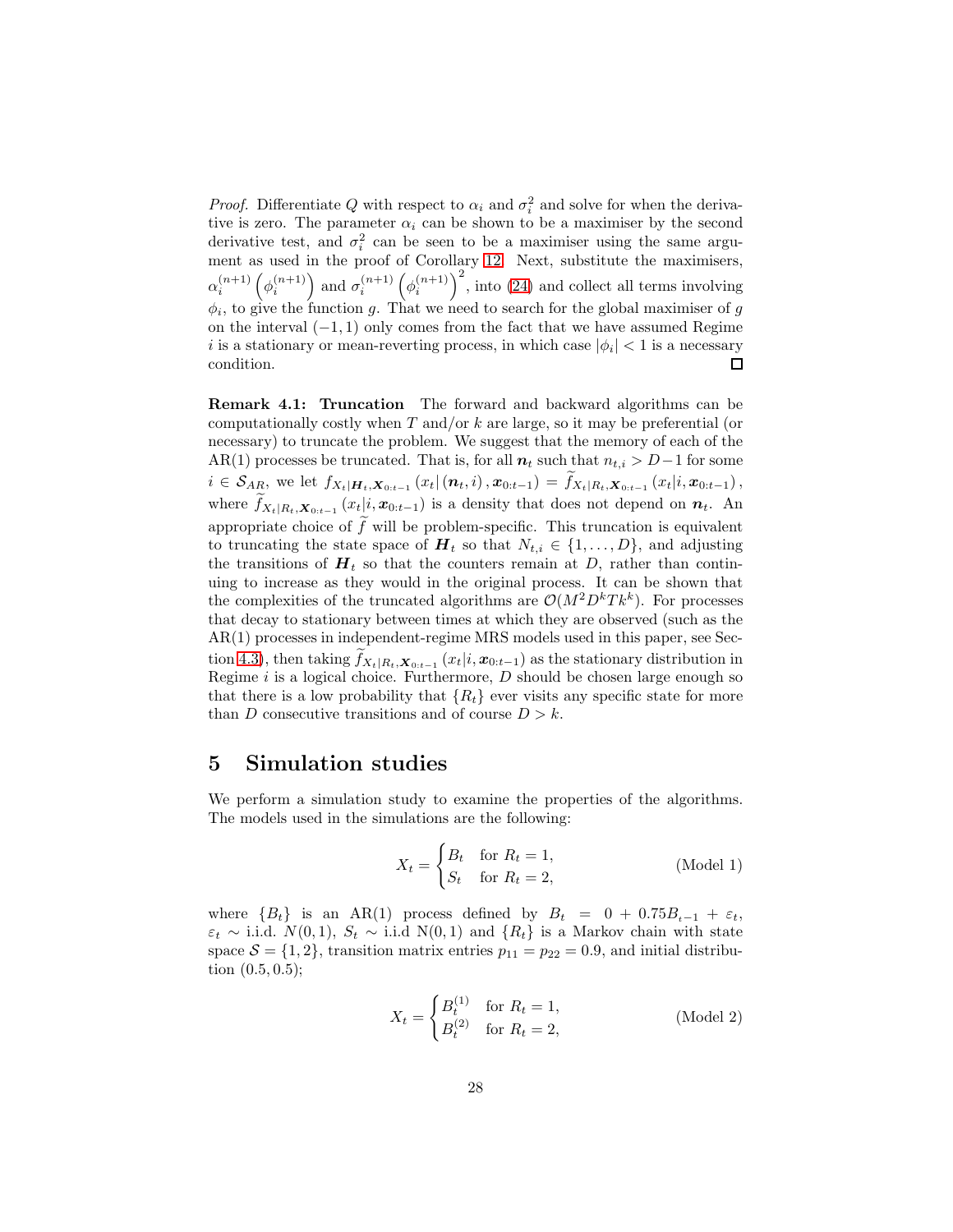where  ${B_t^{(i)}}$  are independent AR(1) process defined by  $B_t^{(1)} = 0 + 0.9B_{t-1}^{(1)} + \varepsilon_t^{(1)}$ and  $B_t^{(2)} = 0 + 0.4B_{t-1}^{(2)} + \varepsilon_t^{(2)}, \varepsilon_t^{(i)} \sim \text{i.i.d. } N(0, 1) \ i = 1, 2, \text{ and } \{R_t\} \text{ is a Markov}$ chain with state space  $S = \{1, 2\}$ , transition matrix entries  $p_{11} = p_{22} = 0.6$ , and initial distribution (0.5, 0.5).

To investigate the bias and consistency of the MLE, 20 independent realisations of Models 1 and 2 were simulated for  $T = 50, 100, 200$  and 400, and the EM algorithm used to find the MLE. The terminating criteria for the algorithms was to stop when either the increase in the likelihood, or the step-size, as measure by  $|\theta_{n+1} - \theta_n|_{\infty}$  was less that  $1.5 \times 10^{-8}$ . To attempt to avoid local maxima, the EM algorithm was initialised from 100 randomised values centred around the true parameters. Of the corresponding 100 terminating points of the EM algorithm, the parameters that achieved the highest loglikelihood value were kept. Figure [3](#page-29-0) shows box plots of the 20 terminating points of the EM algorithm, one for each simulation, as well as the log-runtime and value of the loglikelihood. For both models the MLE appears to be converging to the true parameter value as sample sizes increase. Generally, there appears to be a much larger variation in the MLEs for Model 2 than for Model 1. This could be because the inference problem for Model 2 is harder, as the regimes in Model 2 are more similar than they are in Model 1, or because of the nature of the hidden Markov chain is such that there is a lower probability of remaining in each regime  $(p_{11} = p_{22} = 0.6$  for Model 2, compared to  $p_{11} = p_{22} = 0.9$  for Model 1), or both. Regarding the run time, for data sets of length 100 and greater, the empirical results suggest the complexity is approximately  $\mathcal{O}(T^{1.02})$  for Model 1 and  $\mathcal{O}(T^{1.70})$  for Model 2, which agrees with, and is significantly better than, our theoretical upper bound.

To investigate the truncation method, we used the same data sets simulated above for  $T = 400$  and applied our truncated algorithm to this data with various truncation levels,  $D = 5, 10, 20, 40$ . The termination criteria for the EM algorithm was to stop when either the increase in the likelihood, or the step-size, as measure by  $|\theta_{n+1} - \theta_n|_{\infty}$  was less that  $1.5 \times 10^{-8}$ . Figure [4](#page-30-0) plots the log<sub>10</sub> of the absolute value of the difference between the parameters recovered by the truncated algorithm and the full algorithm. Figure [4](#page-30-0) also shows  $log_{10}$  of the absolute value of the difference in the loglikelihoods achieved by the truncated algorithm and the full algorithm. Figure [4](#page-30-0) also plots of the relative runtime of the truncated algorithm compared to the full algorithm, that is, the ratio of the time taken for the truncated algorithm compared to the full algorithm. The run times for the truncated algorithms are significantly lower than the full algorithm. For these data sets the truncated algorithm performs reasonably well, even when limiting the memory of the counters to just 5 time steps. For a truncation level of 40, the errors are of the order  $10^{-6}$  to  $10^{-10}$  for both models, which is similar to the stopping criteria for the EM algorithm which is of the order 10−<sup>8</sup> . For Model 1 the truncation appears to have a more significant negative effect on the parameter estimates compared to Model 2. This could be because the probability of staying in each regime is higher in Model 1 than in Model 2, and therefore the probability of remaining in one regime for more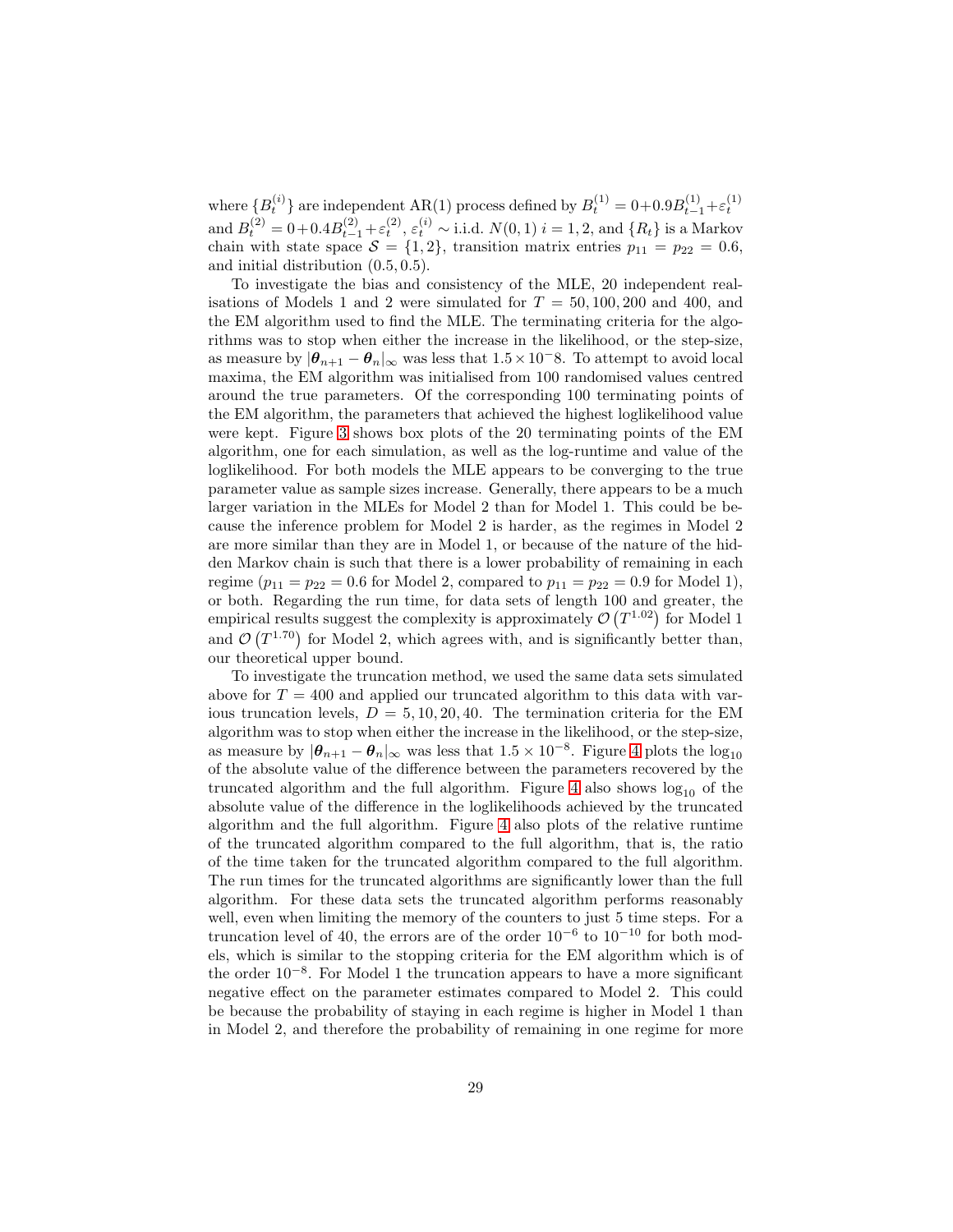

<span id="page-29-0"></span>Figure 3: Box plots of MLEs, runtime (in log-seconds) and loglikelihood for Models 1 (top) and 2 (bottom) found via the EM algorithm. Each boxplot contains 20 independently simulated data sets. The x-axis is the length of the simulated data set,  $T = 50, 100, 200$  and 400. The true parameter values are marked as horizontal lines. For both models the MLE appears to be consistent. For Model 2 (bottom), the two regimes have similar behaviour with only the parameters  $\phi_i$  differing between them by 0.25. With a data set of length  $T = 400$ the algorithm appears to be able to differentiate the two regimes.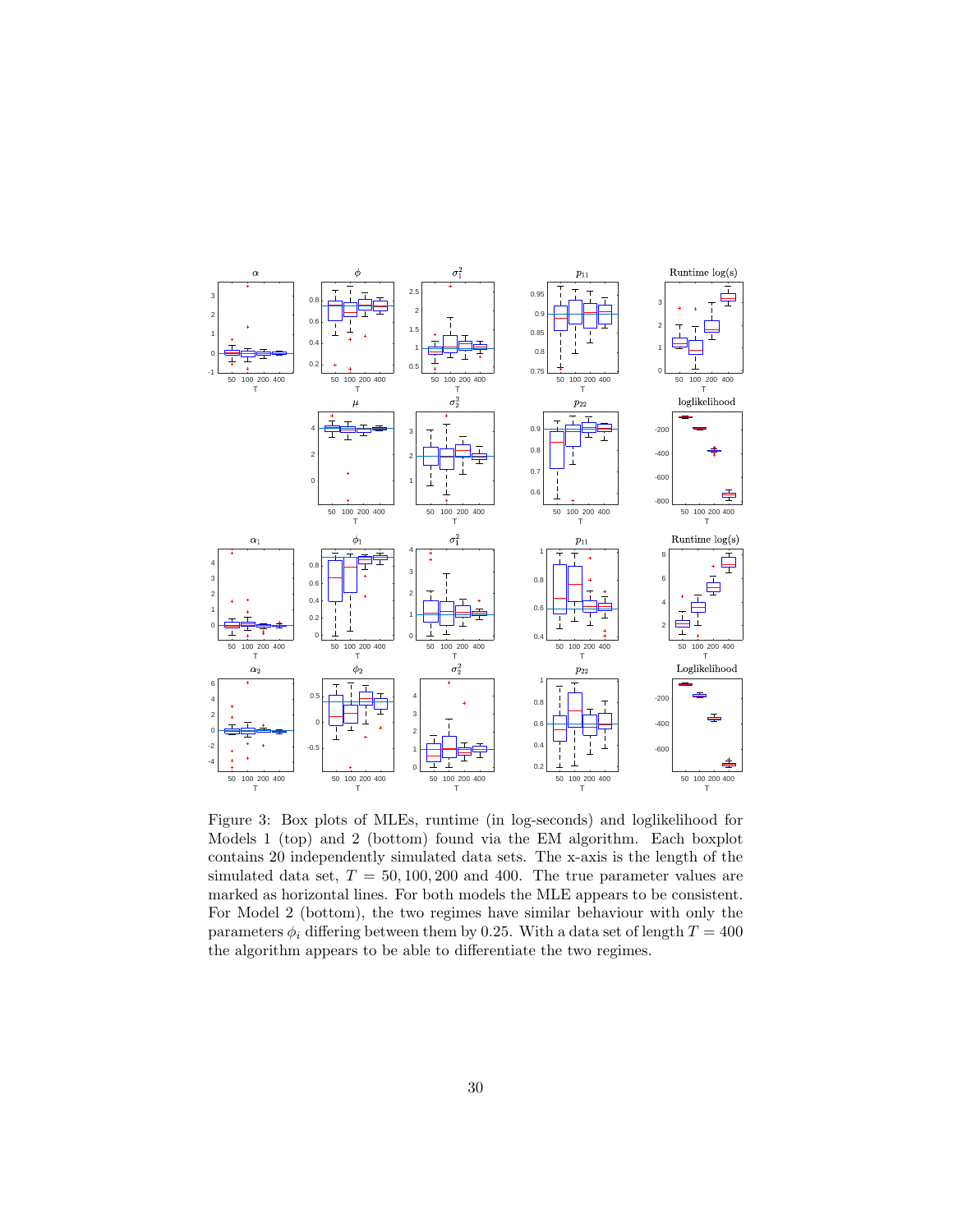

<span id="page-30-0"></span>Figure 4: Box plots of the  $log_{10}$  of the absolute value of the difference between the MLEs and loglikelihood values found by the full algorithm and the truncated algorithm, and plots of the ratio of the runtime of the truncated algorithm compared to the full algorithm, for Model 1 (top) and Model 2 (bottom). Each boxplot contains 20 independently simulated data sets. The x-axis is the maximum memory of the counters,  $D = 5, 10, 20, 40$ . For plots corresponding to parameter estimates or loglikelihood values, the y-axis is the  $log_{10}$  error between the MLE found by the full algorithm and the truncated algorithm, for the runtime plots the y-axis is multiples of the runtime of the full algorithm. For both models, a truncation level of  $D = 40$  gives a relative error of the order approximately 10−<sup>8</sup> which is the order of the stopping criterion of the EM algorithm.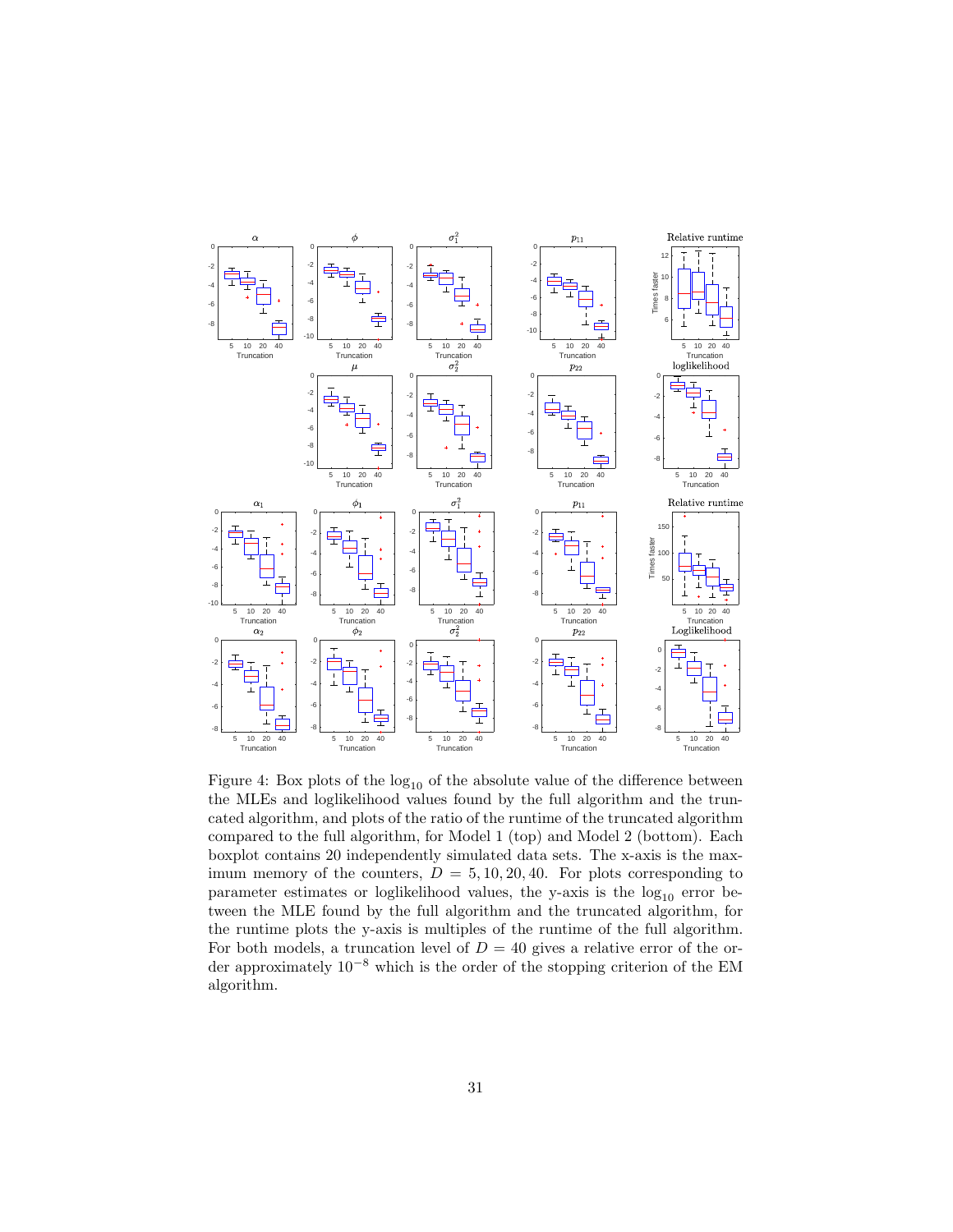Table 1: Distributions used to sample initial parameter values for the EM algorithm.

<span id="page-31-0"></span>

| Parameter                                                                                          |  |  |  |
|----------------------------------------------------------------------------------------------------|--|--|--|
| Distribution $\begin{bmatrix} U(-1,1) & U(-1,1) & U(0,4) & U(0,8) & U(0,1) & U(0,1) \end{bmatrix}$ |  |  |  |

that D consecutive transitions is lower in Model 2. It is likely that the error due to truncation of the algorithm is insignificant compared to statistical error of parameter estimates.

To investigate the convergence properties of the EM algorithm we used five of the simulated data from above with  $T = 400$  and used the truncated EM algorithm, with a truncation level of  $D = 40$  to search for maxima. For each of the five simulated datasets we ran the EM algorithm 50 times, sampling initial values for the algorithm independently each time and used the same terminating criteria as before. The sampling distributions for the initial parameter values of the algorithm are summarised in Table [1.](#page-31-0) For Model 2 we have ordered the terminating values of the EM algorithm such that  $\phi_1 > \phi_2$  for identifiability.

Observing Figure [5](#page-32-0) we see that, for most of the simulations and most of the starting values, the EM algorithm finds a single maxima. In Figure [5](#page-32-0) the black cross represents the point which achieved the highest maximum. We refer to this point as the optimal parameter value. The proportion of times that the algorithm converged to the optimal parameter value is reported in Table [2.](#page-33-1) Simulation 4 of Model 1 is outstanding since only 14% of initial values resulted in the algorithm finding the optimal value. In Figure [5](#page-32-0) there are some instances when the algorithm terminates at a suboptimal point; in particular simulated datasets 3 and 4 for Model 1. As shown in. Figure [5,](#page-32-0) for Model 1 the optimal parameter set appears to reasonably estimate the true parameters for all simulated dataset.

Estimating Model 2 is much harder since the regimes are both very similar. Figure [5](#page-32-0) shows that the optimal parameter set estimates the true parameters reasonably for simulated datasets 2-5, but not for simulated dataset 1. The behaviour of the algorithm for simulated dataset 1 for Model 2 is particularly interesting. For this dataset, the algorithm terminates at one of two distinct locations. One of these terminating points is at  $p_{11} = 1$  and hence Regime 1 is absorbing. This means the algorithm has converged to a point where all but the first observation are captured by Regime 1. As  $p_{11}$  tends to 1 the algorithm is able to send  $\sigma_2^2 \rightarrow 0$  to achieve arbitrarily large values of the likelihood and the model is unidentifiable. To prevent this behaviour, we suggest that the parameters  $\sigma_i^2$  and  $p_{ij}$  are restricted so that they are away from the boundary. Indeed, for simulated dataset 1 of Model 2, if we take the terminating values of the algorithm which lie away from the boundary, then we get reasonable estimates of the true parameters. For more discussion see [\[22\]](#page-38-4).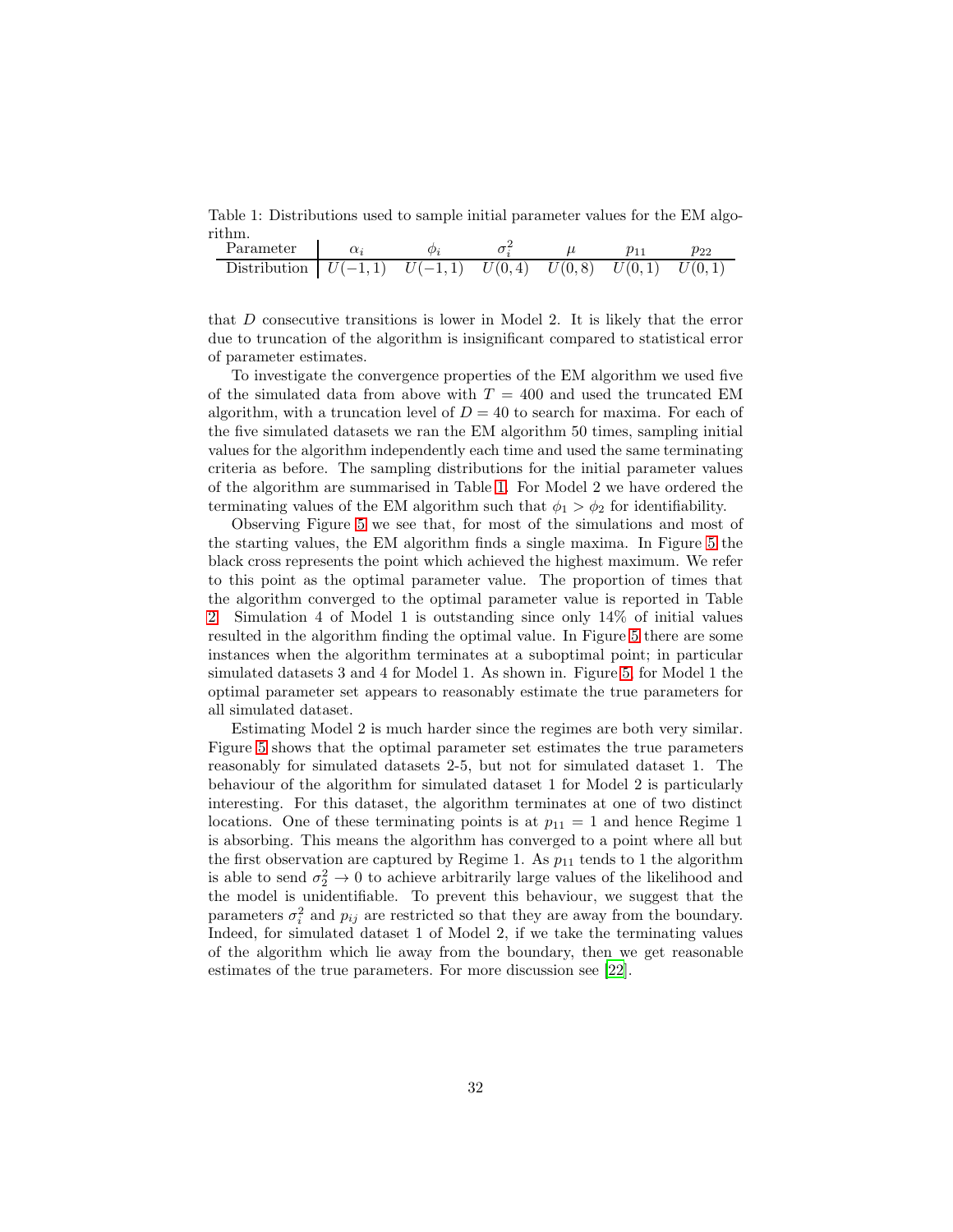

<span id="page-32-0"></span>Figure 5: Scatter plots of terminating values of the truncated version of the EM algorithm with truncation parameter  $D = 40$  for Model 1 (top) and Model 2 (bottom), given random initial values sampled according to the distributions in Table [1.](#page-31-0) For each model 5 datasets of length  $T = 400$  were simulated, as indicated on the  $x$ -axis. For each simulation the truncated EM algorithm was run 50 times, initialising the algorithm at independently sampled random initial values each time. The algorithm was run until either the increase in the loglikelihood, or the difference between successive parameter values was less than  $1.5 \times 10^{-8}$  and the terminating values recorded. The black cross corresponds to values associated with the highest loglikelihood value. Each circle corresponds to a terminating value of the EM algorithm. The points have been 'jittered' so they do not all lie on top of each other.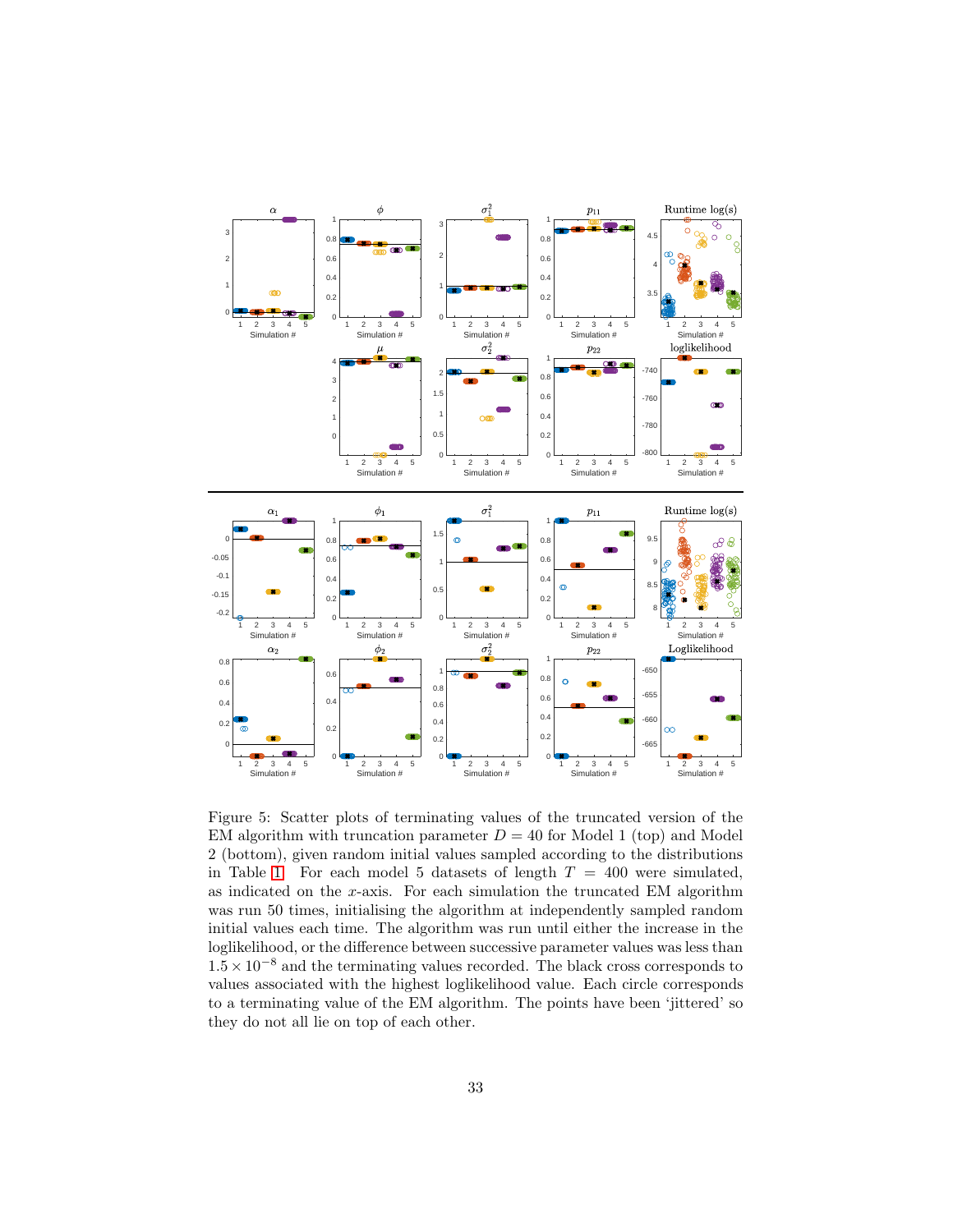<span id="page-33-1"></span>Table 2: Proportion of terminating values which lie within 0.0001 of the optimal parameter value, as measured by the sup norm,  $|\cdot|_{\infty}$ .

| Simulation |      |      | $\sim$ |  |
|------------|------|------|--------|--|
| Model 1    |      | 0.86 | 0 14   |  |
| Model 2    | A 96 |      |        |  |

## <span id="page-33-0"></span>6 An application to South Australian wholesale electricity market

The dataset consists of 81,792 half-hourly spot prices from the South Australian electricity market (available at the AEMO website [\[3](#page-36-7)]) for the period 00:00 hours,  $1<sup>st</sup>$  of January 2013, to 23:30 hours,  $31<sup>st</sup>$  of September 2017. Note that this dataset contains a period of 14 days over which the market was suspended from 4:00pm, on the  $28<sup>th</sup>$  of September until 10:30pm on the  $11<sup>th</sup>$  of October. During this period prices were set by AEMO. We ignore this fact in our modelling and include them in the data set anyway.

Following a common practice in the literature we model daily average prices and thus we have a dataset of 1,704 daily average price observations to which we fit our model. The data that we model is plotted in Figure [6.](#page-35-1) To model the South Australian wholesale electricity market, we break the price process up in to two components,  $P_t = S_t + X_t$ , where  $P_t$  is the price on day t,  $S_t$  is a deterministic trend component, and  $X_t$  is a stochastic component which is to be modelled by an independent regime MRS model.

Electricity spot prices exhibit seasonality on daily, weekly, and longer scales. To capture this multi-scale seasonality, the trend component consists of two parts: a short-term component,  $g_t$ , and a long-term component,  $h_t$ , so  $S_t$  $g_t + h_t$ . We model the long-term component,  $h_t$ , using wavelet filtering since it has been shown to perform well for this application [\[18\]](#page-37-11), and use Daubechies 24 wavelets and a level 6 approximation [\[18](#page-37-11)]. We use the short-term component,  $g_t$ , to capture the mean price for different days of the week and indicator functions to model this:

$$
g_t = \beta_{\text{Mon}} \mathbb{I} \left( t \in \text{Mon} \right) + \beta_{\text{Tue}} \mathbb{I} \left( t \in \text{Tue} \right) + \dots + \beta_{\text{Sun}} \mathbb{I} \left( t \in \text{Sun} \right),
$$

where  $\beta_{\text{Mon}}$ ,  $\beta_{\text{Tue}}$ , ...,  $\beta_{\text{Sun}}$  are the mean deviations from the long-term trend price on Monday, Tuesday, . . . , Sunday, respectively.

Following [\[18\]](#page-37-11) we use the RFP (recursive filter on prices) method to estimate the seasonal component in the presence of extreme observations. The method first uses the raw price series to estimate the trend model, then removes this from the data. Next, the standard deviation of these altered prices is estimated, and any prices that are more than three standard deviations from the current estimate of the trend are replaced with the value of the estimated trend at that point. The procedure then re-estimates the trend component on the original data set with spikes removed.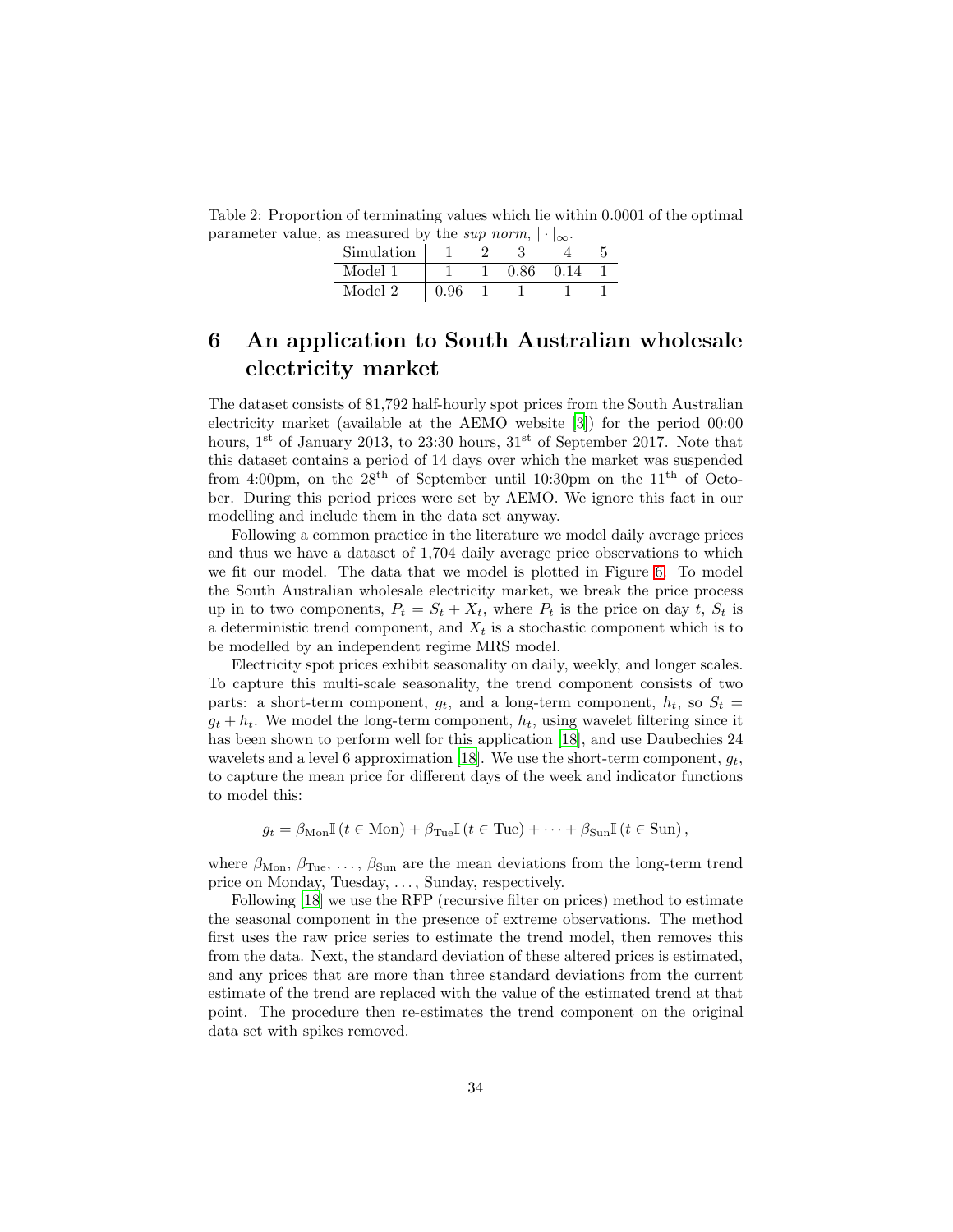Table 3: BIC values of models M1-LN, M1-Gamma, M2-LN, and M2-Gamma, fitted to the SA electricity market data.

<span id="page-34-0"></span>

|     |       | Model   M1-LN M1-Gamma |       | M2-LN M2-Gamma |
|-----|-------|------------------------|-------|----------------|
| BIC | 15572 | 15681                  | 15575 | 15706          |

Table 4: Parameter estimates of model M1-LN, which has the lowest BIC, fitted to the SA electricity market data.

<span id="page-34-1"></span>

| $B_t\,$ | $\alpha$<br>$-3.257$ | $\varnothing$<br>0.6830 | 213.26     | $p_{11}$<br>0.9140 |
|---------|----------------------|-------------------------|------------|--------------------|
| $S_t$   | qз                   | $\mu_2$                 | $\sigma$ ನ | $p_{22}$           |
|         | 7.106                | 3.751                   | 1.268      | 0.3945             |

We consider the following four models for the stochastic component:

$$
X_t = \begin{cases} B_t & \text{if } R_t = 1, \\ S_t & \text{if } R_t = 2, \end{cases}
$$
 (M 1)

where  $B_t = \alpha + \phi B_{t-1} + \sigma_1 \varepsilon_t$  is an AR(1) process with  $\varepsilon_t \sim$  i.i.d. N(0,1), and  $S_t - q_3$ , where  $q_3$  is a shifting parameter, follows either a Gamma distribution (M1-Gamma), or a log-normal distribution with parameters  $\mu_2$  and  $\sigma_2^2$  (M1-LN). The last two models introduce a 'drop' regime as well:

$$
X_t = \begin{cases} B_t & \text{if } R_t = 1, \\ S_t & \text{if } R_t = 2, \\ D_t & \text{if } R_t = 3, \end{cases}
$$
 (M 2)

where  $B_t$  and  $S_t$  are as above, and  $-D_t + q_1$ , where  $q_1$  is a shifting parameter, follows a log-normal distribution with parameters  $\mu_3$  and  $\sigma_3^2$ . The use of the shifting parameters  $q_1$  and  $q_3$  was proposed by [\[15\]](#page-37-12). As previosuly mentioned, estimating the shifting parameters of these distribution is known to be a difficult task [\[19](#page-37-10)], so we fix  $q_1$  and  $q_3$  as the first and third quantiles of the detrended data, as suggested by [\[17\]](#page-37-5).

The models were fitted to the detrended data using the truncated EM algorithm with truncation level  $D = 56$  (8 weeks). The Bayesian Information Criterion (BIC) values of these models are reported in Table [3.](#page-34-0) From the BIC values we choose model M1-LN, with an AR(1) base regime and a log-normal spike regime. The parameters for this model are reported in Table [4.](#page-34-1) Of course, for a rigorous treatment of this modelling problem, model assumptions should be checked and we should not rely solely on the BIC. Using the smoothed probabilities obtained while fitting model M1-LN, the prices can be classified into which regime is most likely. This is shown in Figure [6,](#page-35-1) where prices are highlighted in red if  $\mathbb{P}^{\widehat{\boldsymbol{\theta}}}(R_t = 2|\boldsymbol{x}_{0:T}) > 0.5$ , where  $\widehat{\boldsymbol{\theta}}$  is the MLE.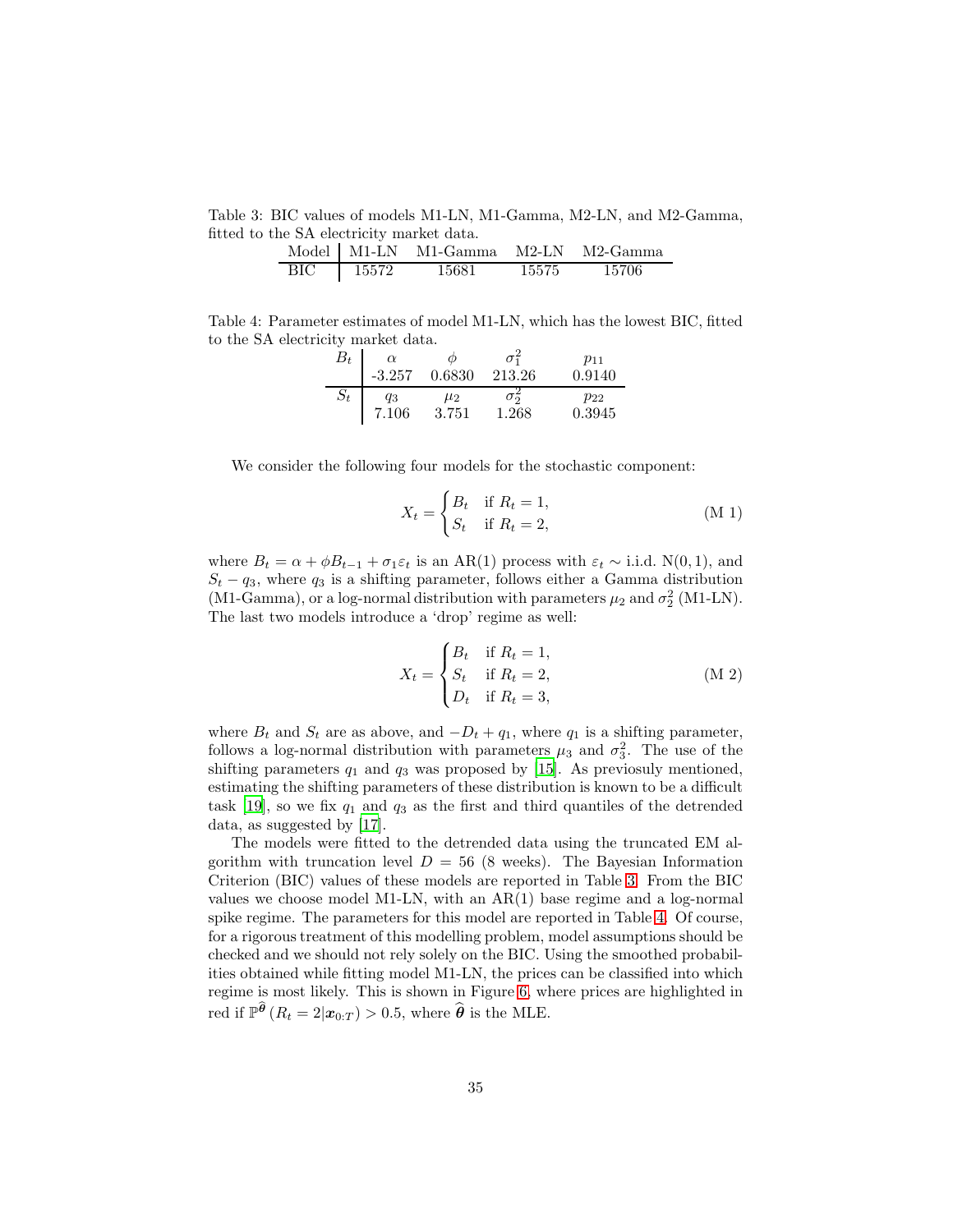

<span id="page-35-1"></span>Figure 6: SA daily average wholesale electricity price for the period 1-Jan-2013 until 30-Sept-2017. Prices that have greater probability of being from Regime 2 in Model M1-LN are highlighted in red.

### <span id="page-35-0"></span>7 Conclusions

In this paper we have developed novel techniques for independent-regime MRS models. Specifically, we consider models that are a collection of independent  $AR(1)$  processes, where only one process is observed at each time t, and which regime is observed is determined by a hidden Markov chain. We develop forward, backward and EM algorithms for these models, and show that the methods we develop here can outperform the existing method of inference used in the electricity price modelling literature, the EM-like algorithm [\[17](#page-37-5)].

The construction of these methods relies on the idea of augmenting the hidden Markov chain with a set of counters, which keep track of the number of transitions since the last visit to  $AR(1)$  regimes. The forward algorithm can be used to evaluate the likelihood and filtered and prediction probabilities, which are used as inputs to the backward algorithm. The backward algorithm is used to evaluate the smoothed probabilities. Together, the forward-backward procedure executes the E-step of the EM algorithm. We showed that the complexity of the forward and backward algorithms is  $\mathcal{O}(M^2T^{k+1}k^k)$ , where M is the number of regimes in the model,  $T$  the length of the observed sequence, and  $k$  the number of AR(1) regimes in the model. This complexity may be impractically large if  $T$  or  $k$  are large, so we introduce an approximation where the memory of  $AR(1)$  processes in the model is truncated. These truncated methods are  $\mathcal{O}(M^2D^kTk^k)$ , where D is the memory of the counters.

Simulation suggests that the MLE found via the EM algorithm is consistent, and that, even for models with regimes with similar characteristics (such as Model 2), the MLE is still a reasonable estimator when the sample size is large enough (400 observations in this case). Simulations also suggest that the truncation method is a reasonable approximation to the full likelihood, while improving runtime and memory requirements significantly. As is typical for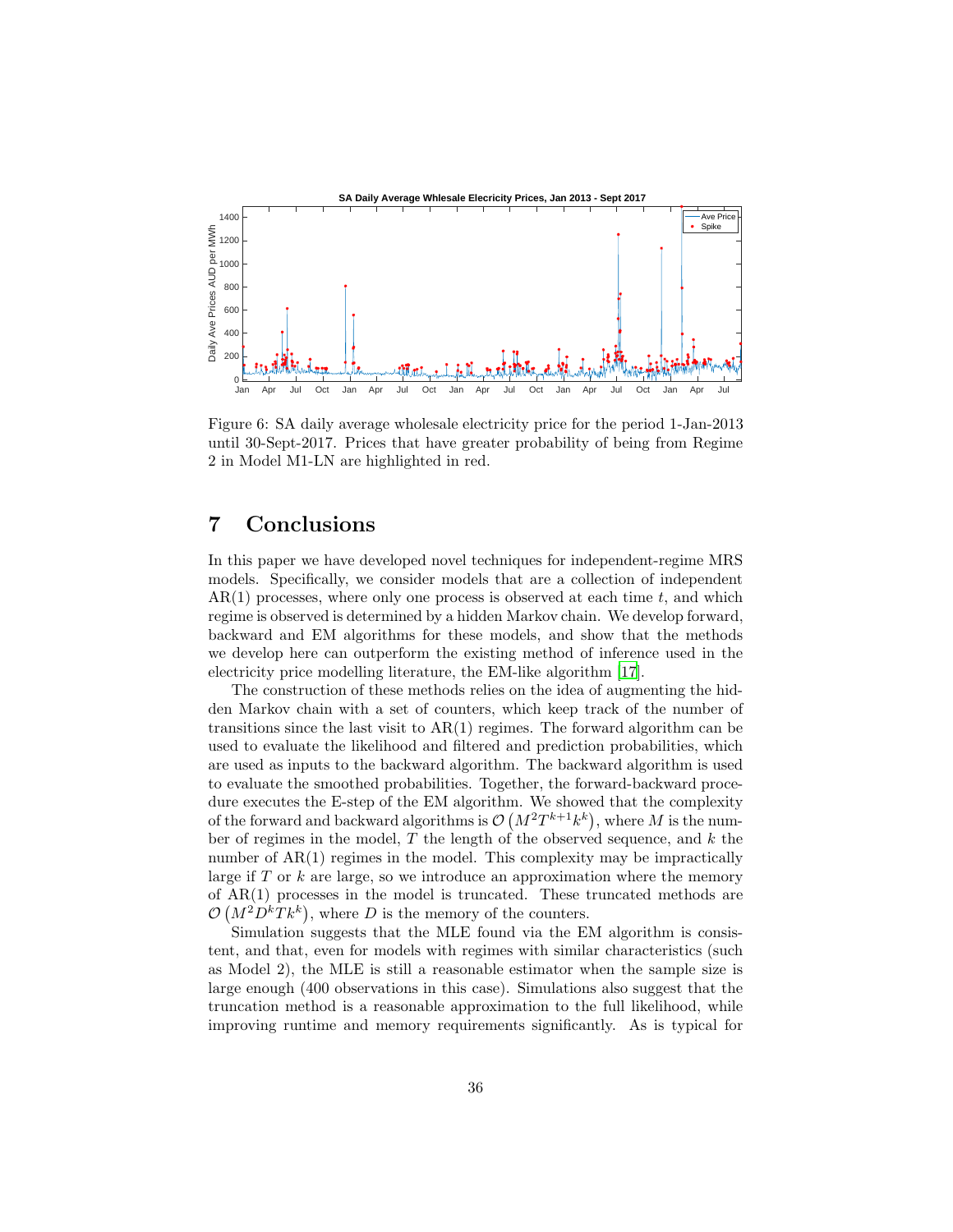hill-climbing algorithms, there is the possibility of the algorithm terminating at sub-optimal values depending on the initial values of the algorithm. We explored some of this behaviour via a simulation study and found, at most, two local maxima of the likelihood function. Of course, the behaviour of the algorithm is going to be model- and data-specific. This simulation study also highlighted possible identifiability issues which can arise. However, these can be rectified by restricting parameters away from the boundary.

Lastly, we apply our methods to estimate four models for the South Australian wholesale electricity market and find that a 2-regime model with an AR(1) base regime and shifted log-normal spike regime is best as measured by the BIC. We also demonstrate how prices can be classified into regimes using the smoothed probabilities.

### References

- <span id="page-36-1"></span>[1] P. Albert. A two-state Markov mixture model for a time series of epileptic seizure counts. Biometrics, 47(4):13711381, December 1991. ISSN 0006- 341X.
- <span id="page-36-2"></span>[2] E. Alvaro, I. P. J., and V. Pablo. Modelling electricity prices: International evidence. Oxford Bulletin of Economics and Statistics, 73(5):622–650, 2002.
- <span id="page-36-7"></span>[3] Australian Energy Market Operator. Data dashboard, 2018. Accessed: 2018-02-17.
- <span id="page-36-4"></span>[4] L. E. Baum and J. A. Eagon. An inequality with applications to statistical estimation for probabilistic functions of Markov processes and to a model for ecology. Bulletin of the American Mathematical Society, 73(3):360–363, 05 1967.
- <span id="page-36-3"></span>[5] L. E. Baum and T. Petrie. Statistical inference for probabilistic functions of finite state Markov chains. The Annals of Mathematical Statistics, 37 (6):1554–1563, 12 1966. doi: 10.1214/aoms/1177699147.
- <span id="page-36-5"></span>[6] L. E. Baum, T. Petrie, G. Soules, and N. Weiss. A maximization technique occurring in the statistical analysis of probabilistic functions of Markov chains. The Annals of Mathematical Statistics, 41(1):164–171, 02 1970. doi: 10.1214/aoms/1177697196.
- <span id="page-36-6"></span>[7] A. P. Dempster, N. M. Laird, and D. B. Rubin. Maximum likelihood from incomplete data via the EM algorithm. Journal of the Royal Statistical Society. Series B (Methodological), 39(1):1–38, 1977. ISSN 00359246.
- <span id="page-36-0"></span>[8] S. Deng. Stochastic models of energy commodity prices and their applications: Mean-reversion with jumps and spikes. Working Paper PWP-073, University of California Energy Institute, 2000.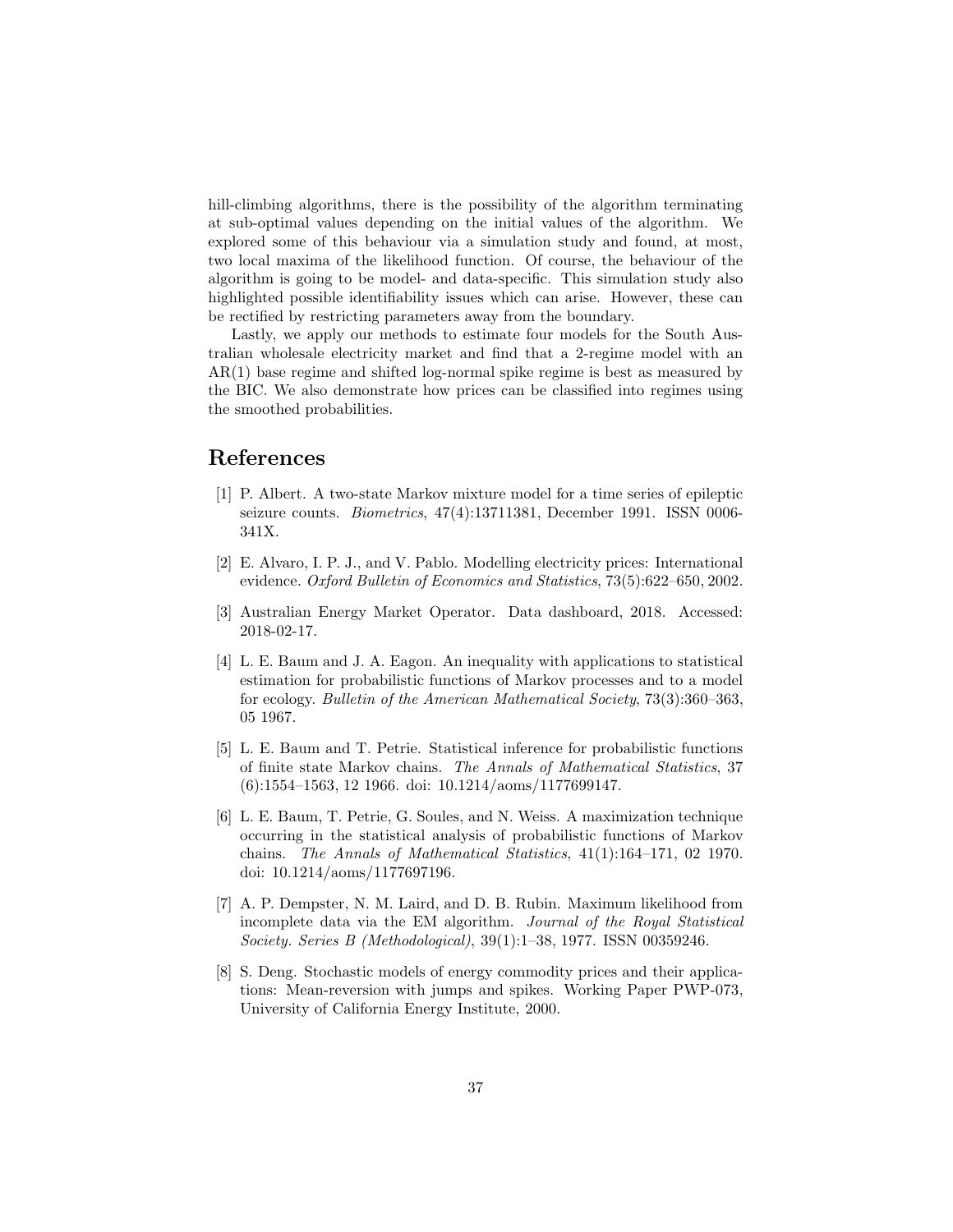- <span id="page-37-0"></span>[9] R. G. Ethier and T. D. Mount. Estimating the volatility of spot prices in restructured electricity markets and the implications for option values. PSerc Working Paper, Cornell University, 1998.
- <span id="page-37-6"></span>[10] J. D. Hamilton. A new approach to the economic analysis of nonstationary time series and the business cycle. Econometrica, 57(2):357–384, 1989. ISSN 00129682, 14680262.
- <span id="page-37-7"></span>[11] J. D. Hamilton. Analysis of time series subject to changes in regime. Journal of Econometrics, 45(1):39–70, 1990. ISSN 0304-4076.
- <span id="page-37-9"></span>[12] B. M. Hill. The three-parameter lognormal distribution and Bayesian analysis of a point-source epidemic. Journal of the American Statistical Association, 58(301):72–84, 1963.
- <span id="page-37-1"></span>[13] R. Huisman and C. de Jong. Option pricing for power prices with spikes. Energy Power Risk Management, 7(11):12–16, 2003.
- <span id="page-37-2"></span>[14] R. Huisman and R. Mahieu. Regime jumps in electricity prices. Energy Economics, 25(5):425–434, 2003.
- <span id="page-37-12"></span>[15] J. Janczura and R. Weron. Regime-switching models for electricity spot prices: Introducing heteroskedastic base regime dynamics and shifted spike distributions. In 2009 6th International Conference on the European Energy Market, pages 1–6, May 2009.
- <span id="page-37-4"></span>[16] J. Janczura and R. Weron. An empirical comparison of alternate regimeswitching models for electricity spot prices. Energy Economics, 32(5):1059– 1073, 2010. ISSN 0140-9883.
- <span id="page-37-5"></span>[17] J. Janczura and R. Weron. Efficient estimation of Markov regime-switching models: An application to electricity spot prices. Advances in Statistical Analysis, 96(3):385–407, 2012.
- <span id="page-37-11"></span>[18] J. Janczura, S. Trück, R. Weron, and R. C. Wolff. Identifying spikes and seasonal components in electricity spot price data: A guide to robust modeling. Energy Economics, 38:96–110, 2013.
- <span id="page-37-10"></span>[19] N. L. Johnson, S. Kotz, and N. Balakrishnan. Continuous univariate distributions. New York Wiley, 2nd edition, 1994. ISBN 0471584959.
- <span id="page-37-8"></span>[20] C.-J. Kim. Dynamic linear models with Markov-switching. Journal of  $Econometrics, 60(1-2):1-22, January-February 1994.$
- <span id="page-37-3"></span>[21] S. E. Levinson, L. R. Rabiner, and M. M. Sondhi. An introduction to the application of the theory of probabilistic functions of a Markov process to automatic speech recognition. The Bell System Technical Journal, 62(4): 1035–1074, April 1983.